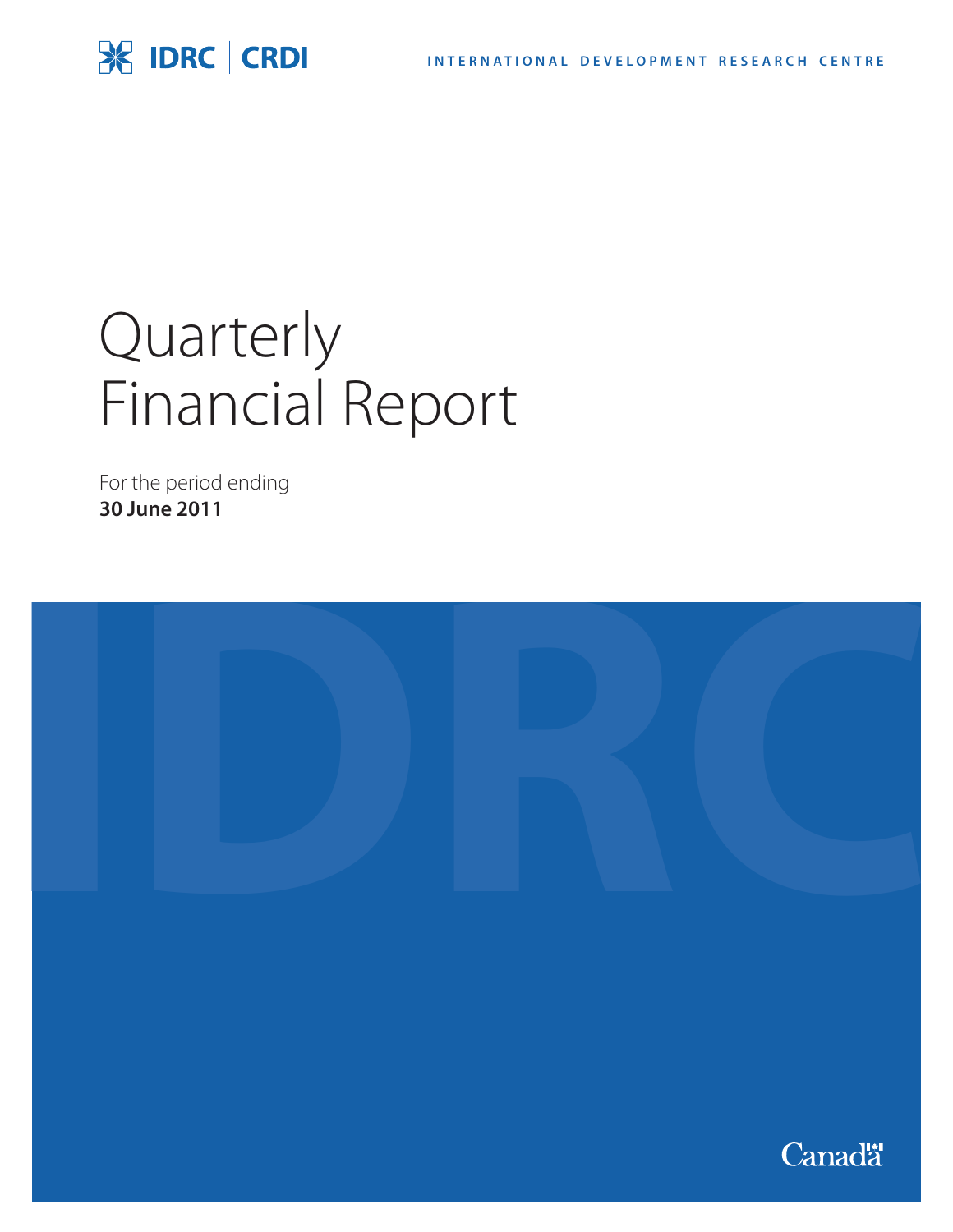# *Ideas. Innovation. Impact.*

A key part of Canada's aid program since 1970, the International Development Research Centre (IDRC) supports research in developing countries to promote growth and development. IDRC also encourages sharing this knowledge with policymakers, other researchers, and communities around the world. The result is innovative, lasting local solutions that aim to bring choice and change to those who need it most.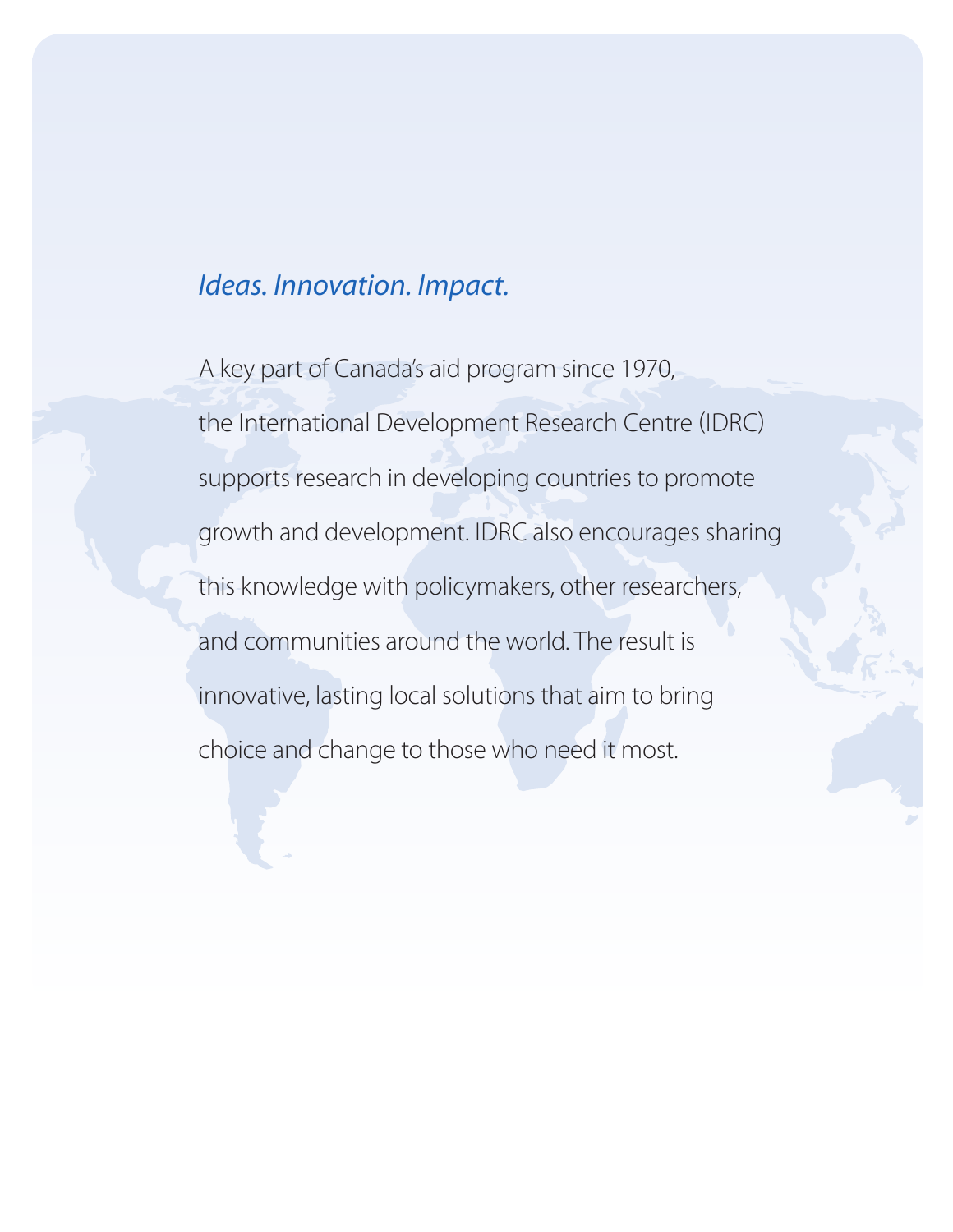# **Contents**

# **MANAGEMENT'S DISCUSSION AND ANALYSIS**

- Basis of Presentation
- Performance
- Consolidated Overview
- Corporate Developments
- Risk Management
- Outlook

### **FINANCIAL STATEMENTS**

- Statement of Management Responsibility
- Statement of Financial Position
- Statement of Comprehensive Income
- Statement of Changes in Equity
- Statement of Cash Flows
- Notes to Financial Statements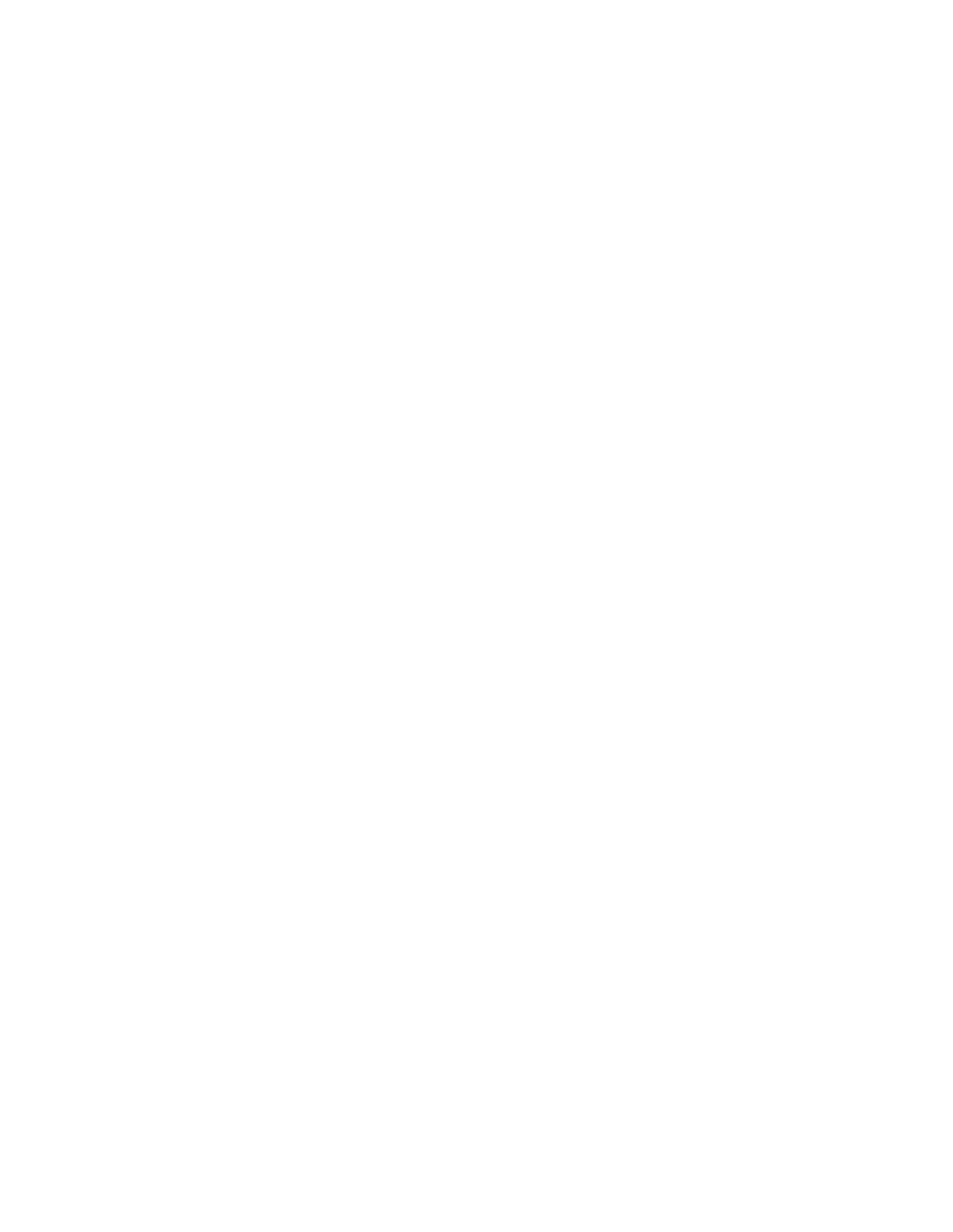# **Management's discussion and analysis**

# **Basis of presentation**

Effective 1 April 2011, all Canadian Crown corporations are required to prepare and make public a quarterly financial report within 60 days of the corporation's fiscal quarter. Accordingly, the International Development Research Centre (IDRC, the Centre) has prepared this report as required by section 131.1 of the Financial Administration Act using the standard issued by the Treasury Board Secretariat. This narrative should be read in conjunction with the unaudited financial statements (see page 10).

IDRC has prepared the statements for the period ended 30 June 2011 and restated the unaudited financial statements for the period ended 30 June 2010 to comply with International Financial Reporting Standards (IFRS). For information on the impact of the transition to IFRS and a reconciliation of affected financial information, see Note 23, "Reconciliation of the financial statements from CGAAP to IFRS" in the Notes to the Financial Statements.

# **Performance**



**Financial highlights** (for the period ended 30 June)

> The restricted equity is used only for the Development Innovation Fund and the African Adaptation Research Centres.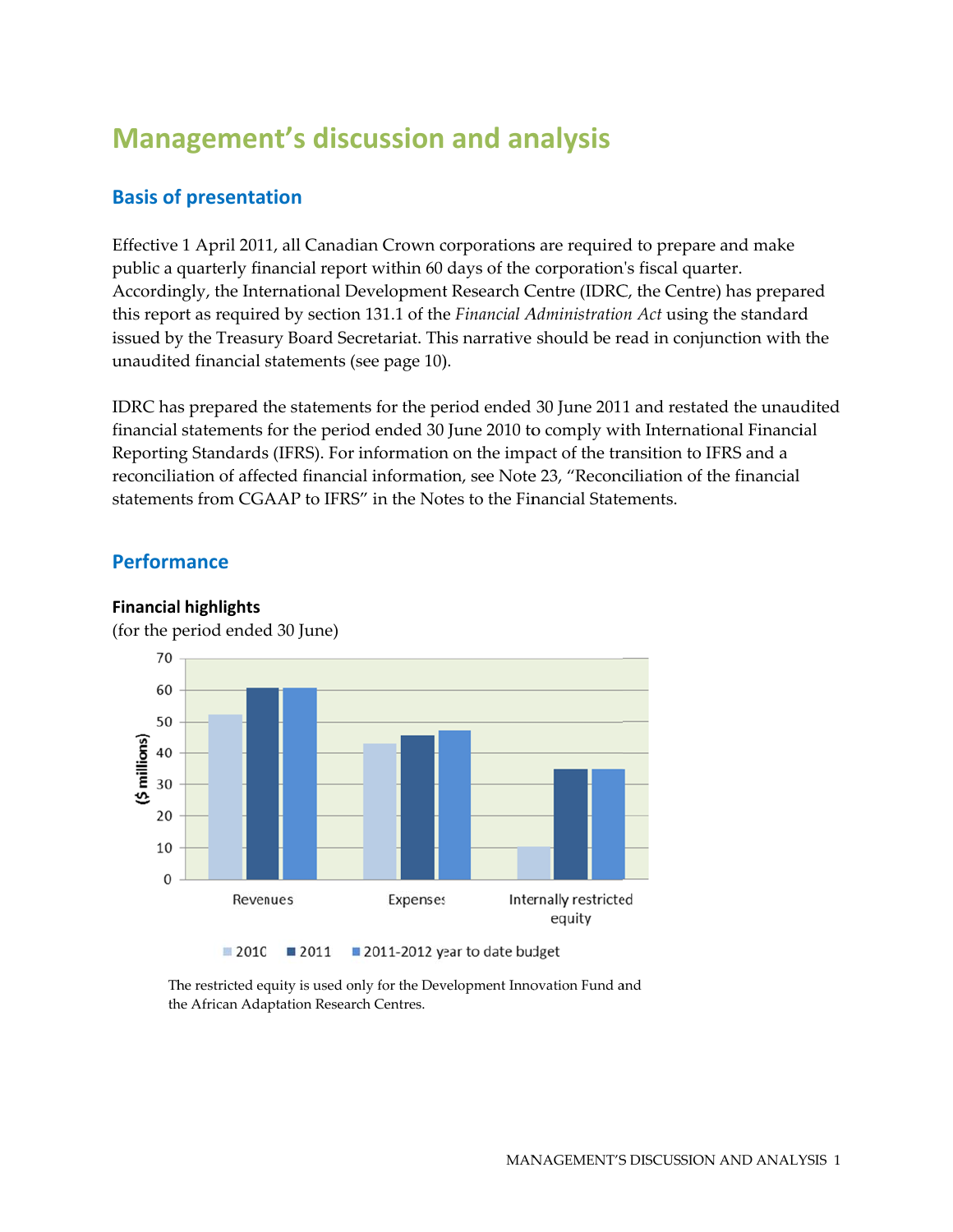# **Consolidated overview**

#### **Revenues**

#### **TABLE 1: REVENUES**

|        |                                                                   | Year-over- |
|--------|-------------------------------------------------------------------|------------|
| Actual | Actual                                                            | year       |
| 2011   | 2010                                                              | % change   |
|        |                                                                   |            |
| 60777  | 52 210                                                            | 16.4%      |
|        |                                                                   |            |
| 52 273 | 44 942                                                            | 16.3%      |
|        |                                                                   |            |
| 7372   | 6320                                                              | 16.6%      |
| 784    | 591                                                               | 32.7%      |
| 222    | 69                                                                | 221.7%     |
| 126    | 288                                                               | $-56.3%$   |
|        | Revised<br>budget<br>60 815<br>52 004<br>7811<br>757<br>150<br>93 |            |

**<sup>a</sup>** Revised to reflect changes in donor contributions forecast.

#### **TABLE 2: PARLIAMENTARY APPROPRIATIONS**

|                                                     | Three months |        |  |
|-----------------------------------------------------|--------------|--------|--|
|                                                     | Actual       | Actual |  |
| Timing of Parliamentary Appropriations <sup>a</sup> | 2011         | 2010   |  |
|                                                     |              |        |  |
| Main estimates                                      | 51843        | 45 326 |  |
| Supplementary estimates                             |              | 43     |  |
| Appropriations received                             | 51843        | 45 369 |  |
| Appropriations deferred                             |              | (600)  |  |
| Appropriations amortized                            | 430          | 173    |  |
| Appropriations recognized                           | 52 273       | 44 942 |  |
|                                                     |              |        |  |
| Appropriations receivable                           |              |        |  |

<sup>a</sup> See Note 16 in the Notes to the Financial Statements.

The Centre derives funding from five sources: Parliamentary appropriations, donor contributions, recovery of administrative costs, investment income, and other income.

During the first quarter of fiscal 2011‐2012, **Parliamentary appropriations** increased by 16.3% to \$52.3 million from \$44.9 million in the same period in 2010‐2011. The increase relates to the ongoing implementation of the Development Innovation Fund.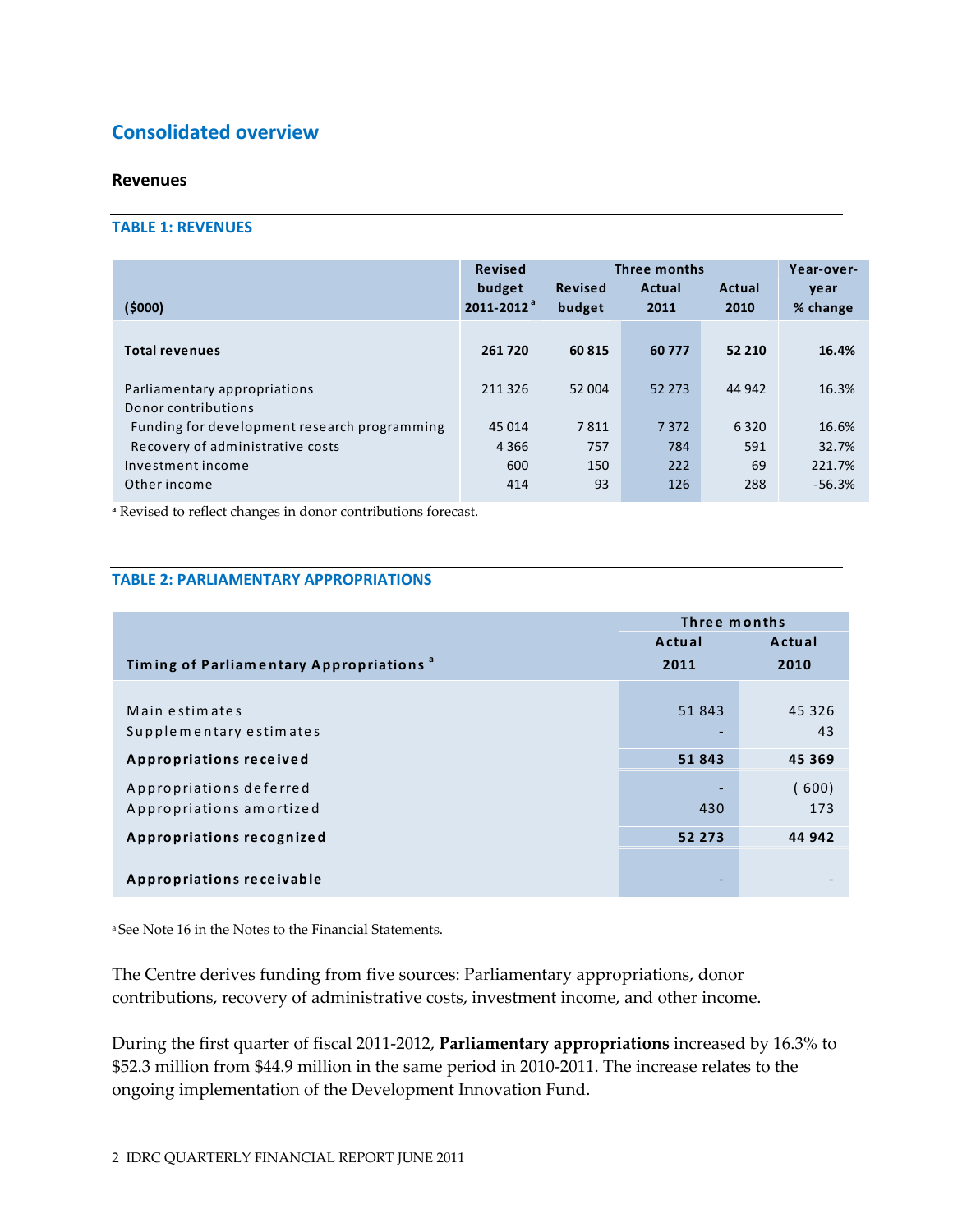A significant portion of expenditures are funded by a variety of revenue sources including Parliamentary appropriations. It is impractical to assign these types of expenditures to specific revenue sources and therefore IDRC cannot provide a reconciliation of Parliamentary appropriations received and receivable to appropriations used.

The **donor contribution funding for development research programming** increased 16.6% to \$7.4 million from \$6.3 million for the same period in 2010. The funds received in advance are recognized as revenue when the related expenses are incurred (see explanation of the variance in the expense section). The variance in the **recovery of administrative costs** is proportionate to the donor contributions revenue recognized.

The increase in **investment income** compared to budget and the same period in 2010 was driven primarily by the higher amount available to invest in the short term.

#### **Expenses**

Expenses are tracked under two main headings: development research programming and corporate and administrative services.

|                                        | <b>Revised</b>            |                          | Three months   |                | Year over        |
|----------------------------------------|---------------------------|--------------------------|----------------|----------------|------------------|
| (5000)                                 | budget<br>$2011 - 2012^a$ | <b>Revised</b><br>budget | Actual<br>2011 | Actual<br>2010 | year<br>% change |
| <b>Total expenses</b>                  | 239 364                   | 47 307                   | 45 5 23        | 42884          | 6.2%             |
| Development research programming       |                           |                          |                |                |                  |
| Research projects                      |                           |                          |                |                |                  |
| Funded by Parliamentary appropriations | 121 463                   | 21671                    | 22039          | 18867          | 16.8%            |
| Funded by donor contributions          | 39 4 92                   | 6532                     | 6051           | 4 7 2 0        | 28.2%            |
|                                        | 160 955                   | 28 20 3                  | 28 0 90        | 23 5 8 7       | 19.1%            |
| Capacity building                      |                           |                          |                |                |                  |
| Funded by Parliamentary appropriations | 47814                     | 11 709                   | 10452          | 11 546         | $-9.5%$          |
| Funded by donor contributions          | 5 5 2 2                   | 1 2 7 9                  | 1 3 2 0        | 1599           | $-17.4%$         |
|                                        | 53 336                    | 12 988                   | 11772          | 13 145         | $-10.4%$         |
|                                        | 214 291                   | 41 191                   | 39 862         | 36732          | 8.5%             |
| Corporate and administrative services  | 25 073                    | 6 1 1 6                  | 5661           | 6 1 5 2        | $-8.0%$          |

#### **TABLE 3: EXPENSES**

<sup>a</sup> Revised to reflect different timing of project expenses.

The increase in research project expenses **funded by Parliamentary appropriations** mirrors the increased revenue and is in‐line with targets. Actual expenses related to research projects **funded by donor contributions** during the first quarter is a combination of delayed spending on two large programs and faster than expected spending on two specific projects. Even though donor‐funded project expenditures were lower than budgeted, they were still 28.2% over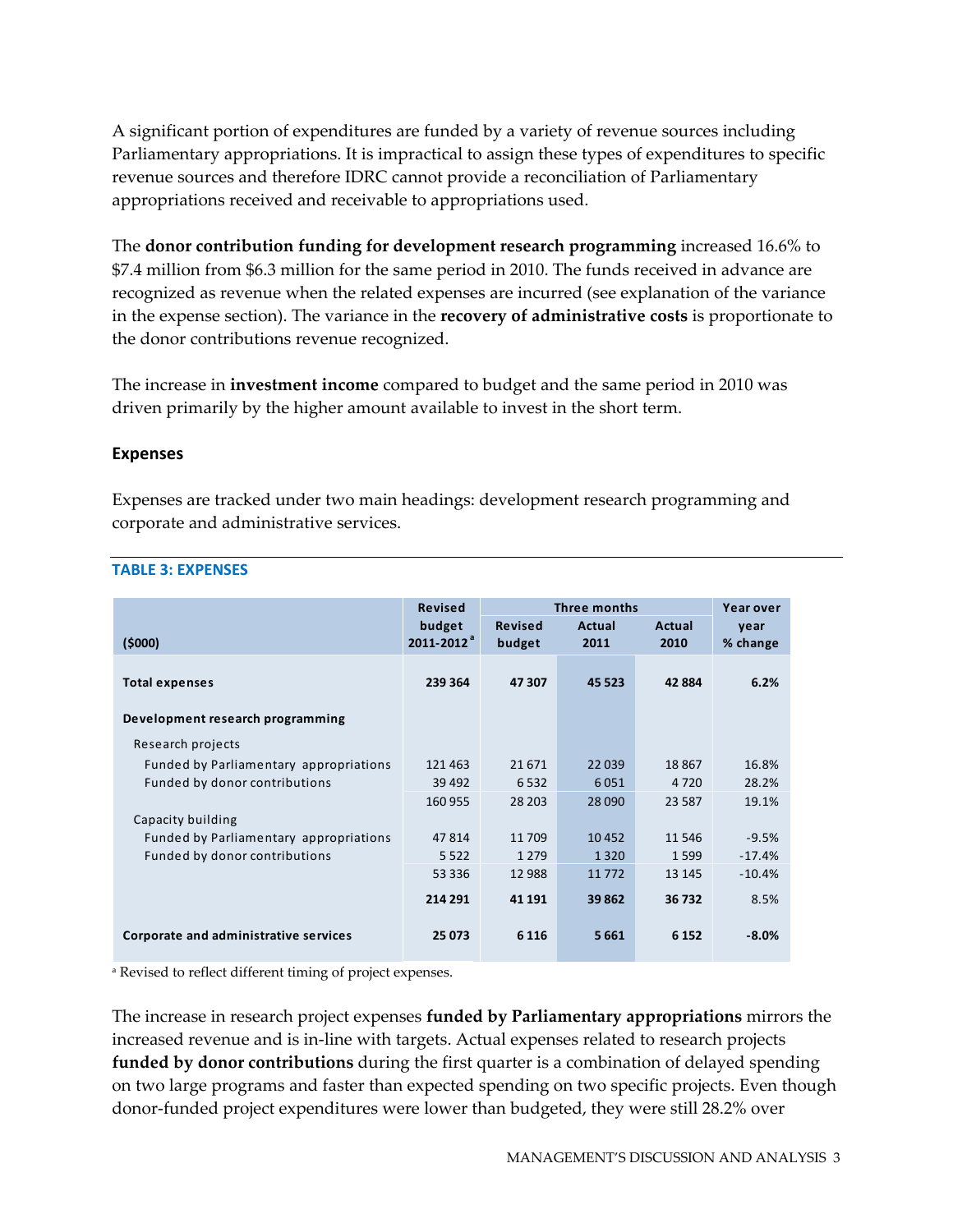expenses incurred during the same period in 2010. The projects with the highest year-over-year increase all relate to the Canadian International Food Security Research Fund.

The year‐over‐year decline in the **capacity‐building portion of the development research programming expenses funded by Parliamentary appropriations** is due, in part, to the slower spending on capacity-building projects as well as to management's decision to restrict capacitybuilding expenses. Although **contributions from donors for capacity building** increased during the first quarter of fiscal 2011‐2012, the variance to budget reflects the timing of those contributions.

The 8.0% decline in **corporate and administrative services** in the three months ended 30 June 2011 from the same period in 2010 reflects the lower use of professional services and management's prudent approach on other expenses.

#### **Balance sheet**

#### **TABLE 4: ASSETS AND LIABILITIES**

| (5000)                   | June<br>2011 | <b>March</b><br>2011 <sup>a</sup> | % change |
|--------------------------|--------------|-----------------------------------|----------|
| <b>Total assets</b>      | 134 876      | 108768                            | 24.0%    |
| Current                  | 123 126      | 96834                             | 27.2%    |
| Non-current              | 11750        | 11934                             | $-1.5%$  |
| <b>Total liabilities</b> | 61 595       | 50741                             | 21.4%    |
| Current                  | 49416        | 38 271                            | 29.1%    |
| Non-current              | 12 179       | 12 4 70                           | $-2.3%$  |

<sup>a</sup> Certain accounts were reclassified to comply to the IFRS.

Total **assets** at 30 June 2011 increased by 24.0% (from \$108.8 million to \$134.9 million) compared to 31 March 2011. The change derives largely from the increase in cash received in relation to the Development Innovation Fund and from donor receivables. **Liabilities** increased by \$10.8 million from 31 March 2011 (or 21.4%) largely due to deferred revenue liability from donor contributions (see Note 13 from the Notes to the Financial Statements).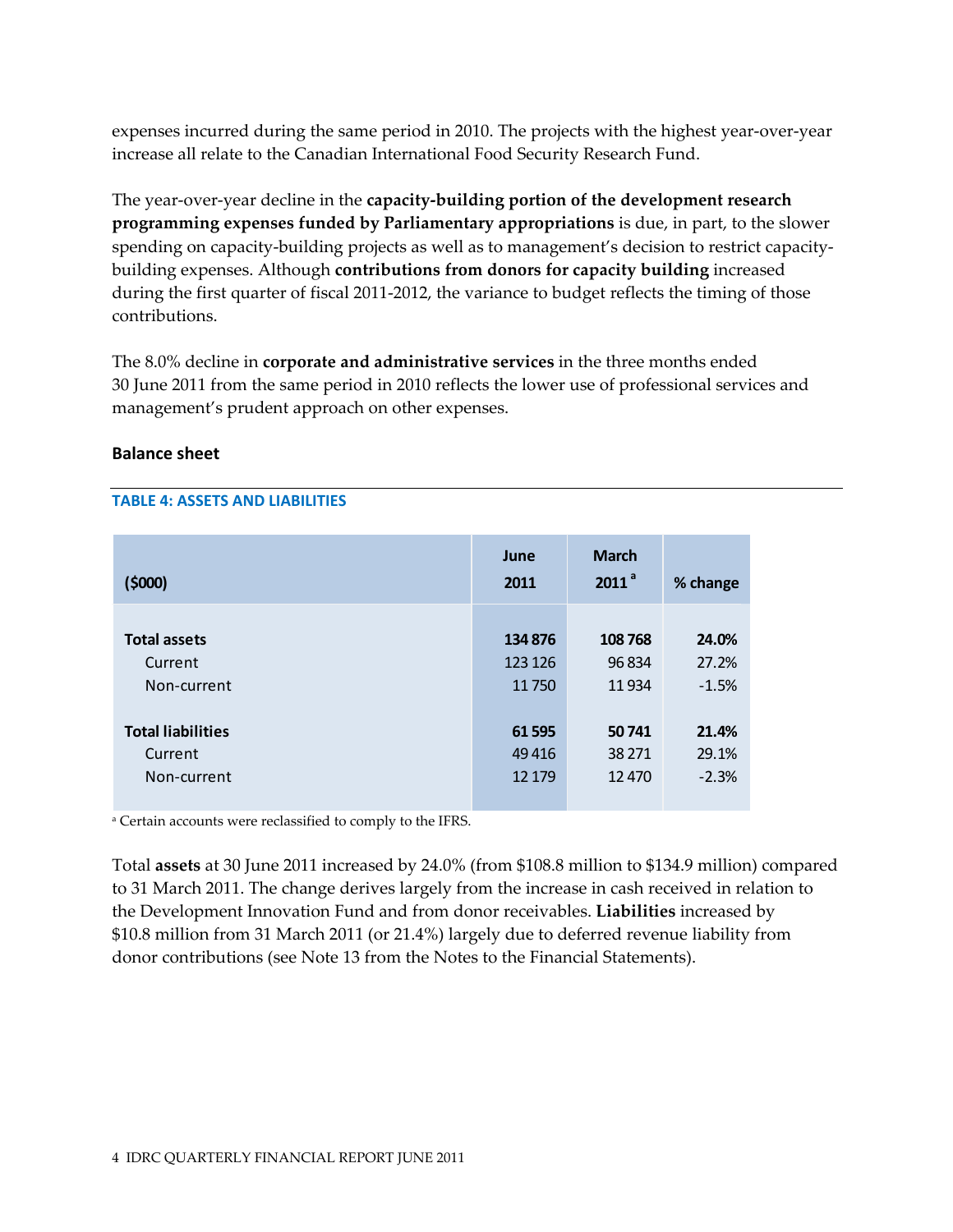#### **TABLE 5: EQUITY**

|                       | <b>Revised</b> |                     | Three months  |               | <b>Year over</b> |
|-----------------------|----------------|---------------------|---------------|---------------|------------------|
|                       | budget         | <b>Revised</b>      | <b>Actual</b> | <b>Actual</b> | year             |
| (5000)                | 2011-2012      | budget <sup>a</sup> | 2011          | 2010          | % change         |
|                       |                |                     |               |               |                  |
| <b>Total equity</b>   | 80 3 83        | 71535               | 73 281        | 38 150        | 92.1%            |
| Unrestricted          | 14787          | 18876               | 20 70 6       | 14 940        | 38.6%            |
| Internally restricted | 47862          | 34 9 25             | 34 841        | 10 2 14       | 241.1%           |
| Reserved              | 17734          | 17734               | 17734         | 12 9 96       | 36.5%            |

<sup>a</sup> Reflects starting position and revised revenue and expenses forecast.

The 38.6% year‐over‐year increase in **unrestricted** equity is due to the savings in the expenses that were previously mentioned. The increase from \$10.2 million to \$34.8 million in **internally restricted** equity was generated by management's decision to set aside funding for the Development Innovation Fund and the African Adaptation Research Centres. The 36.5% increase in **reserved** equity reflects a change in accounting due to the adoption of IFRS. For more details, see Note 23 in the Notes to the Financial Statements.

#### **Cash flows**

| <b>TABLE 6: CASH FLOWS</b>                           |                     |                  |           |
|------------------------------------------------------|---------------------|------------------|-----------|
|                                                      | <b>Three months</b> | <b>Year over</b> |           |
|                                                      | <b>Actual</b>       | <b>Actual</b>    | year      |
| (5000)                                               | 2011                | 2010             | % change  |
|                                                      |                     |                  |           |
| Net results of operations                            | 15 2 54             | 9326             | 63.6%     |
| Non-cash items                                       | (1571)              | 279              | $-663.1%$ |
| Cash flows from operating activities                 | 13 683              | 9605             | 42.5%     |
| Purchases of investments                             | (66 875)            | (19474)          | 243.4%    |
| Maturity of investments                              | 54 3 51             | 3490             | 1457.3%   |
| Other                                                | 256)                | (175)            | 46.3%     |
| Cash flows used in investing activities              | (12780)             | (16159)          | 20.9%     |
|                                                      |                     |                  |           |
| Net increase (decrease) in cash and cash equivalents | 903                 | (6554)           | 113.8%    |
|                                                      |                     |                  |           |
| Cash and cash equivalents at 1 April                 | 14 2 35             | 23 238           | $-38.7%$  |
|                                                      |                     |                  |           |
| Cash and cash equivalents at 30 June                 | 15 138              | 16 6 84          | $-9.3%$   |
|                                                      |                     |                  |           |

The **net results of operations** totaled \$15.3 million, up 63.6% or \$5.9 million from 30 June 2010. This increase is a result of higher Parliamentary revenues, more revenues from donor contributions, and lower expenses due to delays in spending. The **non‐cash items** change is due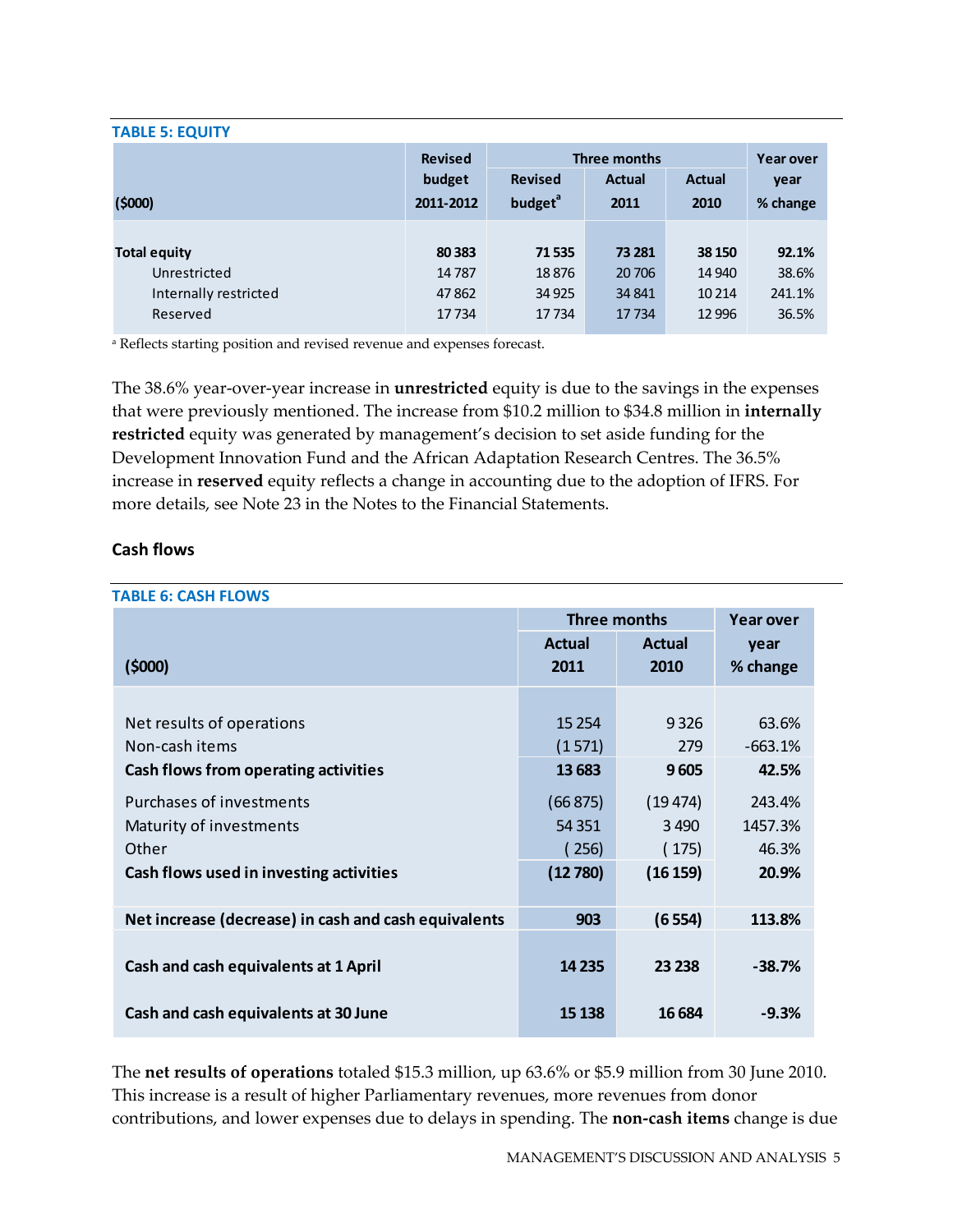largely to fluctuations in the receivables related to donor contributions and the associated deferred revenue. The cash flows from **investing activities** show a year‐over‐year increase of \$3.4 million (or 20.9%). Specifically, investment purchases for the first three months of this fiscal year was \$66.9 million (compared to \$19.5 in June 2010) and investment maturities were \$54.4 million (compared to \$3.5 million in June 2010). The investment opportunities and returns in the market have improved markedly since June 2010.

# **Corporate developments**

Four new program prospectuses were approved by the Board of Governors in June 2011. A program prospectus is the strategic document that describes a program's objectives, outcomes, and the portfolio of projects the Centre intends to support. Each prospectus fits with the Centre's strategic framework and is valid for five years. It also grants staff the authority to engage in research and capacity‐building activities within the scope of the prospectus. The four new prospectuses are:

- Governance for Equity in Health Systems: how to improve access to health services;
- Non-Communicable Disease Prevention: how to reduce the public health burden due to cardiovascular disease, diabetes, cancer, and respiratory disease;
- Innovation for Inclusive Development: how innovation in the informal economy can improve livelihoods; and
- Information and Networks: how information networks affect citizens and marginalized communities.

The four prospectuses pursue different objectives from their predecessor programs that ran between 2006 and 2011. The new orientation was informed by external evaluations of the predecessor programs conducted in 2010.

Evaluations are a key component of IDRC's process to ensure project achievements and significant learning are captured collaboratively during and at the end of the research. During the first quarter of 2011‐2012, two significant evaluation reports were completed:

- WaDImena Regional Water Demand Initiative for the Middle East and North Africa: Final Project Review.
- Impact Evaluation for Policy Making: A Close Look at Latin American Countries with Weaker Research Capacities.

IDRC received its instruction for the horizontal strategic and operating review of the Government's international assistance envelope at the very end of the period. This review was announced by the Minister of Finance in the 2011‐2012 Government of Canada budget passed in June 2011. The review is being coordinated by the Canadian International Development Agency.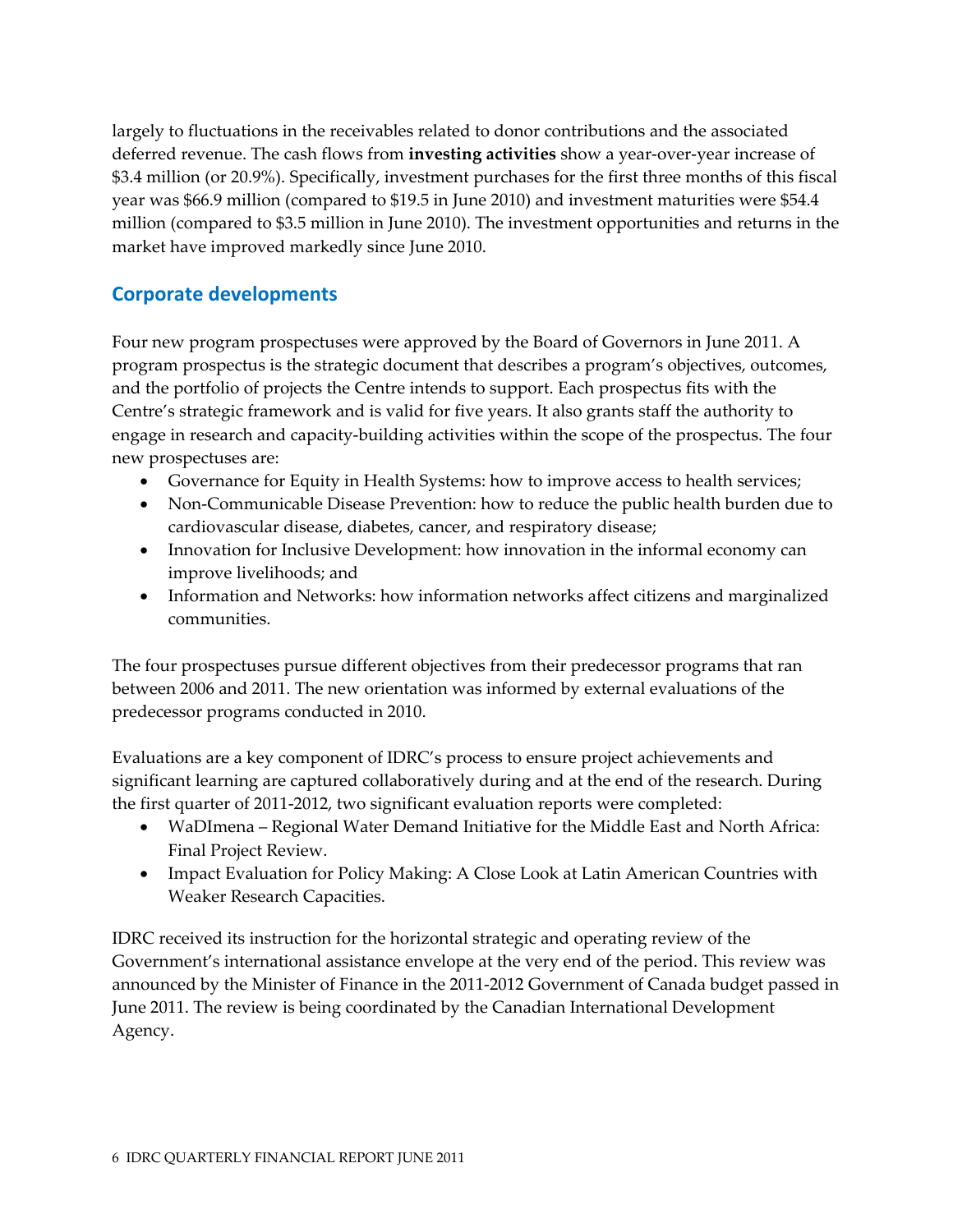# **Risk management**

There has not been any material change in the risks to performance reported in "Management's Discussion and Analysis "of the 2010‐2011 *Annual Report*.

# **Outlook**

At this time, the context in which IDRC operates is the same as it was at the time of the 2010‐ 2011 *Annual Report*.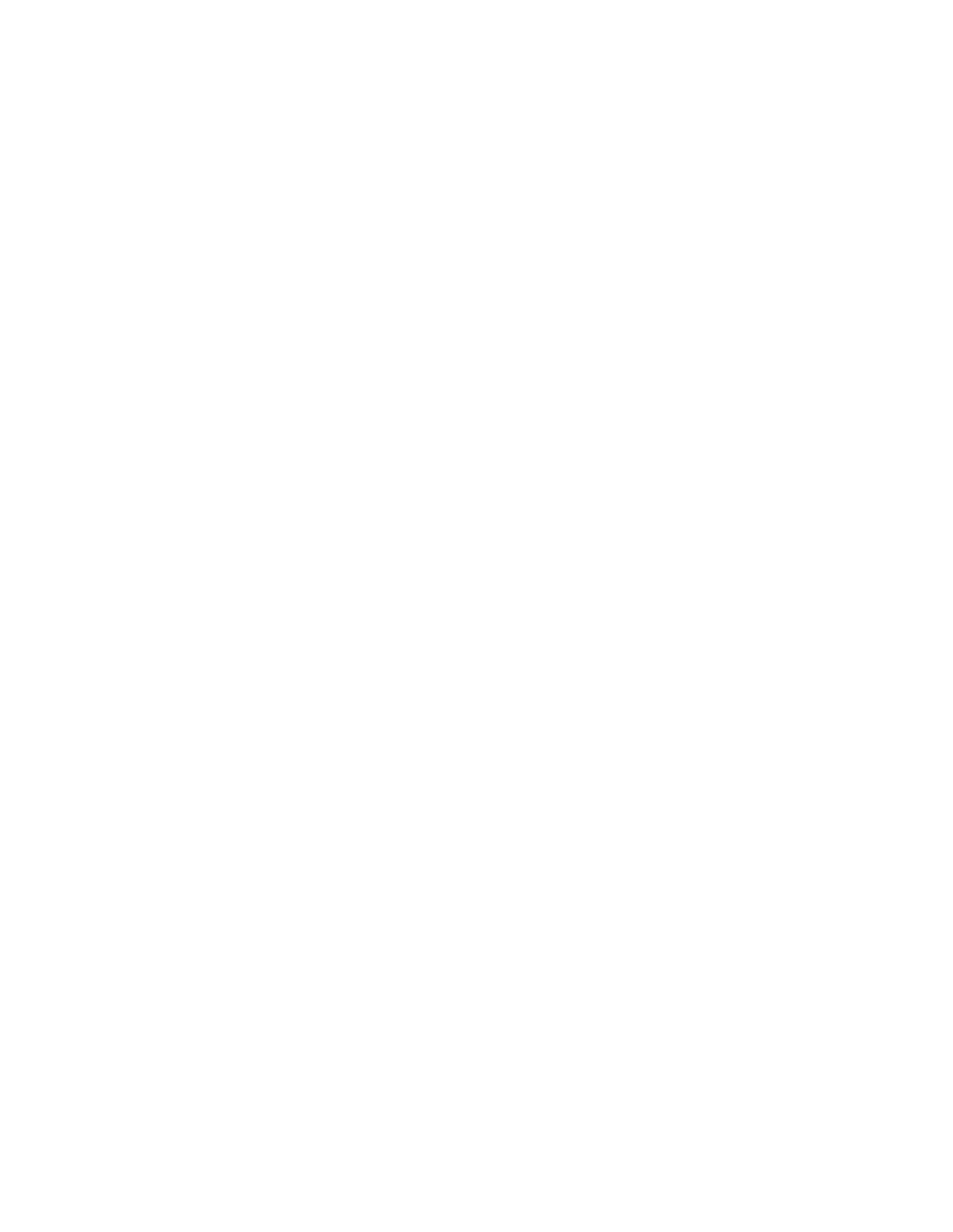# **Financial statements**

# **Statement of Management Responsibility**

Management is responsible for the preparation and fair presentation of these quarterly financial statements, which, we confirm, have been prepared in accordance with the International Financial Reporting Standards issued by the International Accounting Standards Board. This interim financial report was therefore also prepared in accordance with International Accounti ing Standard d 34, *Interim Financial Re eporting*.

Management has implemented internal controls that aim at keeping quarterly financial statements free from material misstatements. Management is also responsible for ensuring that all other information in this quarterly financial report for the period ending 30 June 2011 is consistent, where appropriate, with the quarterly financial statements.

Based on our knowledge, these unaudited quarterly financial statements present fairly, in all material respects, the financial position, results of operations, and cash flows of the corporation, as at the date of, and for the periods presented in, the quarterly financial statements.

Dieid Natore

David M M. Malone President

Sylvain Dufour Vice-President, Resources, and Chief Financial **Officer** 

Ottawa, C Canada 16 August 2011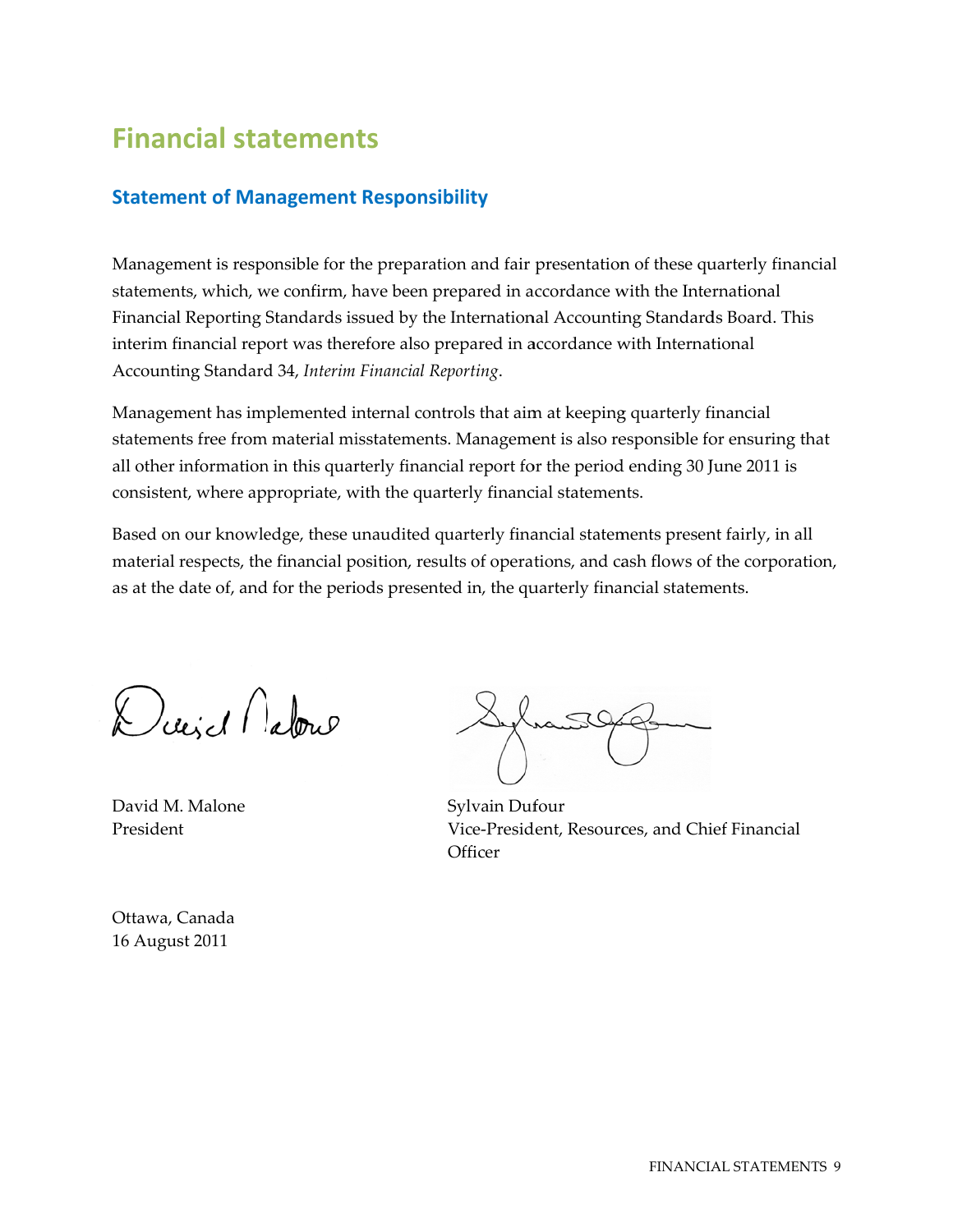# **Statement of Financial Position**

as at 30 June 2011 *(unaudited)* (in thousands of Canadian dollars)

| <b>Assets</b><br>Current<br>Cash and cash equivalents (Note 7)<br>15 1 38<br>Investments (Note 8)<br>86 370<br>Accounts receivable (Note 9)<br>19825<br>Prepaid expenses<br>1793<br>123 126<br>Non-current<br>Property and equipment (Note 10)<br>8976<br>Intangible assets (Note 11)<br>2774<br>11750<br>134 876 |         |
|-------------------------------------------------------------------------------------------------------------------------------------------------------------------------------------------------------------------------------------------------------------------------------------------------------------------|---------|
|                                                                                                                                                                                                                                                                                                                   |         |
|                                                                                                                                                                                                                                                                                                                   |         |
|                                                                                                                                                                                                                                                                                                                   | 14 2 35 |
|                                                                                                                                                                                                                                                                                                                   | 73884   |
|                                                                                                                                                                                                                                                                                                                   | 7 1 4 3 |
|                                                                                                                                                                                                                                                                                                                   | 1572    |
|                                                                                                                                                                                                                                                                                                                   | 96 834  |
|                                                                                                                                                                                                                                                                                                                   |         |
|                                                                                                                                                                                                                                                                                                                   | 9224    |
|                                                                                                                                                                                                                                                                                                                   | 2710    |
|                                                                                                                                                                                                                                                                                                                   | 11934   |
|                                                                                                                                                                                                                                                                                                                   | 108768  |
| <b>Liabilities</b>                                                                                                                                                                                                                                                                                                |         |
| Current                                                                                                                                                                                                                                                                                                           |         |
| Accounts payable and accrued liabilities (Note 12)<br>11784                                                                                                                                                                                                                                                       | 15 5 41 |
| Deferred revenue (Note 13)<br>37632                                                                                                                                                                                                                                                                               | 22730   |
| 49 4 16                                                                                                                                                                                                                                                                                                           | 38 271  |
| Non-current                                                                                                                                                                                                                                                                                                       |         |
| Deferred revenue (Note 13)<br>5 2 4 3                                                                                                                                                                                                                                                                             | 5843    |
| Employee benefits (Note 14)<br>6936                                                                                                                                                                                                                                                                               | 6627    |
| 12 179                                                                                                                                                                                                                                                                                                            | 12 4 70 |
| 61 595                                                                                                                                                                                                                                                                                                            | 50741   |
| <b>Equity</b>                                                                                                                                                                                                                                                                                                     |         |
| Unrestricted<br>20 70 6                                                                                                                                                                                                                                                                                           | 16044   |
| Internally restricted (Note 17)<br>34 841                                                                                                                                                                                                                                                                         | 24 24 9 |
| Reserved<br>17734                                                                                                                                                                                                                                                                                                 | 17734   |
| 73 281                                                                                                                                                                                                                                                                                                            | 58027   |
| 134 876<br>108768                                                                                                                                                                                                                                                                                                 |         |

Commitments (Note 18) Contingencies (Note 19)

*The accompanying notes form an integral part of these financial statements.*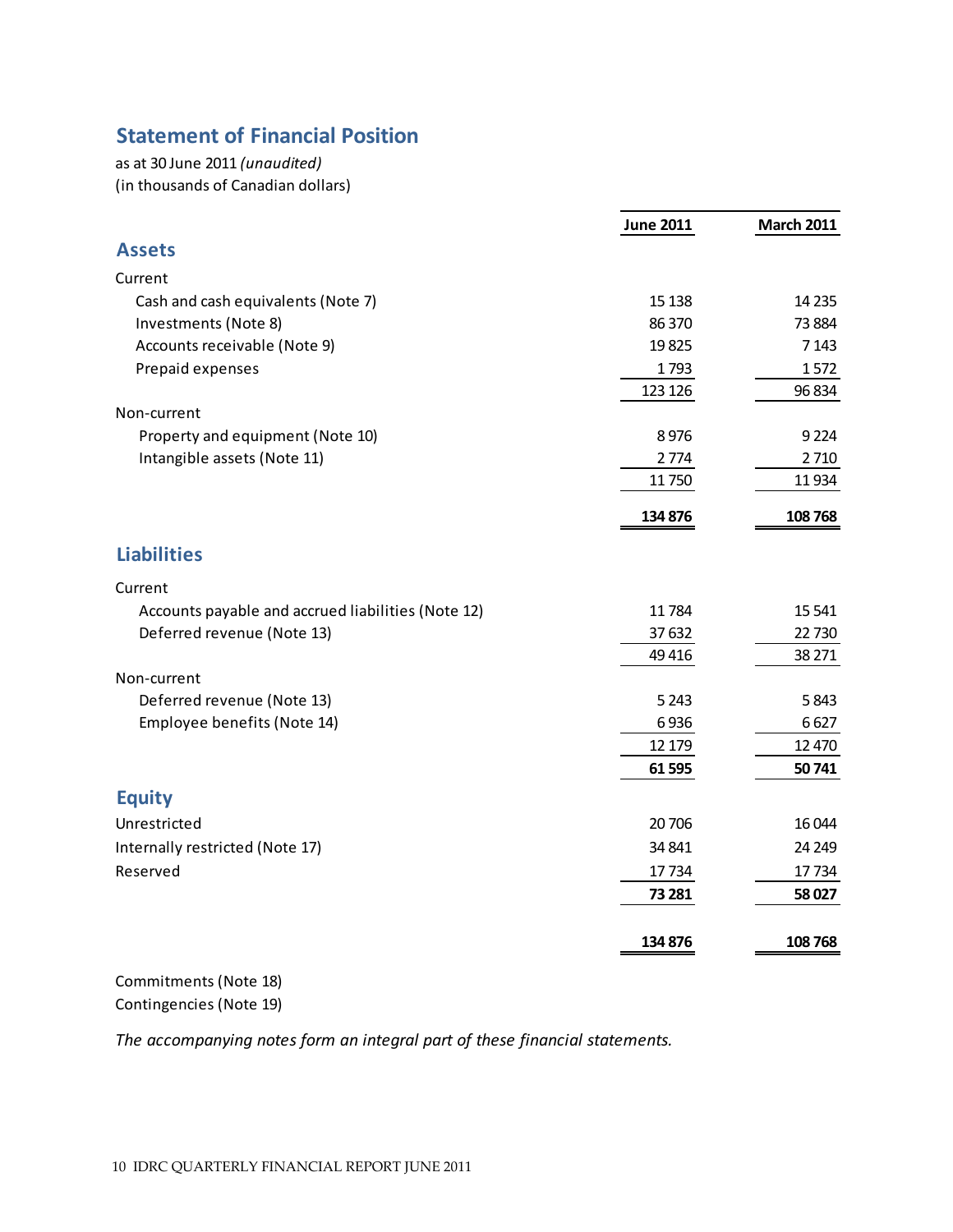# **Statement of Comprehensive Income**

for the period ended 30 June *(unaudited)* (in thousands of Canadian dollars)

|                                                        | 2011    | 2010    |
|--------------------------------------------------------|---------|---------|
| <b>Revenues</b>                                        |         |         |
| Donor contributions (Note 15)                          |         |         |
| Funding for development research programming           | 7372    | 6320    |
| Recovery of administrative costs                       | 784     | 591     |
| Investment income                                      | 222     | 69      |
| Other income                                           | 126     | 288     |
|                                                        | 8504    | 7 2 6 8 |
| <b>Expenses</b>                                        |         |         |
| Development research programming                       |         |         |
| Research projects                                      |         |         |
| Funded by Parliamentary appropriations                 | 22 0 39 | 18867   |
| Funded by donor contributions                          | 6051    | 4720    |
| Capacity building                                      |         |         |
| Funded by Parliamentary appropriations                 | 8315    | 9093    |
| Funded by donor contributions                          | 1 3 2 0 | 1599    |
| Research complements                                   | 2 1 3 7 | 2453    |
|                                                        | 39 862  | 36732   |
| Corporate and administrative services                  |         |         |
| Corporate services                                     | 4313    | 4724    |
| Regional office administration                         | 1348    | 1428    |
|                                                        | 5 6 6 1 | 6 1 5 2 |
| <b>Total expenses</b>                                  | 45 5 23 | 42 8 84 |
|                                                        |         |         |
| Cost of operations before Parliamentary appropriations | (37019) | (35616) |
| Parliamentary appropriations (Note 16)                 | 52 273  | 44 942  |
| <b>Net results of operations</b>                       | 15 2 54 | 9326    |

*The accompanying notes form an integral part of these financial statements.*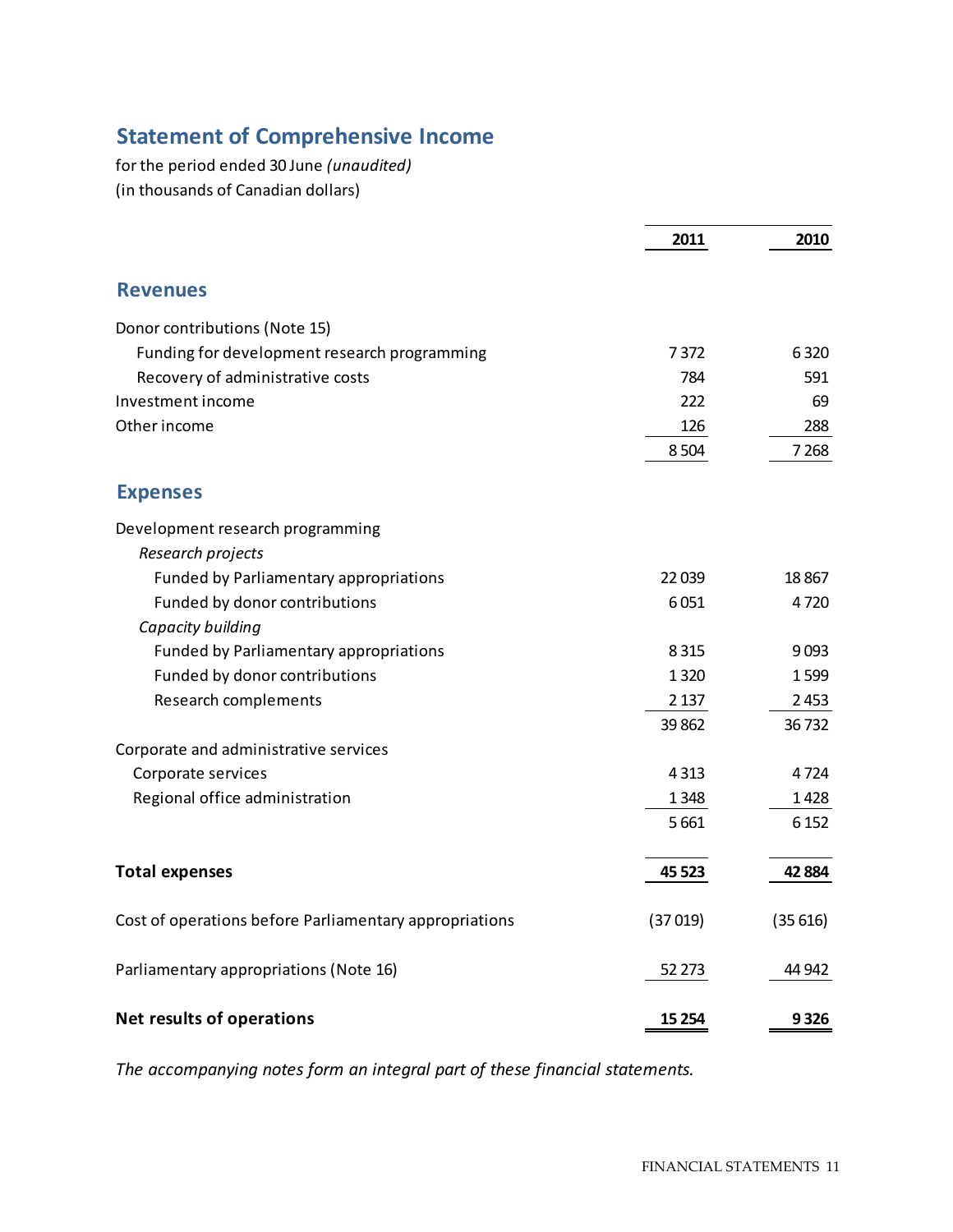# **Statement of Changes in Equity**

for the period ended 30 June *(unaudited)* (in thousands of Canadian dollars)

|                                                | 2011    | 2010    |
|------------------------------------------------|---------|---------|
| <b>Unrestricted equity</b>                     |         |         |
| Beginning of period                            | 16044   | 9804    |
| Net results of operations                      | 15 2 54 | 9326    |
| Transfers to reserved and restricted equity    | (10592) | (4 190) |
| Balance end-of-period                          | 20 70 6 | 14 940  |
| Internally restricted equity (Note 17)         |         |         |
| Beginning of period                            | 24 249  | 5 2 2 5 |
| Expenditures incurred                          | (658)   | (11)    |
| Additions                                      | 11 250  | 5 0 0 0 |
| Balance end-of-period                          | 34 841  | 10 214  |
| <b>Reserved equity</b>                         |         |         |
| Beginning of period                            | 17 734  | 13796   |
| Financial planning reserve increase (decrease) |         | (800)   |
| Balance end-of-period                          | 17734   | 12 9 96 |
| Equity, end-of-period                          | 73 281  | 38 150  |

*The accompanying notes form an integral part of these financial statements.*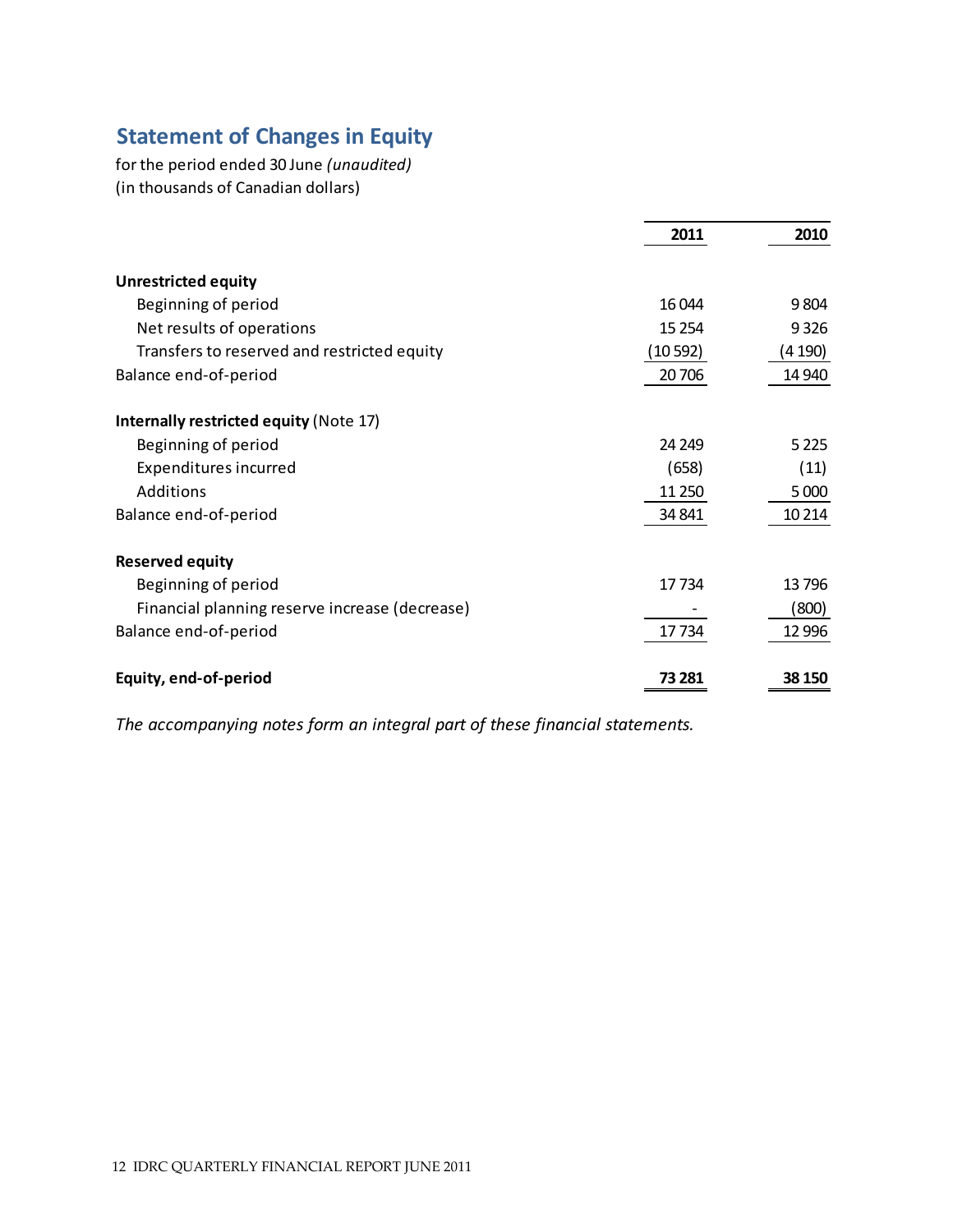# **Statement of Cash Flows**

for the period ended 30 June *(unaudited)* (in thousands of Canadian of dollars)

|                                                     | 2011     | 2010     |
|-----------------------------------------------------|----------|----------|
| <b>Operating activities</b>                         |          |          |
| Net results of operations                           | 15 254   | 9326     |
| Items not affecting cash                            |          |          |
| Depreciation of property and equipment              | 365      | 438      |
| Amortization of intangible assets                   | 98       | 98       |
| Amortization of bond premium                        | 38       | 421      |
| (Gain) on disposal of property and equipment        | (23)     | (1)      |
| <b>Employee benefits</b>                            | 309      | 156      |
| Deferred revenue - non-current                      | (600)    | (2318)   |
|                                                     | 187      | (1206)   |
| Change in non-cash operating items                  |          |          |
| Accounts receivable                                 | (12681)  | 4926     |
| Prepaid expenses                                    | (222)    | (263)    |
| Accounts payable and accrued liabilities            | (3757)   | (3072)   |
| Deferred revenue - current                          | 14 902   | (106)    |
|                                                     | (1758)   | 1485     |
| Cash flows from operating activities                | 13 683   | 9605     |
| <b>Investing activities</b>                         |          |          |
| Purchase of investments                             | (66 875) | (19474)  |
| Maturity of investments                             | 54 351   | 3 4 9 0  |
| Acquisition of property and equipment               | (127)    | (17)     |
| Acquisition of intangible assets                    | (161)    | (159)    |
| Proceeds from disposition of property and equipment | 32       | 1        |
| Cash flows used in investing activities             | (12780)  | (16 159) |
| Increase (decrease) in cash and cash equivalents    | 903      | (6554)   |
| Cash and cash equivalents, beginning of period      | 14 2 35  | 23 238   |
| Cash and cash equivalents, end-of-period            | 15 138   | 16 684   |
| Composition of cash and cash equivalents            |          |          |
| Cash                                                | 5 1 4 0  | 10 692   |
| Cash equivalents                                    | 9998     | 5992     |
|                                                     | 15 138   | 16 6 84  |

*The accompanying notes form an integral part of these financialstatements.*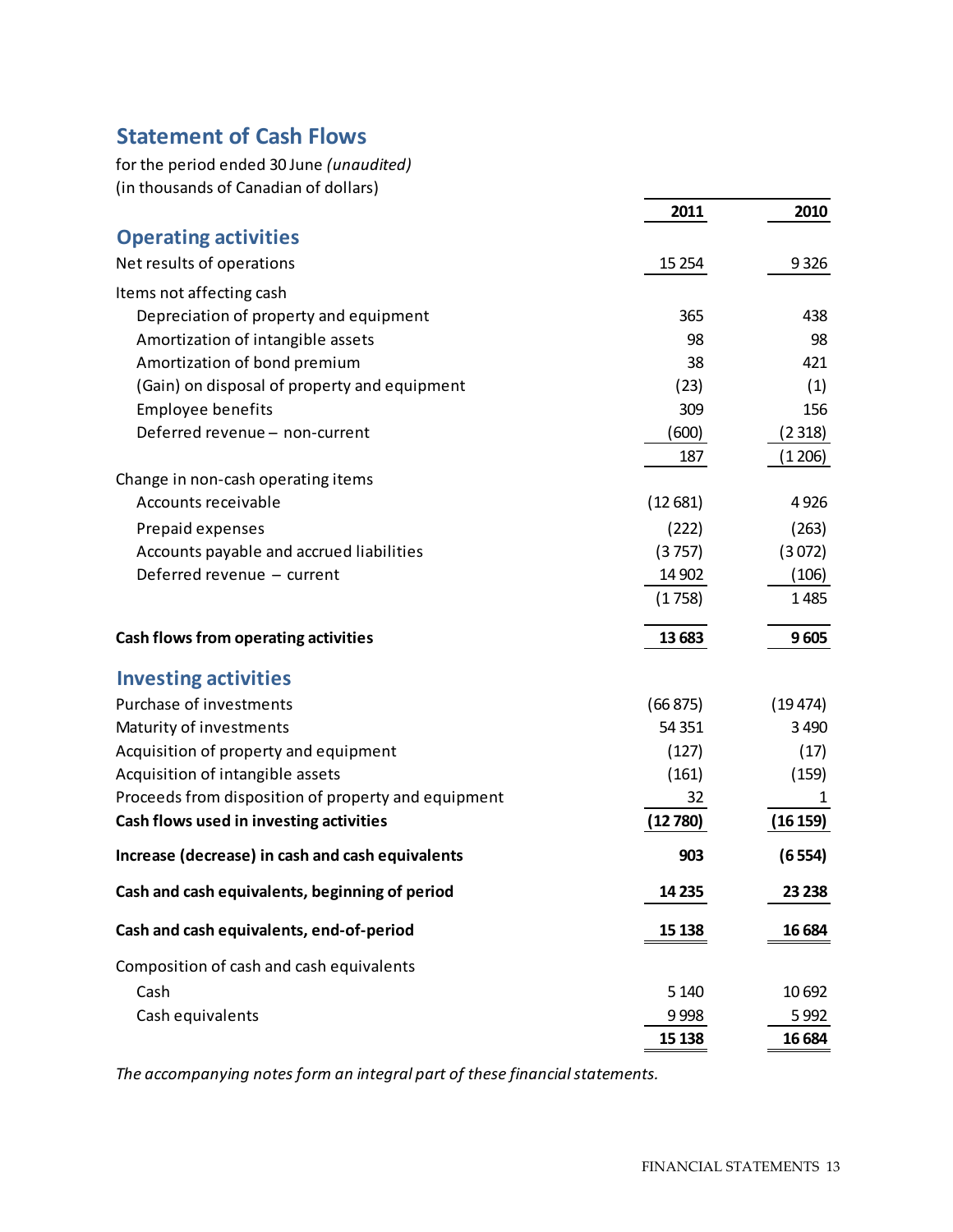For the period ended 30 June 2011 (unaudited) (in thousands of Canadian dollars unless otherwise stated)

# 1. Corporate information

The International Development Research Centre (the Centre), a Canadian Crown corporation without share capital, was established in 1970 by the Parliament of Canada through the International Development Research Centre Act. The Centre is a registered charity; and is exempt under section 149 of the *Income Tax Act* from the payment of income tax.

The financial statements for the period ended 30 June 2011 are issued in accordance with Bill C-51. The Centre's head office is located at 150 Kent Street, Ottawa, Canada.

# 2. Authority and objective

The Centre is funded primarily through an annual appropriation received from the Parliament of Canada. In accordance with section 85(1) of the *Financial Administration Act*, the Centre is exempt from Divisions I to IV of Part X of the Act, except for sections 131 to 148 of Division III.

The objective of the Centre is to initiate, encourage, support, and conduct research into the problems of the developing regions of the world and into the means for applying and adapting scientific, technical, and other knowledge to the economic and social advancement of those regions.

# 3. Basis of preparation

The financial statements are presented in Canadian dollars and all values are rounded to the nearest thousand (\$000) except when otherwise indicated.

### a. Statement of compliance

For all periods up to and including the year ended 31 March 2011, the Centre prepared its financial statements in accordance with Canadian generally accepted accounting principles (Canadian GAAP). The Centre's financial statements for the year ending 31 March 2012 will be the first audited annual statements that comply with International Financial Reporting Standards (IFRS). These interim financial statements, for the period ended 30 June 2011, are the first set of statements the Centre has prepared in accordance with IFRS as issued by the International Accounting Standards Board (IASB).

The Centre has applied IAS 34 "Interim financial reporting" and IFRS 1 "First time adoption of IFRS" in preparing these statements. These interim financial statements have been prepared in accordance with the significant accounting policies described in Note 4. Those accounting policies are based on the IFRS standards and International Financial Reporting Interpretations Committee (IFRIC) interpretations that the Centre expects to be applicable at that time. However, they are subject to change and may be affected by additional interpretation(s). The accounting policies will be finalized when the first annual IFRS financial statements are prepared for the year ending 31 March 2012.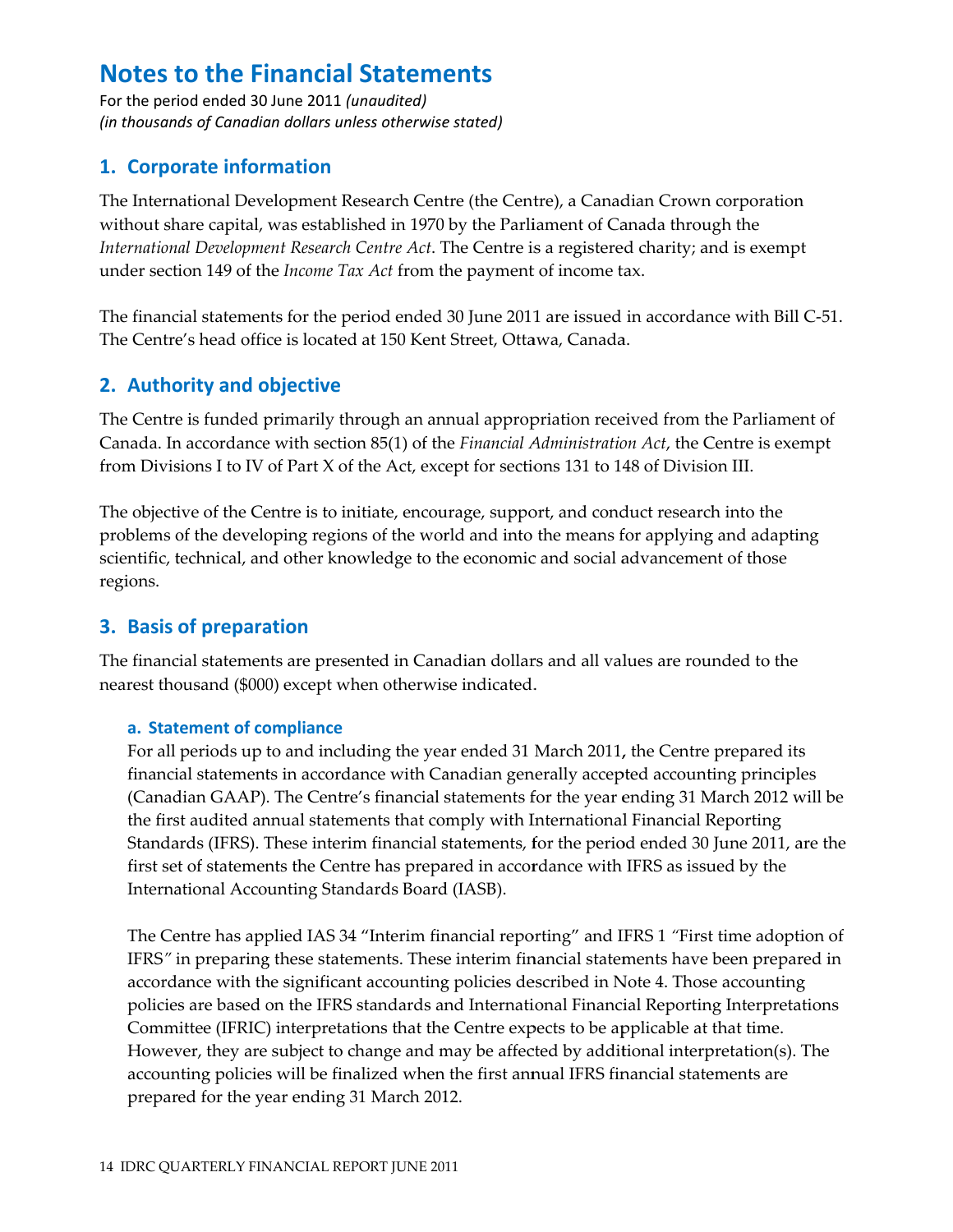For the period ended 30 June 2011 (unaudited) (in thousands of Canadian dollars unless otherwise stated)

Accordingly, the Centre has prepared financial statements that comply with IFRS applicable for periods beginning on or after 1 April 2010. In preparing these financial statements, the Centre's opening statement of financial position was prepared as at 1 April 2010, the Centre's date of transition to IFRS. Note 23 explains the principal adjustments made by the Centre in restating its Canadian GAAP statement of financial position as at 1 April 2010 and its previously published Canadian GAAP financial statements for the year ended 31 March 2011.

The Centre has applied IFRS 1 which sets out the procedures that the Centre must follow when it initially adopts IFRS as the basis for preparing its financial statements. The Centre is required to establish its IFRS accounting policies as at 31 March 2011 and, in general, apply these retrospectively to determine the IFRS opening statement of financial position at its date of transition, 1 April 2010. This standard also provides a number of optional exemptions to this general principle. The Centre chose to adopt only one of these exemptions which is set out helow

#### b. IFRS 1 exemption adopted

The Centre has chosen to adopt the exemption for the retrospective application of IFRIC 4, "Determining whether an arrangement contains a lease." The Centre, as a first time adopter, may determine whether an arrangement existing at the date of transition to IFRS contains a lease on the basis of facts and circumstances existing at that date.

# 4. Summary of significant accounting policies

The significant accounting policies of the Centre are:

#### a. Revenue recognition

#### i) Parliamentary appropriations

Parliamentary appropriations are recorded as revenue in the year in which they are appropriated except for appropriations received for specific projects and programs, which are deferred and recognized when the related expenses are incurred. The Centre recognizes the appropriations and related expenses in the year on a gross basis in the statement of comprehensive income. The Centre does not receive Parliamentary appropriations for which the primary condition is that the Centre should purchase, construct, or otherwise acquire long-term assets. There are no conditions or contingencies existing under which the Parliamentary appropriations would be required to be repaid once approved and received by the Centre. The *IDRC Act* gives the Board of Governors the authority to allocate the appropriated funds.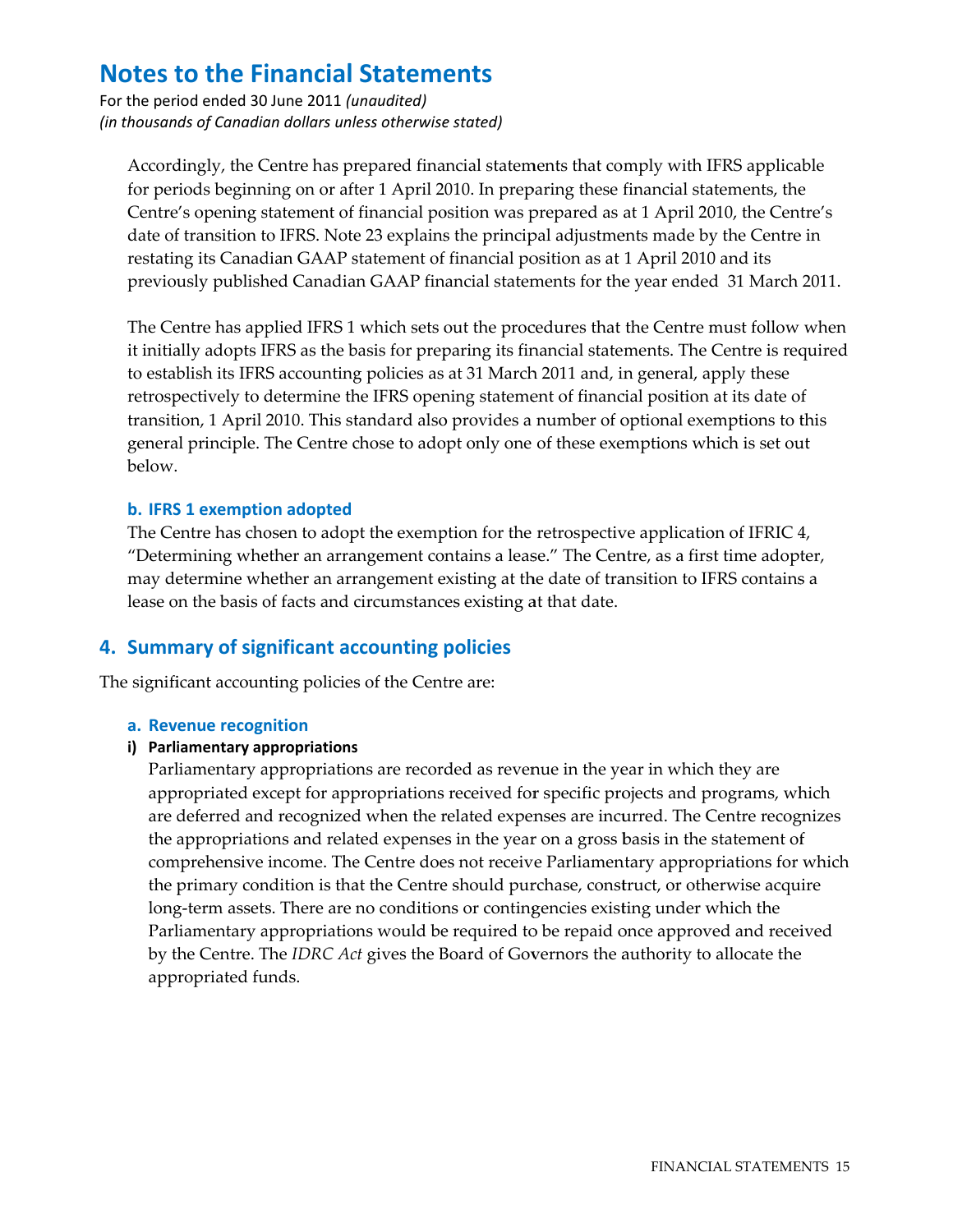For the period ended 30 June 2011 (unaudited) (in thousands of Canadian dollars unless otherwise stated)

#### ii) Donor contributions

The Centre enters into contribution agreements for research conducted or managed on behalf of other organizations. Funds received or receivable under donor contribution agreements are recorded as deferred revenues. These deferred revenues are recognized as revenues in the year in which the related expenses are incurred.

#### iii) Investment and other income

Investment income is recorded on an accrual basis and includes realized gains and losses on disposal of investments. Other income is comprised of tax rebates, rental, and subleasing income and other small refunds and earnings. All other income is recorded on the accrual basis of accounting.

### **b.** Grant payments

All contractual grant payments are subject to the provision of funds by Parliament or by donor partners. They are recorded as an expense in the year they come due under the terms and conditions of the agreements. Refunds on previously disbursed grant payments are credited against the current year expenses.

### c. Property and equipment, and depreciation

Property and equipment are stated at cost, net of accumulated depreciation and accumulated impairment losses, if any. When certain recognition criteria are met, replacement parts may also be included in the cost. All other repair and maintenance expenditures are recognized in the statement of comprehensive income as incurred.

Depreciation is recognized on a straight line basis. The useful life of each asset category is as  $follows$ 

| <b>Asset category</b>          | <b>Useful life</b>      |
|--------------------------------|-------------------------|
| Computer equipment             | 3 years                 |
| Office furniture and equipment | 5 years                 |
| Vehicles                       | 3 to 7 years            |
| Communications systems         | 5 years                 |
| Leasehold improvements         | Remaining term of lease |

An item of property and equipment is derecognized upon disposal or when no future economic benefits are expected from its use or disposal.

Any gain or loss arising on derecognition of the asset (calculated as the difference between the net disposal proceeds and the carrying amount of the asset) is included in the statement of comprehensive income in the year the asset is derecognized. The assets' residual values, useful lives, and methods of depreciation are reviewed at each financial year-end, and adjusted prospectively if appropriate.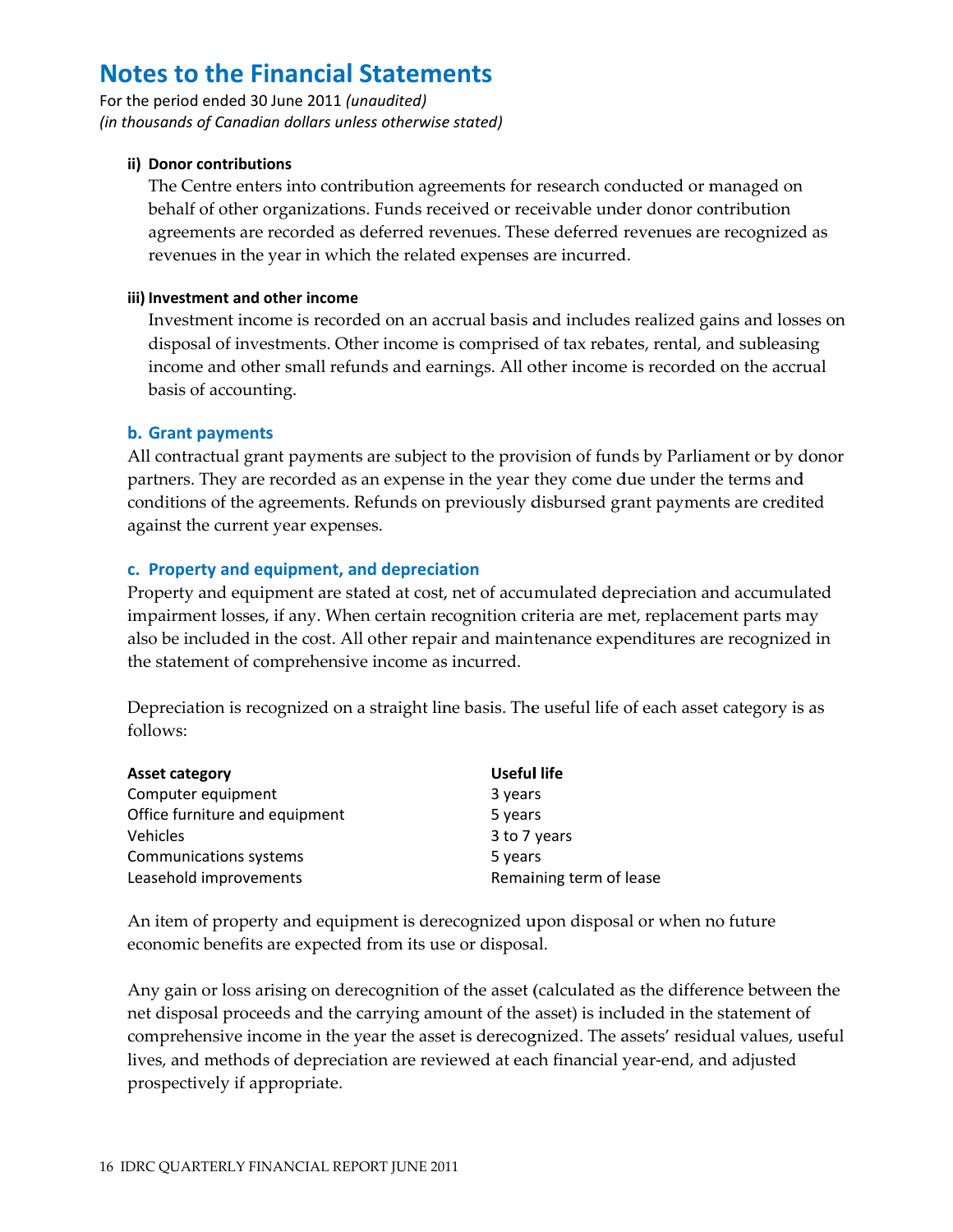For the period ended 30 June 2011 (unaudited) (in thousands of Canadian dollars unless otherwise stated)

### d. Intangible assets and amortization

The Centre's intangible assets consist of purchased software and internally developed software that is not an integral part of any hardware. The software is initially recorded at cost. Following initial recognition, intangible assets are carried at cost less any accumulated amortization and any accumulated impairment losses. The amortization period and method for intangible assets are reviewed at least at each financial year-end. Amortization is calculated using the straight-line method to write down the cost of intangible assets over their estimated useful economic lives. The estimated useful life of the asset class is 3 to 10 years.

The amortization expense is recognized in the statement of comprehensive income in the expense category consistent with the function of the intangible asset.

#### e. Leases

The determination of whether an arrangement is a lease, or contains a lease, is based on the substance of the arrangement at inception date. It requires an assessment as to whether or not the fulfillment of the arrangement is dependent on the use of a specific asset or assets, and that the arrangement conveys the right to use the asset.

#### The Centre as a lessee

Leases that do not transfer to the Centre substantially all the risks and benefits incidental to ownership of the leased items are accounted for as operating leases. Operating lease payments are recognized as an expense in the statement of comprehensive income on a straight-line basis over the lease term. The Centre's operating leases are detailed in Note 18b).

Finance leases, which transfer to the Centre substantially all the risks and benefits incidental to ownership of the leased item, are capitalized at the start of the lease at the fair value of the leased property or, if lower, at the present value of the minimum lease payments. The Centre did not have any finance leases during the quarter.

#### f. Financial instruments

The Centre has chosen to early-adopt IFRS 9 as at 1 April 2010, as its business model regarding financial instruments is closely aligned with requirements for using the amortized cost method outlined in IFRS 9. The Centre's financial instruments consist of cash, cash equivalents, investments, accounts receivable, accounts payable, and accrued liabilities that are incurred in the normal course of business. Financial instruments are initially recognized at fair value which is the transaction price (i.e., consideration given). Subsequent to initial recognition they are measured based on their classification. The classifications are as follows: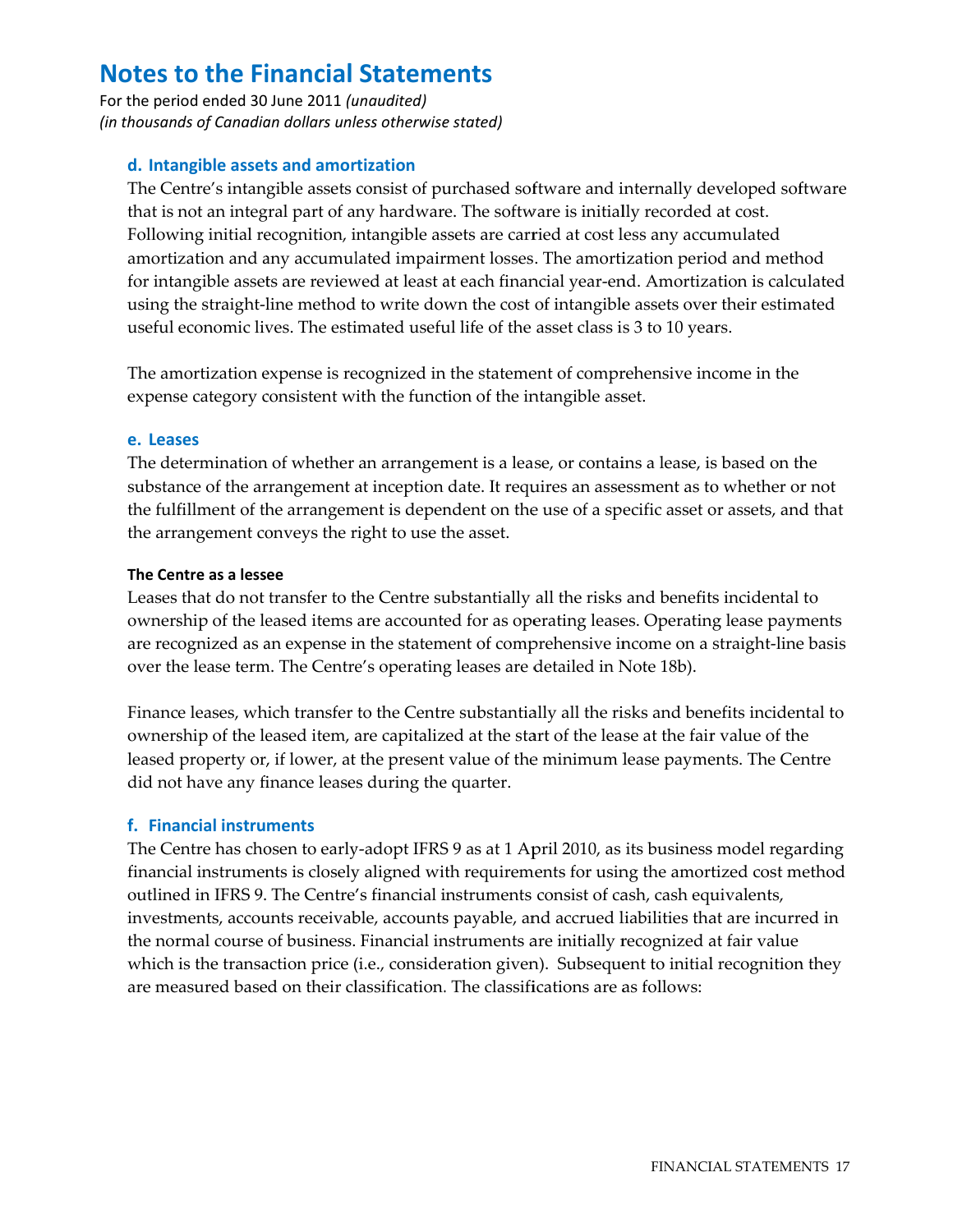For the period ended 30 June 2011 (unaudited) (in thousands of Canadian dollars unless otherwise stated)

i) Financial instrument

Cash Cash equivalents and investments Accounts receivable Accounts payable and accrued liabilities

#### **Classification and measurement**

Financial assets at fair value through profit and loss Financial assets at amortized cost Financial assets at amortized cost Financial liabilities at amortized cost

### ii) Cash and cash equivalents

Cash includes only funds on deposit at financial institutions. Cash equivalents consist of short-term money market instruments with maturities of 90 days or less at the time of acquisition.

#### iii) Investments

Investments are comprised of high quality money market instruments with a maturity between 91 days and one year at the time of acquisition. These investments are initially recognized at the transaction price, which is the fair value of the consideration given, plus transaction costs directly attributable to the acquisition. Purchases and sales of investments are recorded on the settlement date.

Investments are held to maturity in order to collect contractual cash flows. However, investments may be sold in response to changes in the Centre's liquidity requirements, to changes in the credit rating of the instruments or to an imbalance in the asset mix relative to benchmarks stipulated in the Centre's investment policy. Gains and losses arising on derecognition, impairment, or amortization are recognized in the statement of comprehensive income in the period in which they occur.

### iv) Impairment of financial assets

An assessment is made at each reporting date whether a financial asset or group of financial assets is impaired. At 30 June 2011 the Centre had no impairment of financial assets.

### v) Embedded derivatives

Embedded derivatives are required to be separated and measured at fair value if certain conditions are met. Management reviews contracts and determines, on an ongoing basis, whether the Centre has embedded derivatives requiring separate accounting treatment. These are reported in the year-end financial statements.

### g. Foreign currency translation

Monetary assets and liabilities denominated in foreign currencies are translated into Canadian dollars at the exchange rate in effect at the statement of financial position date. Assets and liabilities are translated at rates in effect when the assets were acquired or obligations incurred. Revenue and expense items are translated at a weekly rate of exchange. Exchange gains and losses are included in other net income for the quarter. The Centre does not hedge against foreign currency fluctuations.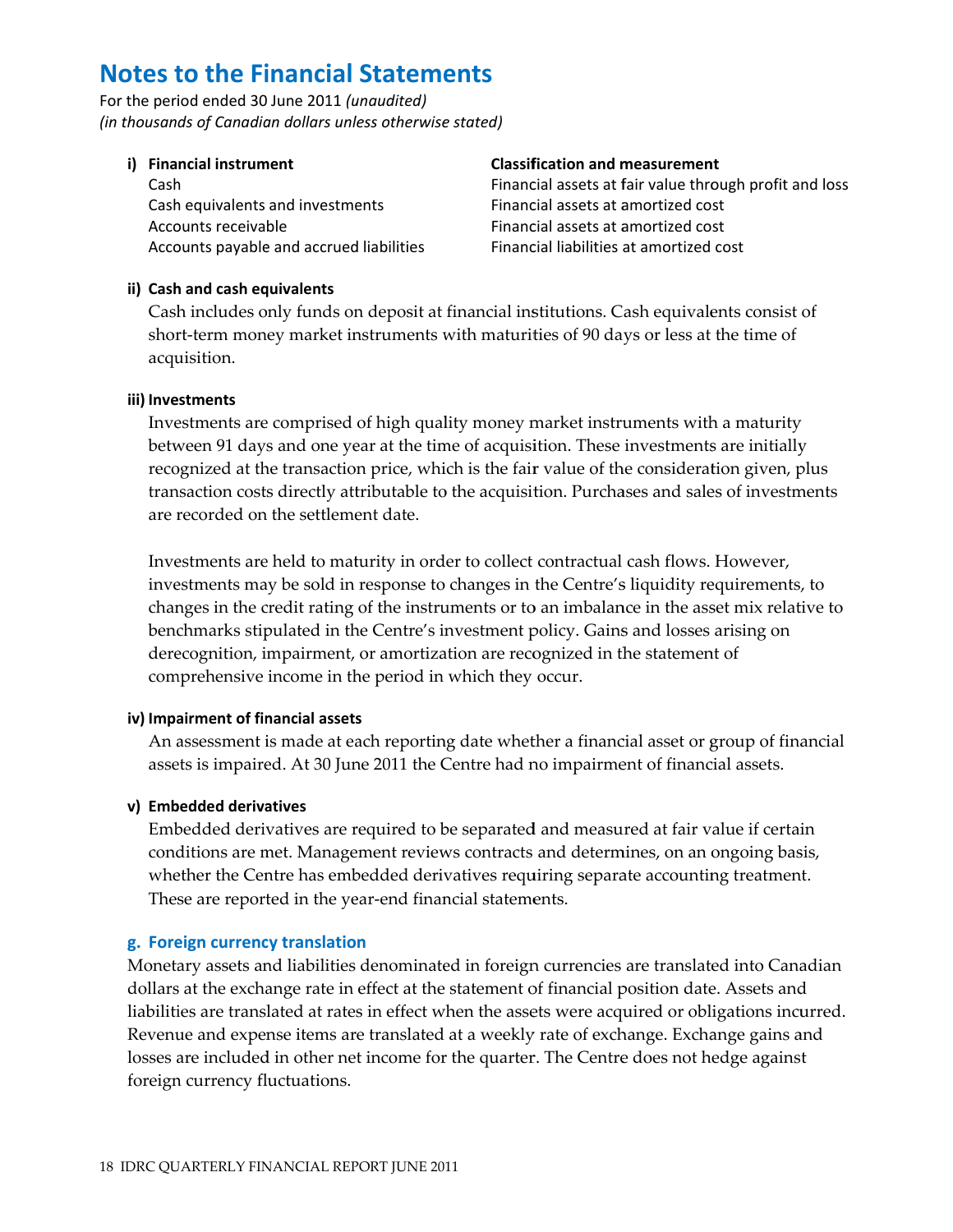For the period ended 30 June 2011 (unaudited) (in thousands of Canadian dollars unless otherwise stated)

#### h. Employee benefits

#### i) Pension benefits - head office

Substantially all the employees of the Centre are covered by the Public Service Pension Plan (the Plan), a contributory defined benefit plan established through legislation and sponsored by the Government of Canada. Contributions are required by both the employees and the Centre to cover current service cost. Pursuant to legislation currently in place, the Centre has no legal or constructive obligation to pay further contributions with respect to any past service or Plan funding deficiencies. Consequently, contributions are recognized as an expense in the year during which employees have rendered service and represent the total pension obligation of the Centre.

#### ii) Pension benefits – regional offices

The Centre offers a number of defined contribution plans that provide pension and other benefits to eligible employees. The Centre's contributions reflect the full cost as employer. This amount is currently based on a multiple of an employee's required contributions to the plans. The Centre's contributions are expensed during the year in which the employee's services are rendered and represent the total obligation of the Centre.

#### iii) Other benefit plans

#### Severance benefit

Employees are entitled to a severance benefit, as provided for under their conditions of employment. Generally, at the time of separation, employees with more than five years of service are entitled to a severance benefit calculated on the basis of one week of the final salary per year of service. Management determines the accrued obligation for severance benefits using an actuarial evaluation that is conducted every two years. The most recent actuarial estimate was completed for the year ending 31 March 2011. Changes in severance liabilities will be adjusted for 2011–2012 based on management's best estimates. The cost of these benefits is accrued as employees render the services necessary to earn them.

#### **Sick leave benefit**

The Centre allows employees a number of fully paid sick days in each year. Unused sick days can be accumulated indefinitely but do not vest; they cannot be paid out in cash or used as vacation. Management determines the accrued obligation for sick leave benefits using an actuarial evaluation that is conducted every two years. The most recent actuarial estimate was completed for the year ending 31 March 2011. Changes in sick leave liabilities will be adjusted for 2011–2012 based on management's best estimates. The Centre classifies the accrual as a current liability.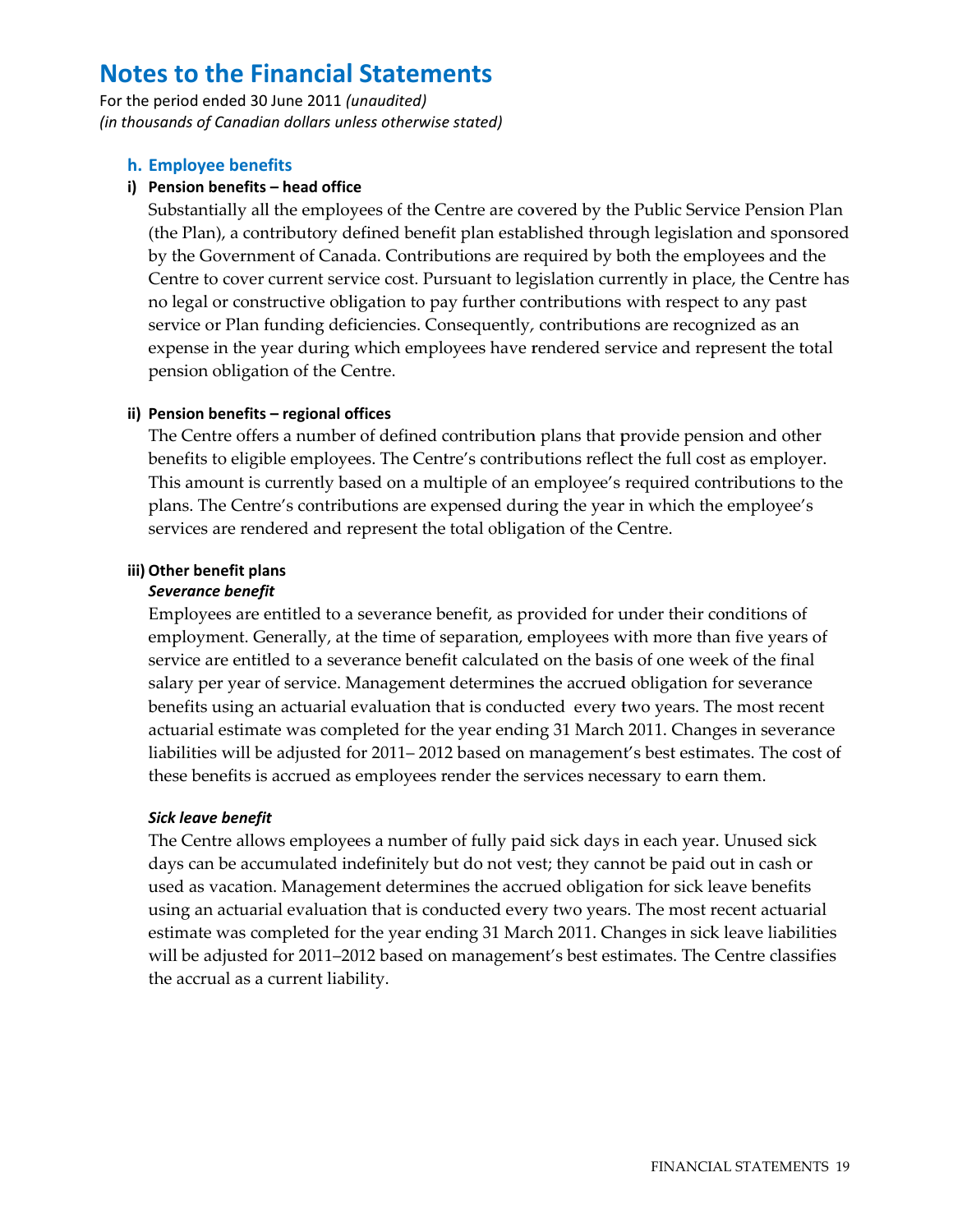For the period ended 30 June 2011 (unaudited) (in thousands of Canadian dollars unless otherwise stated)

### i. Equity

The Centre's equity consists of the accumulation of revenues over expenditures from operations and include unrestricted, internally restricted amounts for special program and operational projects, and reserved amounts.

Internally restricted equity for special programs and operational projects is drawn down as the funds are used for the initiatives. Internally restricted equity unused at the end of the initiatives is reclassified by management into unrestricted equity.

Variances in regular program spending can have a significant impact on net results of operations and therefore the equity balance. One of the objectives of the Centre's equity policy is to ensure that a sufficient balance is available to absorb these program expenditure variances. The CFO earmarks a minimum of 4% and a maximum of 7% of the Parliamentary appropriation as a financial planning reserve. Also, the CFO can reserve an additional amount to ensure sufficient liquidity for the internal financing of property and equipment. The value of the reserve is established each year during the budgeting process.

#### j. Non-monetary transactions

On occasion, the Centre carries out non-monetary exchanges, which are exchanges of nonmonetary assets, goods, or services for other non-monetary assets, goods, or services with little or no monetary consideration involved. Non-monetary transactions are recorded at the fair value of the assets, goods, or services given up, unless the fair value of the assets, goods, or services received is more reliable.

### k. Use of judgments, estimates, and assumptions

The preparation of financial statements in accordance with IFRS principles requires management to make judgments, estimates, and assumptions that affect the reported amount of assets and liabilities at the date of the financial statements, and the reported amounts of income and expenses during the period. However, uncertainty about these assumptions and estimates, or changes in the significant judgments made, could result in outcomes that require a material adjustment to the disclosed amounts of the assets or liabilities in future periods.

#### i) Significant judgments

In the process of applying the Centre's accounting policies, apart from those involving estimation, management has made a judgment concerning the nature of the Centre's lease commitments as operating leases as opposed to capital leases.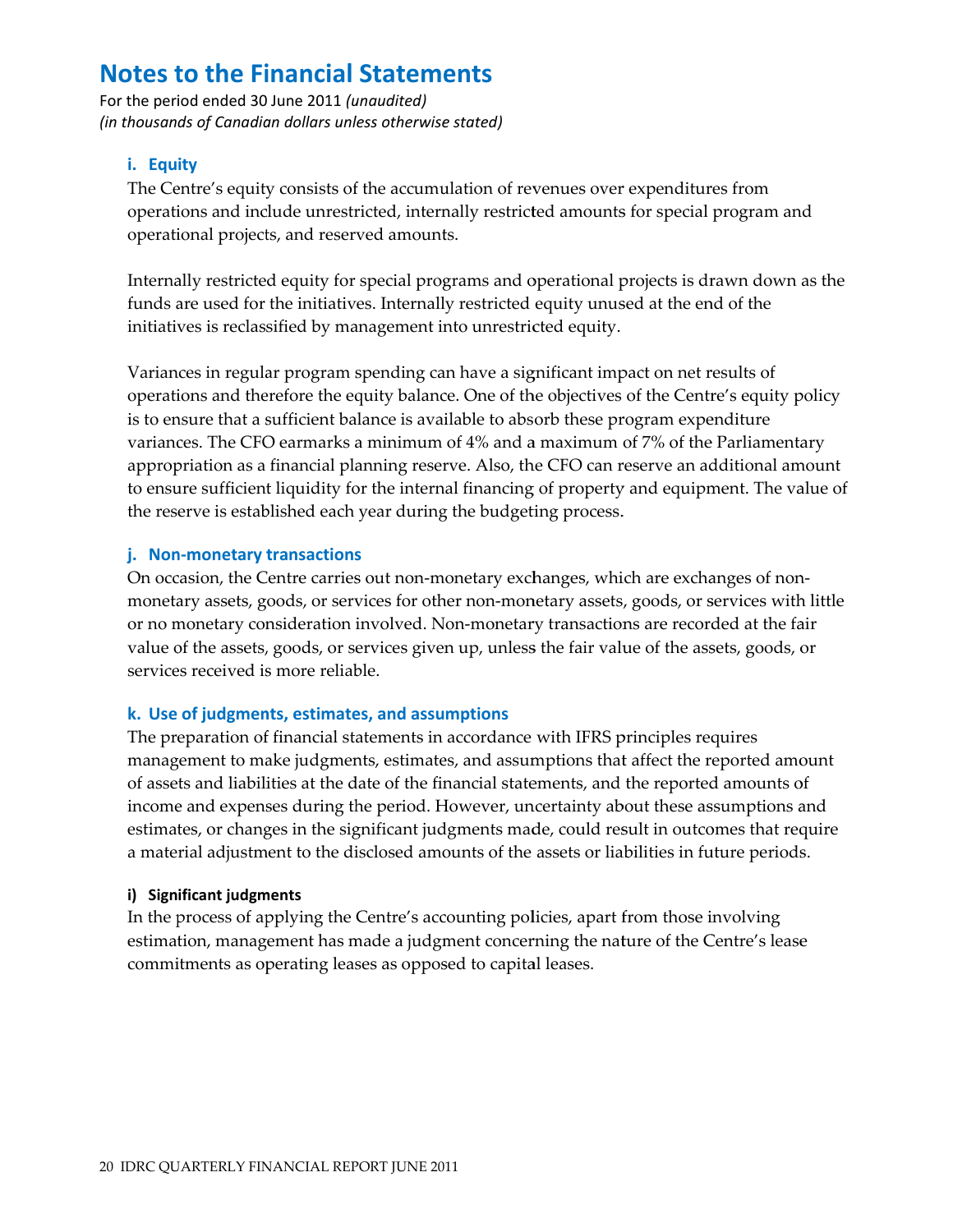For the period ended 30 June 2011 *(unaudited) (in thousands of Canadian dollars unless otherwise stated)*

### **ii) Contingent liabilities**

Management makes judgments as to the probability of the settlement of contingent liabilities due to litigation.

### **iii) Assumptions and other major sources of estimation uncertainty**

The key assumptions concerning the future and other key sources of estimation uncertainty at the balance sheet date that have a significant risk of causing a material adjustment to the carrying amount of assets and liabilities in the next financial year are:

- the estimated useful lives of property and equipment
- the estimated useful lives of intangible assets
- the carrying value of employee severance and sick leave benefits.

No other accounting assumptions or estimates have been identified to have a significant risk of causing a material adjustment to the carrying amounts of assets and liabilities in the next accounting period.

### **iv) Provisions**

Provisions are recognized when the Centre has a present obligation (legal or constructive) arising from a past event, if it is probable that an outflow of resources will be required to settle the obligation, and a reliable estimate can be made for the amount of the liability. The expense relating to any provision is presented in the statement of comprehensive income net of any reimbursement. The Centre currently establishes provisions for sick leave and severance benefits.

# **5. Recent accounting pronouncements**

The International Accounting Standards Board has a number of projects underway, some of which will affect standards relevant to the Centre. The Centre is closely monitoring the progress of these projects. Revisions and additions of the following standards could potentially have an impact on the financial statements and may require revisiting the Centre's conclusions:

- IAS 1 Presentation of financial statements
- $\bullet$  IAS 17 Leases
- IAS 19 Employee benefits
- IFRS 13 Fair value measurement

# **6. Seasonality of operations**

The Centre's operations consist of funding research projects in the developing regions of the world. It receives most of its funding from the Parliament of Canada. Parliamentary revenue is recognized when it is received, whereas donor contributions are recognized when the financial resources are spent. Research project expenditures are driven by different cycles (academic, climatic, and agricultural) thus tend not to be evenly distributed during the year.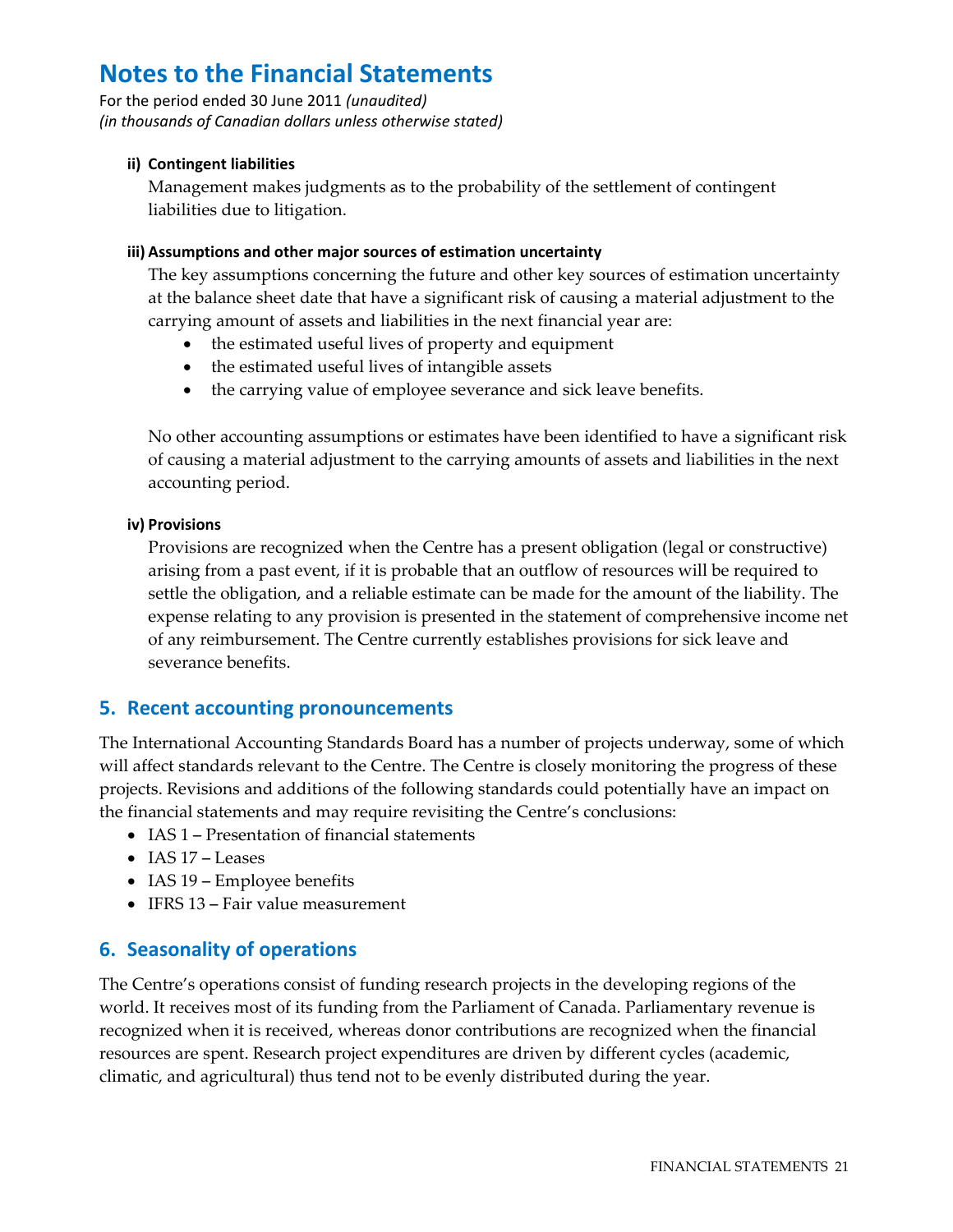For the period ended 30 June 2011 *(unaudited) (in thousands of Canadian dollars unless otherwise stated)*

# **7. Cash and cash equivalents**

|                  | <b>June 2011</b> | <b>March 2011</b> |
|------------------|------------------|-------------------|
| Cash             | 5 1 4 0          | 2760              |
| Cash equivalents | 9998             | 11 4 7 5          |
|                  | 15 138           | 14 2 35           |

The Centre invests in money market instruments such as commercial paper, bankers' acceptances, and bearer deposit notes that are rated R‐1 (low) or better by the Dominion Bond Rating Service (DBRS). The weighted average yield as at 30 June 2011 is 1.20% (31 March 2011: 1.15%) and the average term to maturity at the time of purchase is 80 days (31 March 2011: 66 days). The carrying amount of cash of the Centre's quarter portfolio is a reasonable approximation of fair value.

# **8. Investments**

|                                              | <b>June 2011</b> | <b>March 2011</b> |
|----------------------------------------------|------------------|-------------------|
| Canadian chartered banks                     | 68 9 20          | 55 9 24           |
| Corporations                                 | 14 4 63          | 7 986             |
| Federal, provincial or municipal governments | 2987             | 9974              |
|                                              | 86 370           | 73884             |

The Centre invests in bonds that are rated A or better by the DBRS and money market instruments such as commercial paper, banker's acceptances, and bearer deposit notes that are rated R-1 (low) or better by the DBRS. The weighted average yield as at 30 June 2011 is 1.22% (31 March 2011: 1.23%) and the average term to maturity of the Centre's period end portfolio at the time of purchase is 134 days (31 March 2011: 139 days). The carrying amount of investments is a reasonable approximation of their fair value.

### **9. Accounts receivable**

Accounts receivable are incurred in the normal course of business and are due on demand. The carrying values of accounts receivable approximate their fair value due to the short-term nature of these instruments. Of the total from donor contributions, 50% is due from the William and Flora Hewlett Foundation and is not considered by management to present a significant risk (31 March 2011: 86% was due from the Canadian International Development Agency).

|                              | <b>June 2011</b>         | <b>March 2011</b> |
|------------------------------|--------------------------|-------------------|
| Donor contributions          | 16785                    | 3474              |
| Parliamentary appropriations | $\overline{\phantom{0}}$ | 829               |
| Other                        | 3040                     | 2840              |
|                              | 19825                    | 7 143             |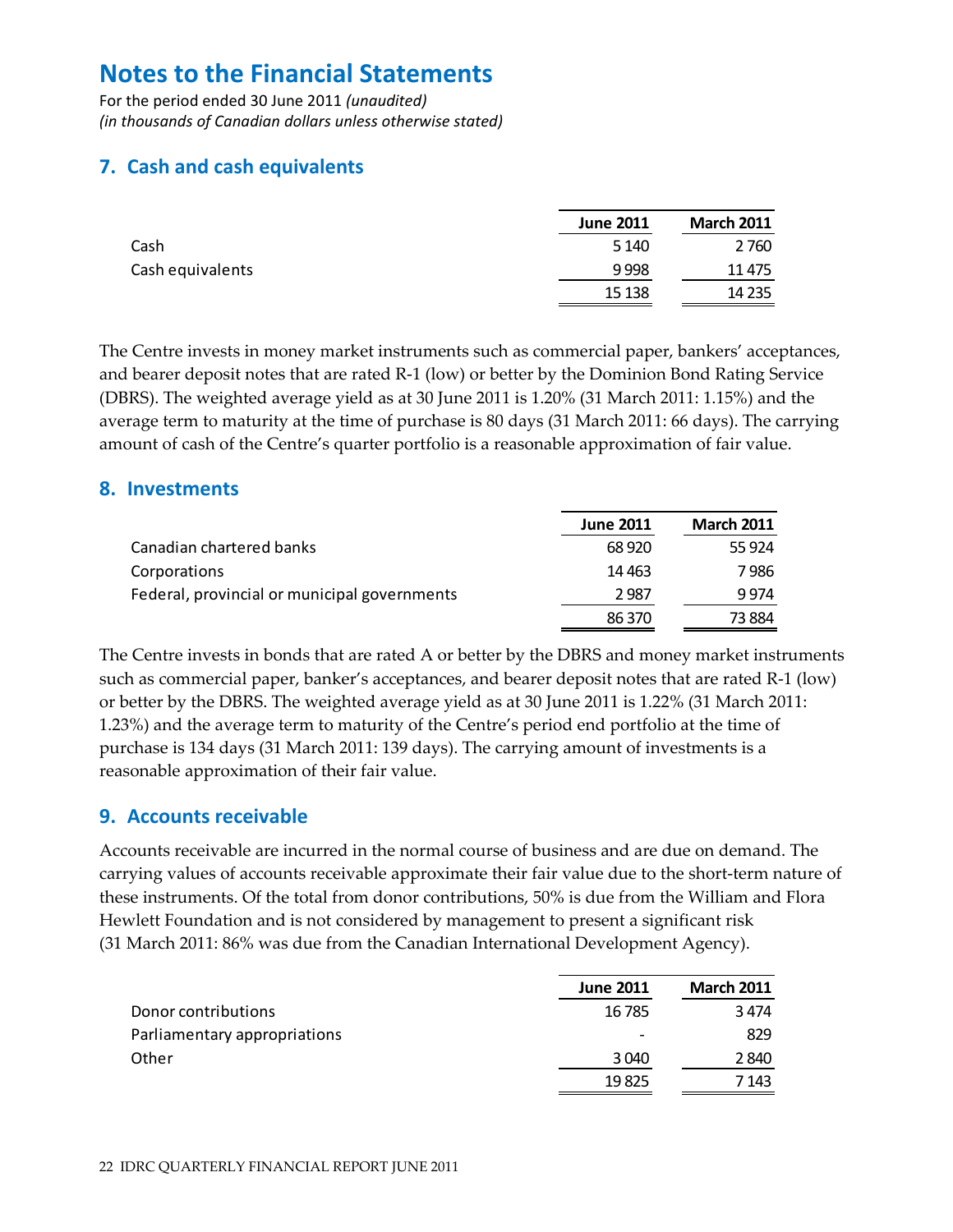For the period ended 30 June 2011 *(unaudited) (in thousands of Canadian dollars unless otherwise stated)*

The Centre did not identify any receivables that are either past due or impaired as at 30 June 2011 (31 March 2011: nil).

# **10. Property and equipment**

| Cost                               | Computer<br>equipment | Office<br>furniture &<br>equipment | Vehicles | Comm.<br>systems | Leasehold<br>improve. | Total    |
|------------------------------------|-----------------------|------------------------------------|----------|------------------|-----------------------|----------|
|                                    |                       |                                    |          |                  |                       |          |
| at 1 April 2010                    | 3730                  | 2 1 4 4                            | 1008     | 1 2 1 3          | 11 201                | 19 2 9 6 |
| Additions                          | 167                   | 113                                | 106      |                  | 204                   | 590      |
| <b>Disposals</b>                   | (716)                 | (1088)                             | (189)    | (3)              | (29)                  | (2025)   |
| at 31 March 2011                   | 3 1 8 1               | 1 1 6 9                            | 925      | 1 2 1 0          | 11 3 7 6              | 17861    |
| Additions                          | 52                    | 26                                 | 49       |                  | 1                     | 128      |
| Disposals                          |                       | (38)                               | (110)    |                  |                       | (148)    |
| at 30 June 2011                    | 3 2 3 3               | 1 1 5 7                            | 864      | 1 2 1 0          | 11 377                | 17841    |
| <b>Depreciation and impairment</b> |                       |                                    |          |                  |                       |          |
| at 1 April 2010                    | (3078)                | (1773)                             | (815)    | (690)            | (2608)                | (8964)   |
| Depreciation for the year          | (370)                 | (167)                              | (81)     | (323)            | (743)                 | (1684)   |
| <b>Disposals</b>                   | 716                   | 1065                               | 189      | 3                | 38                    | 2011     |
| at 31 March 2011                   | (2732)                | (875)                              | (707)    | (1010)           | (3313)                | (8637)   |
| Depreciation for the quarter       | (79)                  | (43)                               | (22)     | (49)             | (174)                 | (367)    |
| <b>Disposals</b>                   |                       | 33                                 | 106      |                  |                       | 139      |
| at 30 June 2011                    | (2811)                | (885)                              | (623)    | (1059)           | (3487)                | (8865)   |
| Net book value                     |                       |                                    |          |                  |                       |          |
| at 1 April 2010                    | 652                   | 371                                | 193      | 523              | 8593                  | 10 3 32  |
| at 31 March 2011                   | 449                   | 294                                | 218      | 200              | 8063                  | 9224     |
| at 30 June 2011                    | 422                   | 272                                | 241      | 151              | 7890                  | 8976     |

At 30 June 2011, the gross original cost of fully depreciated assets still in use was \$4 861. The majority of leasehold improvements pertain to head office.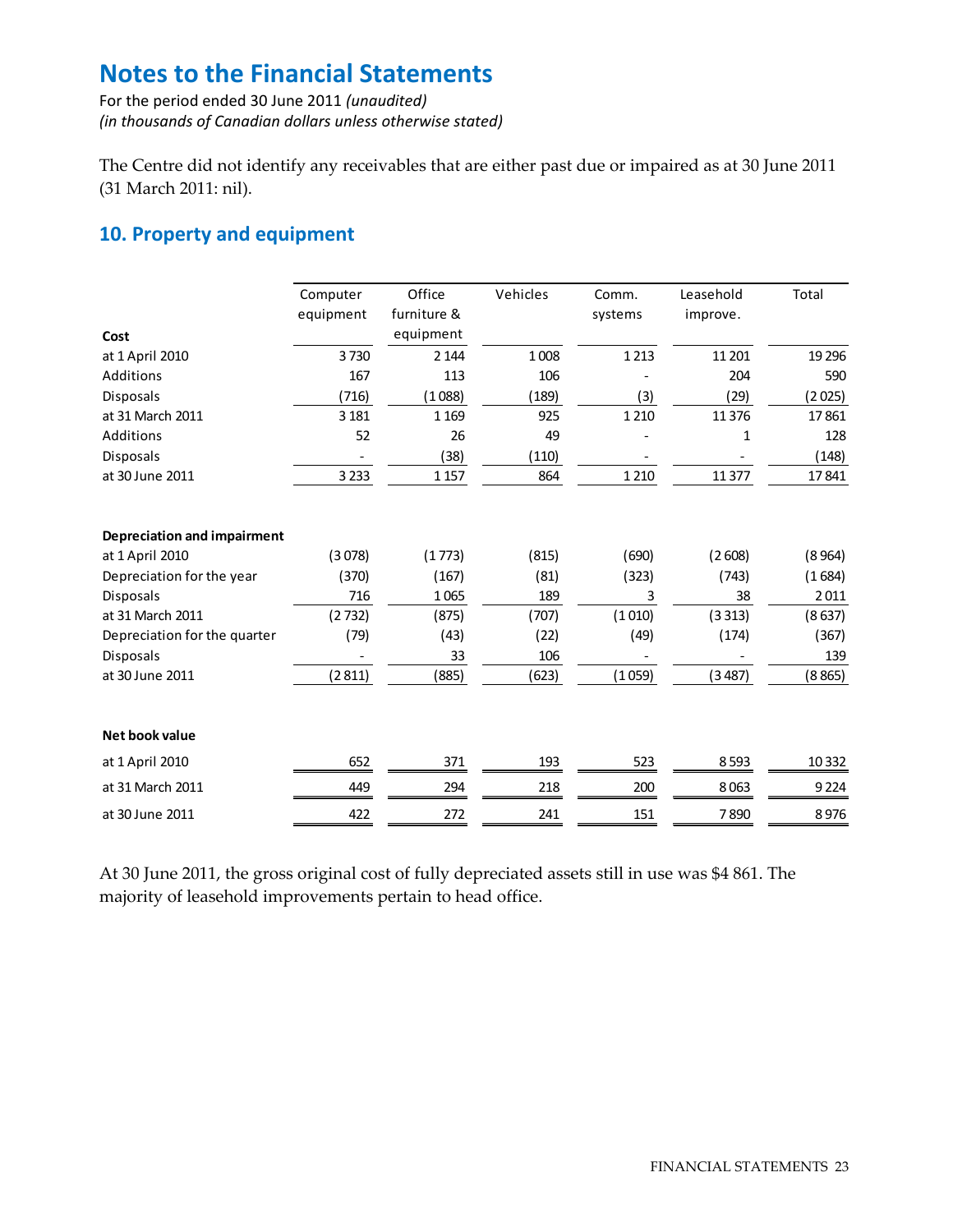For the period ended 30 June 2011 *(unaudited) (in thousands of Canadian dollars unless otherwise stated)*

# **11. Intangible assets**

| Cost                         | Internally<br>developed<br>software | Purchased<br>software | Total   |
|------------------------------|-------------------------------------|-----------------------|---------|
| at 1 April 2010              | 7899                                | 1513                  | 9412    |
| Additions                    | 1017                                | 68                    | 1085    |
| Disposals                    | (1156)                              | (59)                  | (1215)  |
| at 31 March 2011             | 7760                                | 1522                  | 9 2 8 2 |
| Additions                    | 161                                 |                       | 161     |
| Disposals                    |                                     |                       |         |
| at 30 June 2011              | 7921                                | 1522                  | 9443    |
| Amortization and impairment  |                                     |                       |         |
| at 1 April 2010              | (6339)                              | (1054)                | (7393)  |
| Amortization for the year    | (232)                               | (162)                 | (394)   |
| Disposals                    | 1 1 5 6                             | 59                    | 1 2 1 5 |
| at 31 March 2011             | (5415)                              | (1157)                | (6572)  |
| Amortization for the quarter | (58)                                | (39)                  | (97)    |
| Disposals                    |                                     |                       |         |
| at 30 June 2011              | (5473)                              | (1196)                | (6669)  |
| Net book value               |                                     |                       |         |
| at 1 April 2010              | 1560                                | 459                   | 2019    |
| at 31 March 2011             | 2 3 4 5                             | 365                   | 2710    |
| at 30 June 2011              | 2 4 4 8                             | 326                   | 2774    |

At 30 June 2011, the gross original cost of fully amortized intangible assets still in use was \$5 852.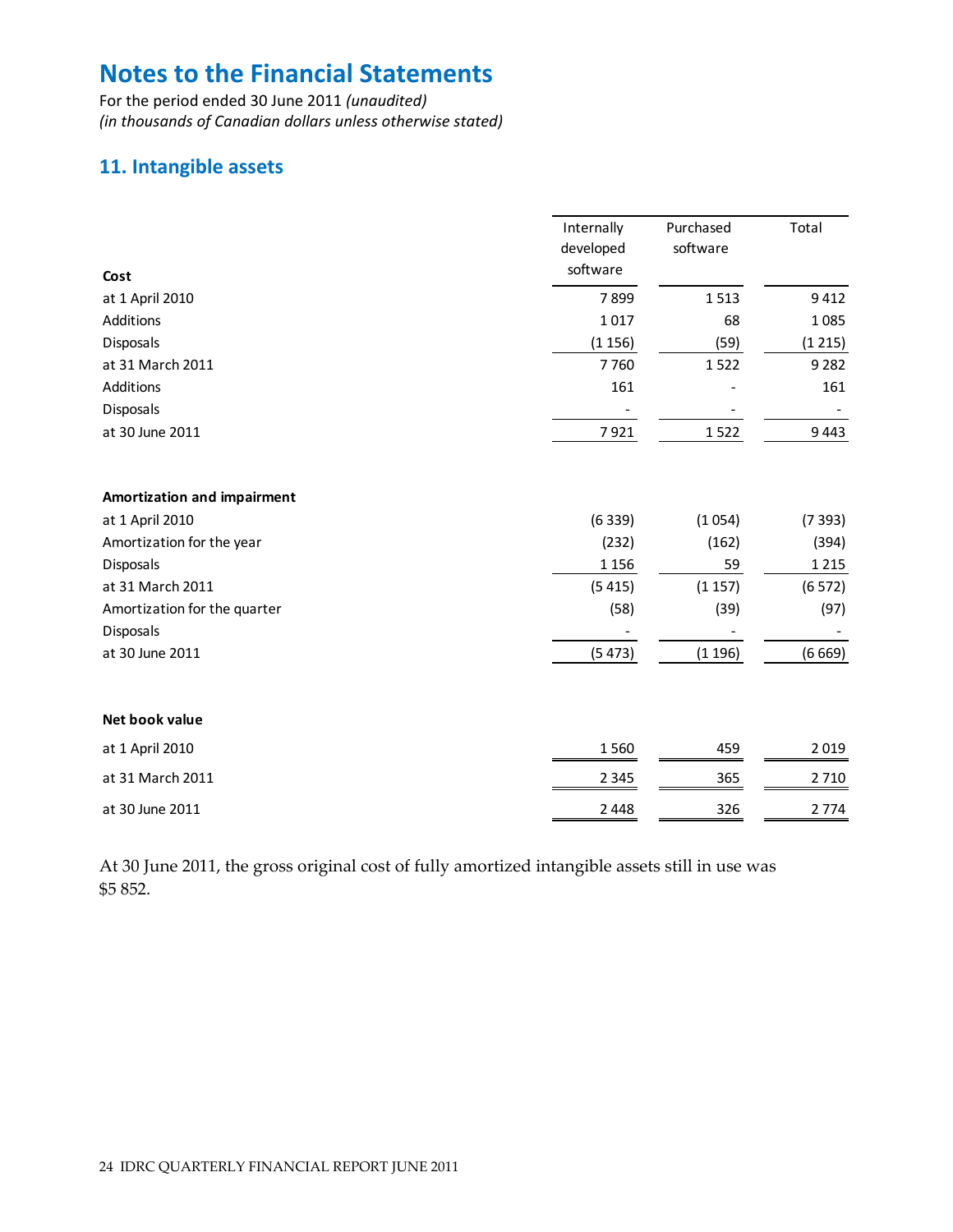For the period ended 30 June 2011 (unaudited) (in thousands of Canadian dollars unless otherwise stated)

# 12. Accounts payable and accrued liabilities

Accounts payable and accrued liabilities are incurred in the normal course of business. The amounts set out below represent the carrying value and are estimated to be the fair value owed by the Centre.

|                      | <b>June 2011</b> | <b>March 2011</b> |
|----------------------|------------------|-------------------|
| Accounts payable     | 4371             | 8048              |
| Payroll accruals     | 4 4 4 2          | 3464              |
| Grant accruals       | 1962             | 2914              |
| Sick leave provision | 247              | 247               |
| Severance provision  | 252              | 359               |
| Other                | 510              | 509               |
|                      | 11784            | 15 5 41           |

# 13. Deferred revenue

Deferred revenue includes the unspent portion of funds received or receivable on donor contribution activities, and the unspent portion of the Parliamentary appropriations received for specific projects and programs.

Details of these balances are as follows:

### a. Donor contribution funding for development research programming

|             | <b>June 2011</b> | <b>March 2011</b> |
|-------------|------------------|-------------------|
| Current     | 35 913           | 21 0 11           |
| Non-current | 4099             | 4 2 6 9           |
|             | 40 0 12          | 25 2 80           |

Of the total deferred donor contribution funding, the Canadian International Development Agency accounts for \$9 653 (31 March 2011: \$7 694) of which \$9 428 (31 March 2011: \$4 697) was received during the period and \$225 (31 March 2011: \$2 997) is receivable at quarter end.

### b. Parliamentary appropriations – projects and programs

|             | <b>June 2011</b> | <b>March 2011</b> |
|-------------|------------------|-------------------|
| Current     | 1719             | 1719              |
| Non-current | 1 1 4 4          | 1574              |
|             | 2863             | 3 2 9 3           |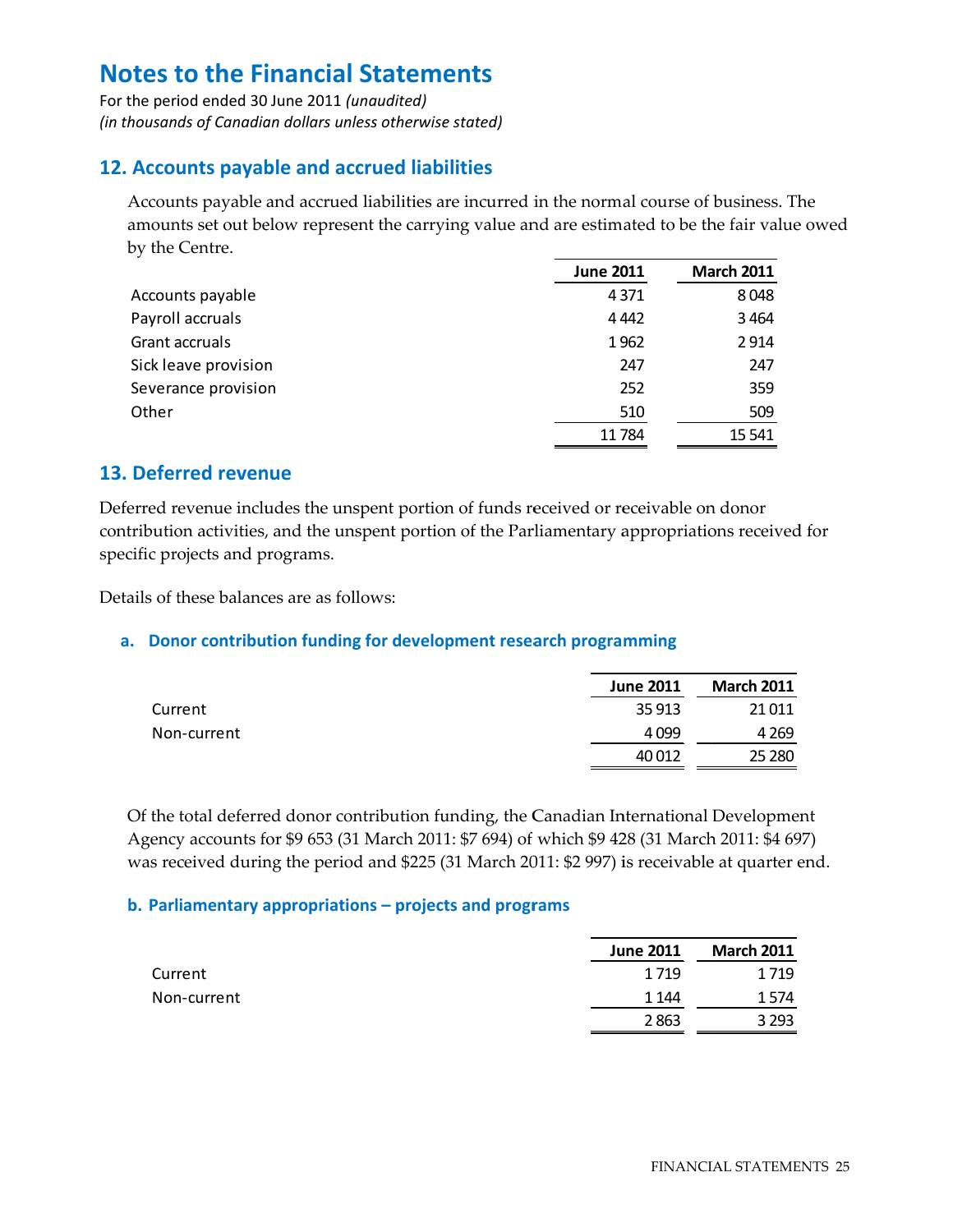For the period ended 30 June 2011 (unaudited) (in thousands of Canadian dollars unless otherwise stated)

### c. Total deferred revenues (sum of all of the above)

|             | <b>June 2011</b> | <b>March 2011</b> |
|-------------|------------------|-------------------|
| Current     | 37 632           | 22 730            |
| Non-current | 5 2 4 3          | 5843              |
|             | 42 875           | 28 5 73           |

### **14. Employee benefits**

### a. Pension benefits - head office

Substantially all the employees of the Centre are covered by the Public Service Pension Plan (the Plan), a contributory defined benefit plan established through legislation and sponsored by the Government of Canada. Contributions are required by both the employees and the Centre. The President of the Treasury Board of Canada sets the required employer contributions based on a multiple of the employees' required contribution. The average contribution rate for the employer effective at period end was 11.8% (13.5% as at 31 March 2011). Total employer contributions of \$798 (\$1 002 in prior year period) were recognized as an expense during the quarter.

The Government of Canada holds a statutory obligation for the payment of benefits relating to the Plan. Pension benefits generally accrue up to a maximum period of 35 years at an annual rate of 2% of pensionable service times the average of the best five consecutive years of earnings. The benefits are coordinated with Canada/Québec Pension Plan benefits and are indexed to inflation.

### b. Pension benefits - regional offices

The Centre and eligible regional employees contribute to various defined contribution pension plans as specified in the Plan Agreements. The Centre's contributions to these plans for the period ended 30 June 2011 were \$106 (period ended 30 June 2010: \$102).

### c. Severance benefit

The Centre provides a severance benefit to its employees based on years of service and final salary. This benefit plan is not pre-funded and thus has no assets, resulting in a plan deficit equal to the accrued benefit obligation. Benefits will be paid from future appropriations.

### d. Sick leave benefit

The Centre allows employees 15 fully paid sick days in each year. Unused sick days can be accumulated indefinitely but do not vest (they cannot be paid out in cash or used as vacation). Adjustments will be made to the total amount of the liability on an annual basis.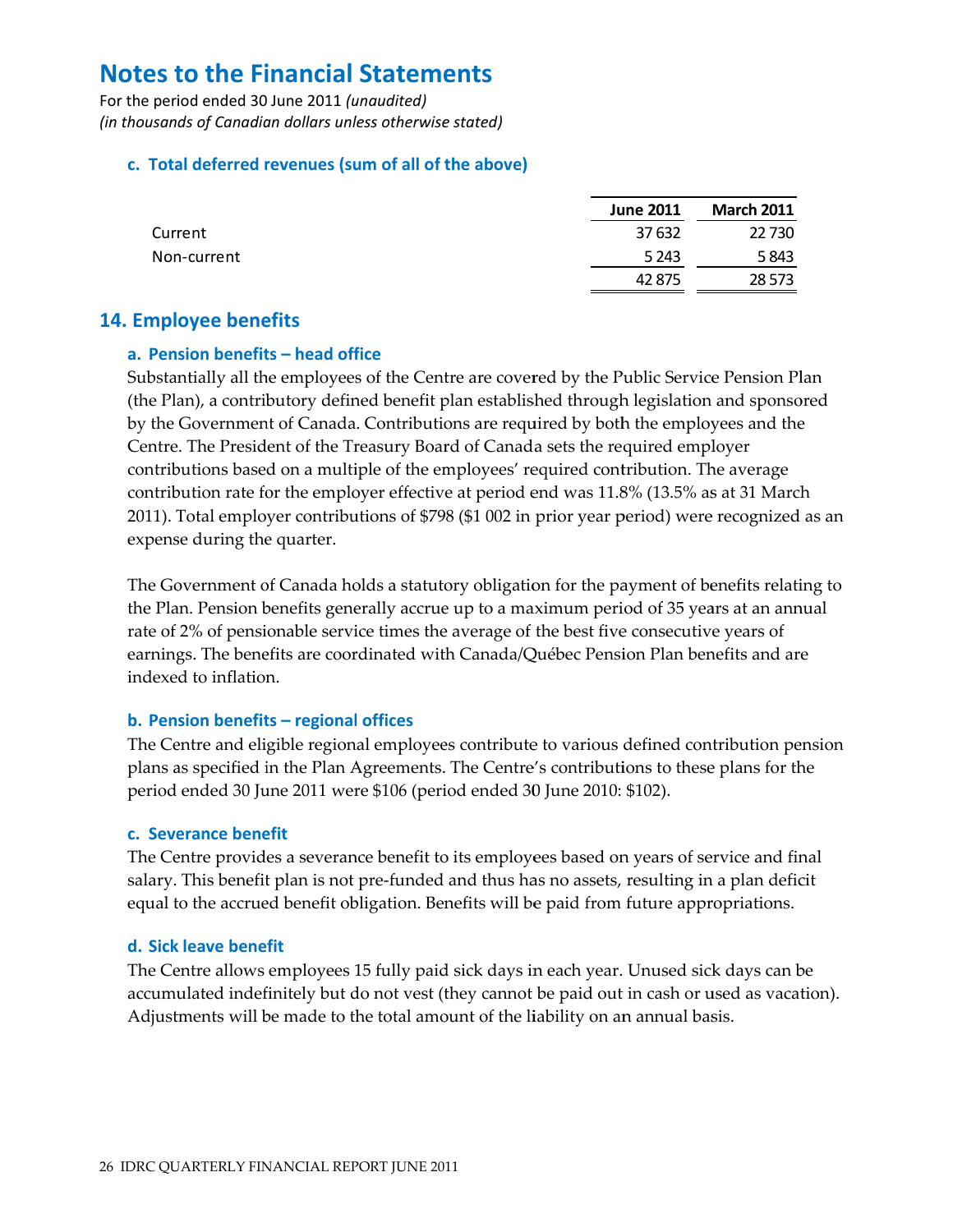For the period ended 30 June 2011 *(unaudited) (in thousands of Canadian dollars unless otherwise stated)*

# **15. Donor contributions**

Donor contribution funding for development research programming relates specifically to research projects conducted or managed by the Centre on behalf of other organizations. A breakdown of the revenue and expense recognition for donor contributions is provided below:

|                                            | <b>June 2011</b> | <b>June 2010</b> |
|--------------------------------------------|------------------|------------------|
| Canadian International Development Agency  | 4651             | 2033             |
| Department for International Development   | 1744             | 1946             |
| William and Flora Hewlett Foundation       | 412              | 319              |
| <b>Bill &amp; Melinda Gates Foundation</b> | 315              | 1 3 4 4          |
| <b>Other Government of Canada entities</b> | 20               | 154              |
| Other donor agencies                       | 230              | 524              |
|                                            | 7372             | 6320             |

The Centre recovers administrative costs from the management of donor contribution funding. The total recovery for the period ending 30 June 2011 is \$784 (30 June 2010: \$591) of which \$388 (30 June 2010: \$202) was from CIDA.

# **16. Parliamentary appropriations**

|                                                            | <b>June 2011</b> | <b>June 2010</b> |
|------------------------------------------------------------|------------------|------------------|
| Approved Parliamentary appropriation                       | 51843            | 45 3 69          |
| Portion deferred for projects and programs                 |                  | (600)            |
|                                                            | 51843            | 44 769           |
| Amortization of deferred Parliamentary appropriation -     |                  |                  |
| projects and programs                                      | 430              | 173              |
| Parliamentary appropriation recognized in the statement of |                  |                  |
| comprehensive income                                       | 52 2 7 3         | 44 942           |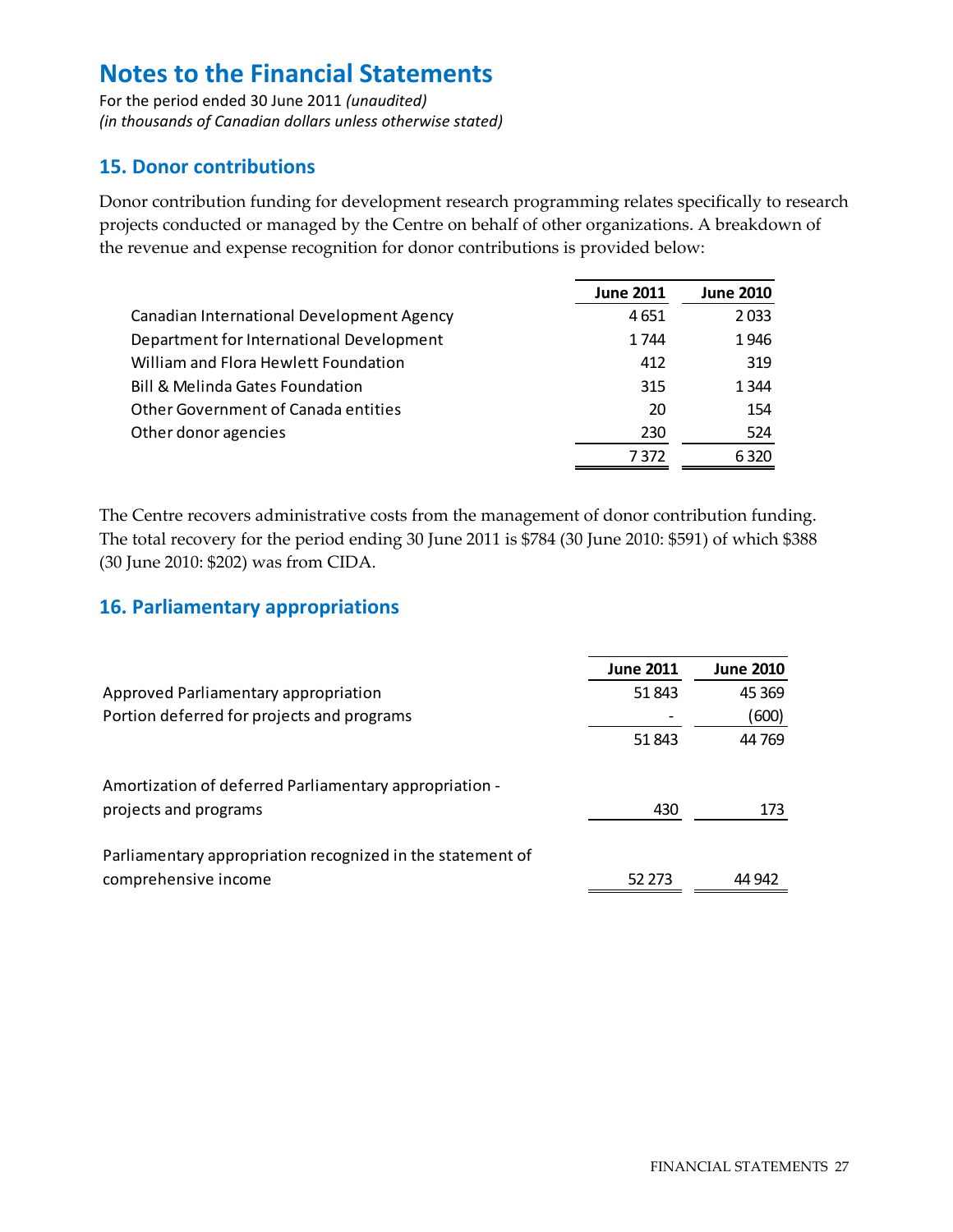For the period ended 30 June 2011 *(unaudited) (in thousands of Canadian dollars unless otherwise stated)*

# **17. Equity – internally restricted**

|                                                         |         | <b>June 2010</b>                                   |                 |                  |                  |
|---------------------------------------------------------|---------|----------------------------------------------------|-----------------|------------------|------------------|
|                                                         | Opening | <b>Received</b><br>and<br>internally<br>restricted | <b>Expended</b> | Closing<br>value | Closing<br>value |
| African Adaptation<br><b>Research Centres</b><br>(AARC) | 8 3 8 2 |                                                    | (609)           | 7 7 7 3          |                  |
| Development<br>Innovation Fund (DIF)                    | 15 867  | 11 250                                             | (49)            | 27 068           | 10 2 14          |
| Total                                                   | 24 24 9 | 11 250                                             | (658)           | 34 841           | 10 2 14          |

The African Adaptation Research Centres initiative (AARC) will help deliver timely and independent scientific advice and expert assessment for adaptation investments and policy decisions across Africa. Funding was provided to existing organizations that have demonstrated their scientific leadership in adaptation and their capacity to work effectively with decision‐ makers. Management has internally restricted the AARC funding because of the relative importance of the amount the Centre received in 2010‐2011, which management intends to disburse to recipients over approximately three years. Internally restricted equity allows management to segregate the AARC commitments from the recurring programming of the Centre.

A portion of the 2011 ̶2012 Parliamentary appropriation was internally restricted by management to finance the Development Innovation Fund (DIF). The DIF is a large initiative implemented by the Centre to support leading‐edge scientific research that improves the lives of the poor in developing countries. The DIF is focused on global health research. Funding support is being provided to scientific institutions engaged in health research through a series of peer‐reviewed grant competitions which result in research awards to successful applicants. Management has segregated the DIF in its accounts because of its significant size and the impact any delays or variances in implementation could have on the Centre's results.

# **18. Commitments**

### **a. Program‐related**

The Centre is committed to making payments up to \$482.6 million (March 2011: \$471.9 million) during the next five years, subject to funds being provided by Parliament or donors and subject to compliance by recipients with the terms and conditions of grant agreements. Of this amount, \$373.4 million (March 2011: \$366.7 million) is expected to be covered by funding from future Parliamentary appropriations and the balance of \$109.2 million (March 2011: \$105.2 million) by funding from donor contribution agreements.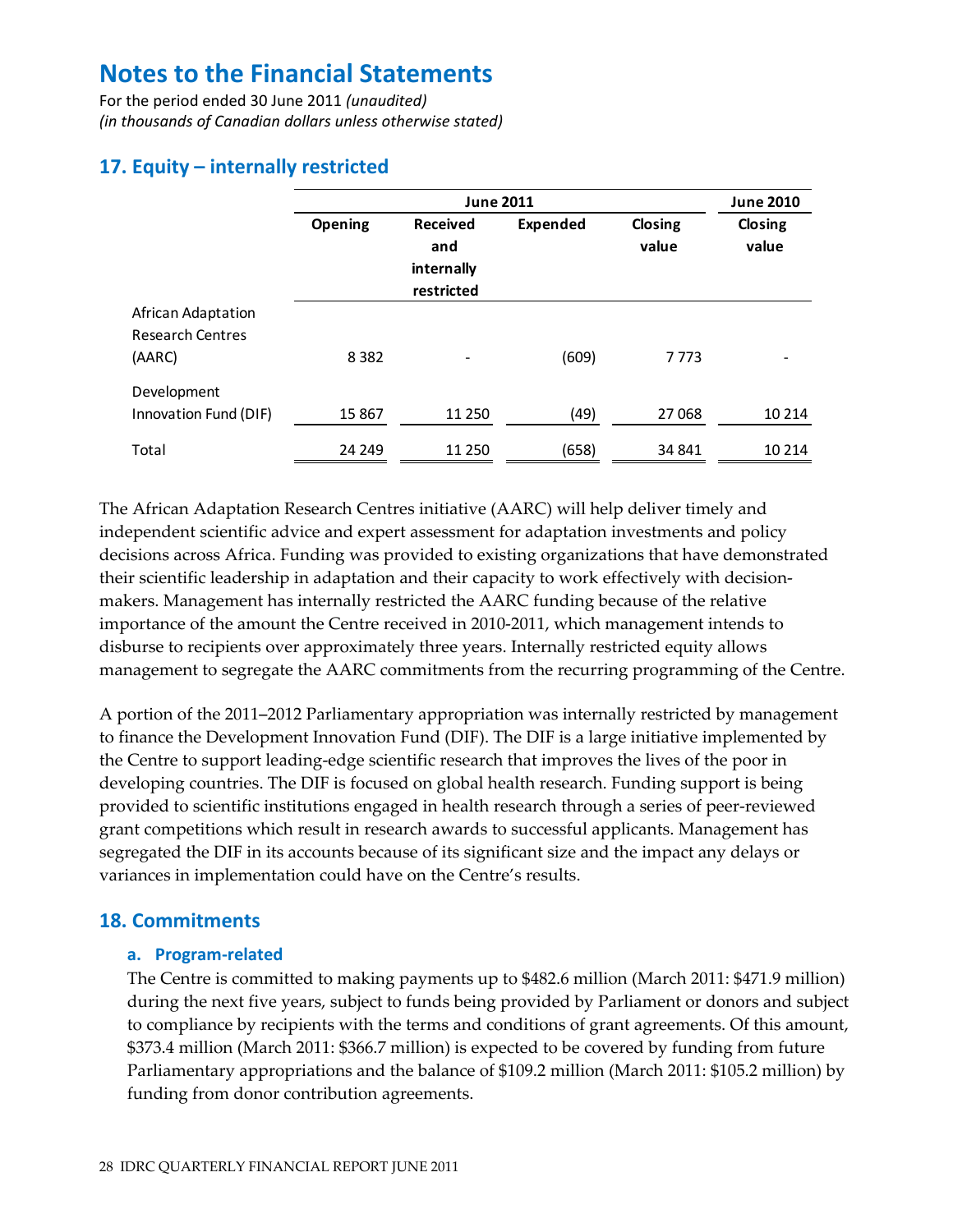For the period ended 30 June 2011 (unaudited) (in thousands of Canadian dollars unless otherwise stated)

### b. Operating leases

The Centre has entered into various contractual commitments for leases of office premises in Canada and abroad and for staff accommodation in various countries. The lease agreements expire at different dates up to 2022. Future payments related to these contractual commitments as at 30 June 2011 are as follows:

|                                        | <b>June 2011</b> |
|----------------------------------------|------------------|
| Within one year                        | 5491             |
| After one year, but not more than five | 38975            |
| More than five years                   | 44 402           |
| Total future payments                  | 88868            |

### **19. Contingencies**

Various claims have been asserted or instituted against the Centre. Litigation is subject to many uncertainties and the outcome of individual matters is not predictable. Based on the advice of legal counsel, management is of the opinion that these claims are unlikely to materialize.

### **20. Related party transactions**

The Centre is a government entity and has assumed the exemption available for governmentrelated entities under IAS 24.25. The Government of Canada is the ultimate parent of the Centre and has control over the Centre.

In addition to the related party transactions disclosed above and in Notes 9, 13 and 15 to these financial statements, the Centre is related in terms of common ownership to all Government of Canada-created departments, agencies, and Crown corporations. The Centre enters into transactions with other Government of Canada entities in the normal course of operations, under the same terms and conditions that apply to unrelated parties. The transactions are recorded at their exchange amounts, which are determined to approximate fair value.

# 21. Financial instrument risks

The principal risks that the Centre is exposed to as a result of holding financial instruments are credit risk, market risk, and liquidity risk. Risk management for investing activities is carried out by the Corporate Treasury function. Investments are held for liquidity purposes, or for longer terms. The Centre has various other financial instruments such as cash and cash equivalents, accounts receivable, accounts payable, and accrued liabilities which arise directly from operations.

### a. Credit risk

Credit risk is the risk that the counterparty to a financial instrument will default on its obligations to the Centre, thus resulting in financial losses. The Centre is exposed to credit risk since it has investments and extends credit to its customers and donor partners in the normal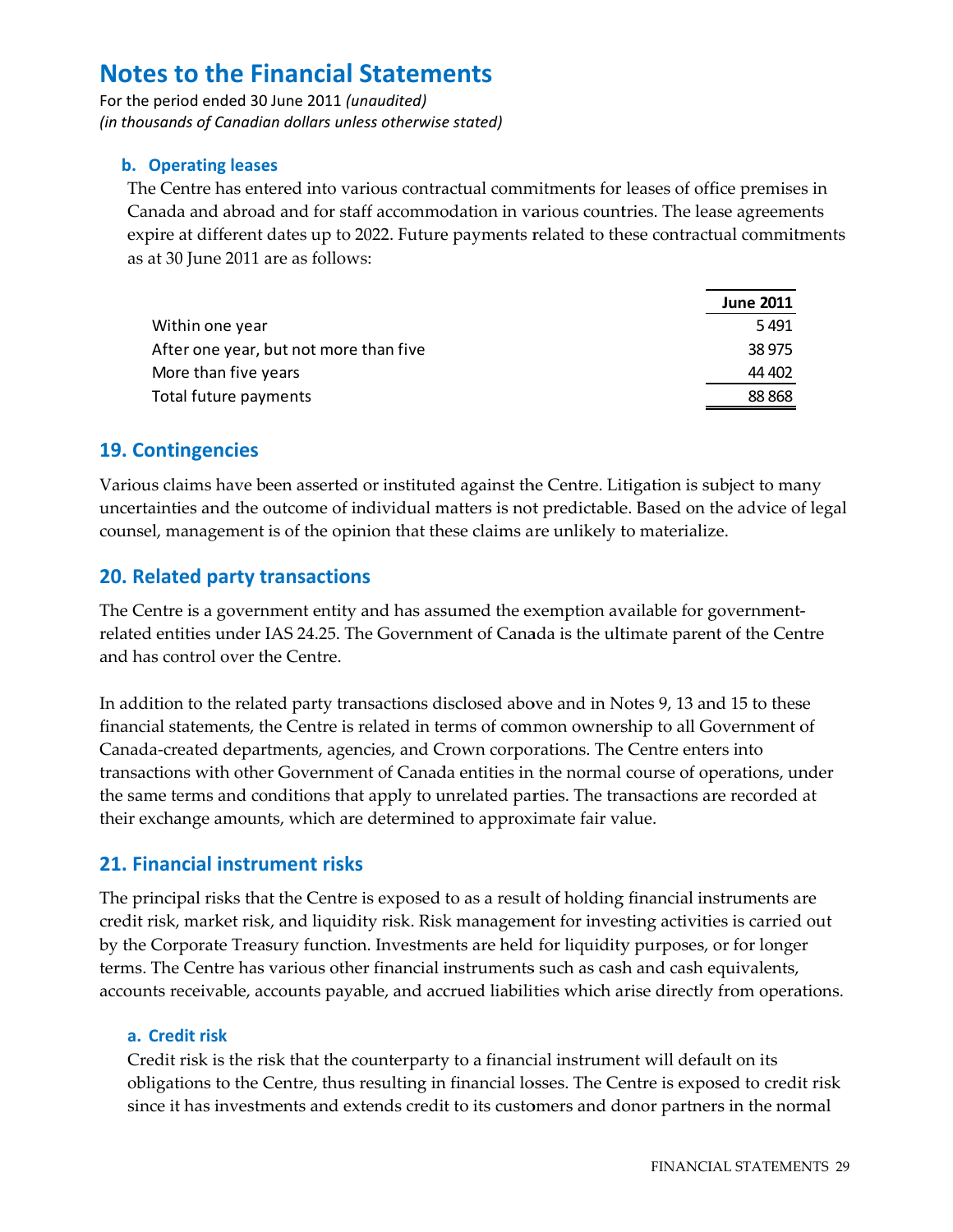For the period ended 30 June 2011 *(unaudited) (in thousands of Canadian dollars unless otherwise stated)*

course of business. The maximum exposure is represented by cash and cash equivalents, investments, and accounts receivable amounts presented on the Centre's statement of financial position. Credit risk associated with accounts receivable is considered by management to be minimal since most receivables are due from donor partners and Canadian government entities. The Centre's investment policy sets out guidelines that define the minimum acceptable counterparty credit rating pertaining to investments. The investments in financial institutions and Canadian government entities must have minimum ratings from two external rating agencies that are equivalent to Dominion Bond Rating Service (DBRS) ratings of R‐1 (low) for short-term investments and A for long-term investments. The investment policy is reviewed and approved as required by the Board of Governors, and procedures which establish credit limits for each counterparty are reviewed by management at least annually. These policies and procedures are designed to manage and limit the credit risk associated with these financial instruments.

### **i) Concentrations of credit risk**

The Centre's primary exposure to credit risk is summarized as follows:

|                                              | <b>DBRS</b> rating | <b>June 2011</b> | <b>March 2011</b> |
|----------------------------------------------|--------------------|------------------|-------------------|
| Canadian charted banks                       | <b>R1-L</b>        | 68 9 20          | 55 924            |
| Corporations                                 | <b>R1-L</b>        | 14 4 63          | 7 986             |
| Federal, provincial or municipal governments | R1-M               | 2987             | 9 9 7 4           |

### **b. Market risk**

Market risk is the risk that the fair value or future cash flows of a financial instrument will fluctuate because of changes in market prices. Market risk comprises three types of risk: currency risk, interest rate risk, and other price risk. The Centre is exposed to potential losses as a result of movements in interest and foreign exchange rates.

### **i) Currency risk**

Foreign exchange risk is the potential adverse impact of foreign exchange rate movements on the value of financial instruments. The Centre has exposure to currency risk in part from the operating costs of six regional offices throughout the world. To manage this risk, the Centre normally funds regional operations to meet short-term requirements only, thereby minimizing currency balances and reducing exposure to significant foreign exchange rate movements.

The Centre has multi-year donor contribution agreements with non-Canadian donors which are denominated in currencies other than the Canadian dollar. When progress payments are received from donors, they are translated to Canadian dollars at the weekly exchange rate (see Note 4g). In turn, the Centre issues multi-year grant agreements which are denominated in Canadian dollars. The Centre manages its foreign currency risk on these activities by setting aside a portion of the donor contribution agreement funding to absorb exchange gains and losses until such time that the full impact of the currency risk is known. The magnitude of the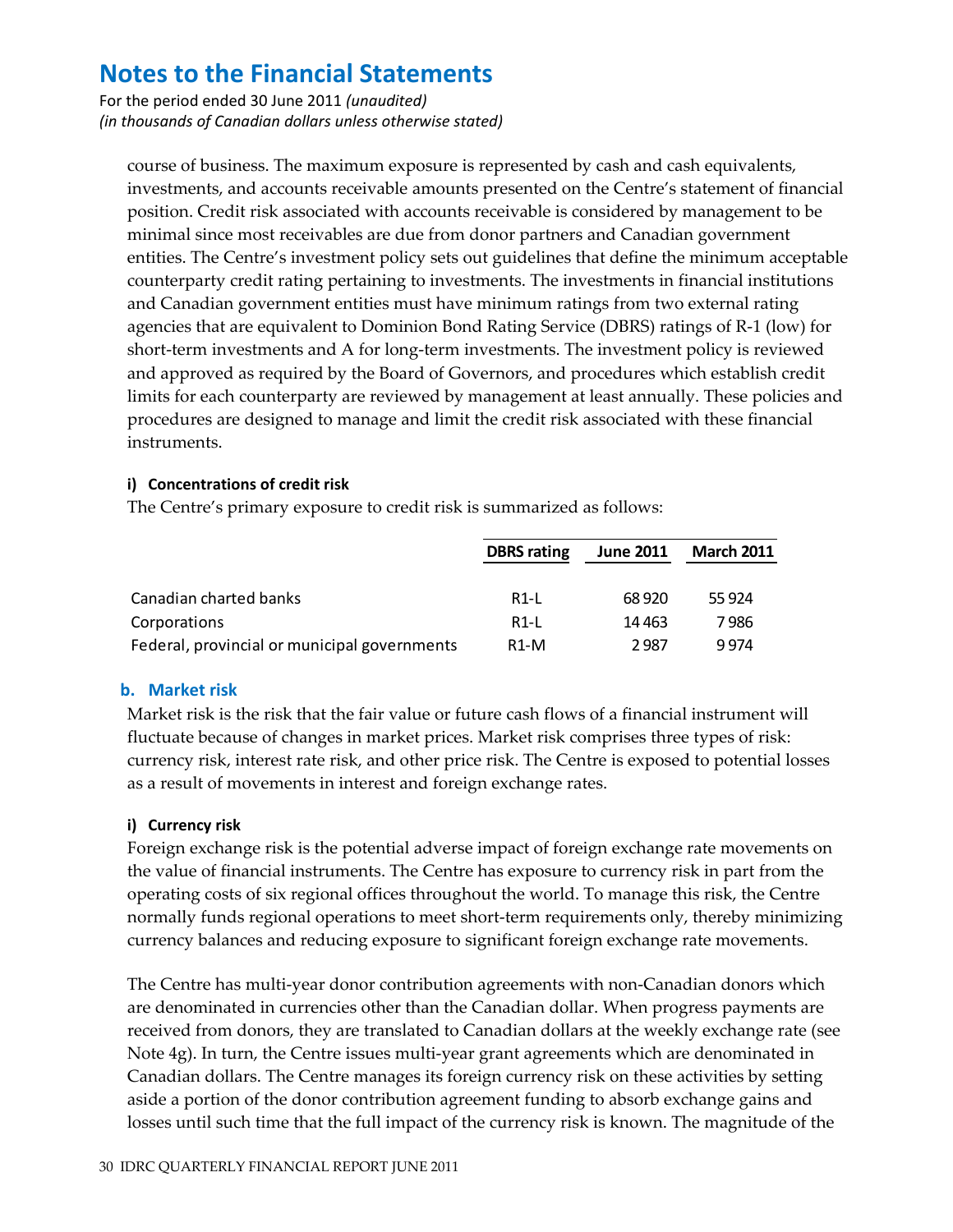For the period ended 30 June 2011 *(unaudited) (in thousands of Canadian dollars unless otherwise stated)*

foreign currency funding set aside is gauged against actual fluctuations on a quarterly basis, with additions being made only when needed, and releases being made only toward the end of the agreement, when no longer required. The Centre's currency risk is not considered material.

#### **ii) Interest rate risk**

Interest rate risk is the risk that the fair value or future cash flows of a financial instrument will fluctuate due to changes in market interest rates. The Centre is exposed to interest rate risk in that changes in market interest rates may cause fluctuations in the fair value of investments. To manage this risk, the Centre normally invests in short-term marketable securities that are not significantly affected by variations in interest rates. The Centre's business model objective is to hold investments until maturity, collecting contractual cash flows over the term of the investment and mitigating exposure to fair value changes.

#### **c. Liquidity risk**

Liquidity risk is the risk that the Centre will encounter difficulty in meeting its financial obligations as they fall due. Liquidity risk can arise from mismatched cash flows related to assets and liabilities. The treasury function within Corporate Accounting is responsible for the Centre's liquidity management. This risk is managed by monitoring forecasted and actual cash flows and matching the maturity profiles of financial assets and liabilities. The Centre also holds cash equivalents and investments in marketable securities readily convertible to cash, to ensure that sufficient liquidity can be made available to meet forecasted cash requirements. Given the timing of receipts and payments, the Centre's exposure to liquidity risk is not considered material.

The carrying amount of accounts payable and accrued liabilities is a reasonable approximation of fair value.

# **22. Capital management**

The Centre defines its capital as the balance of equity comprised of unrestricted, internally restricted amounts for special programs and operational projects, and reserved amounts. The Centre has a capital management process in place to ensure that it is appropriately capitalized and that the capital position is identified, measured, managed, and regularly reported to the Board of Governors.

The Centre's objectives, with respect to its capital management, are to maintain an appropriate amount of equity in order to ensure the Centre has the ability to moderate the impact on research programming activities of potential fluctuations in future revenue streams.

Capital is managed through a Board‐approved equity policy which restricts a portion of equity to fund special or significant programs and operational initiatives planned for future fiscal years. Management also reserves a portion of equity as a financial planning reserve. The financial planning reserve is intended to cushion the impact of significant variances in development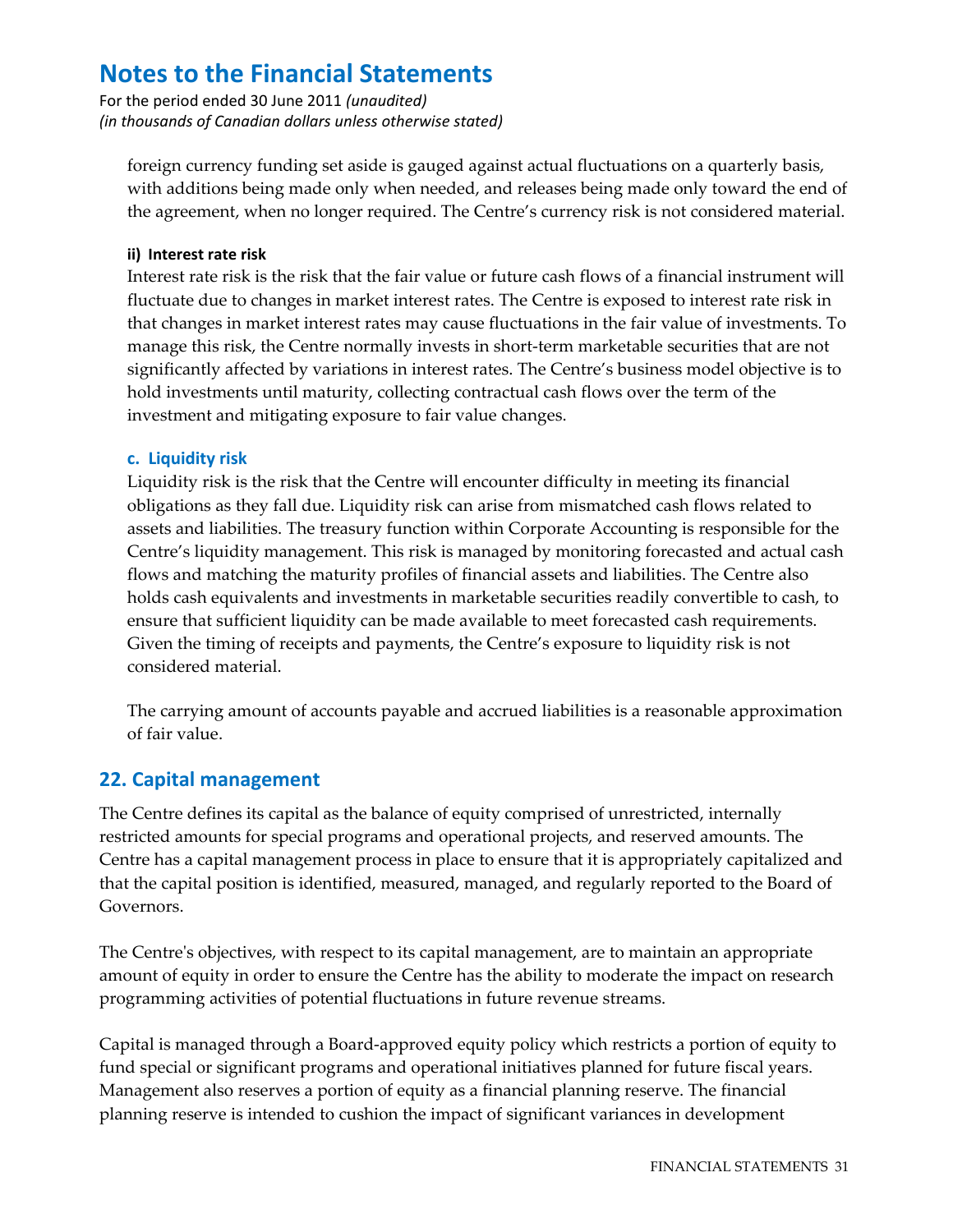For the period ended 30 June 2011 *(unaudited) (in thousands of Canadian dollars unless otherwise stated)*

research programming expenditures. The Centre is not subject to any externally imposed capital requirements.

# **23. Reconciliation of the financial statements from CGAAP to IFRS**

The following tables outline the changes that were required in order to produce IFRS‐compliant statements for 1 April 2010 (Statement of Financial Position) and the full financial statements as at 31 March 2011.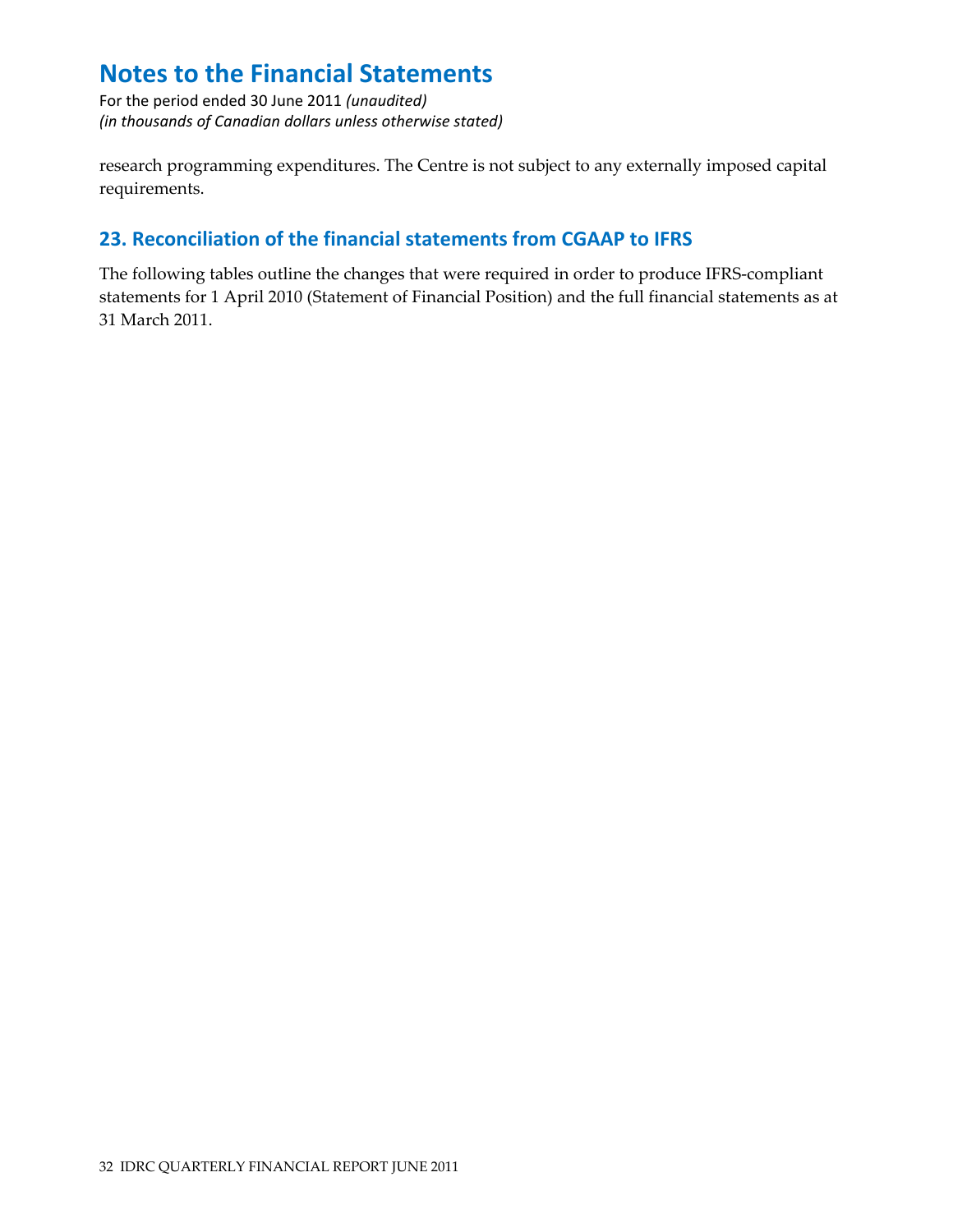For the period ended 30 June 2011 *(unaudited) (in thousands of Canadian dollars unless otherwise stated)*

#### **a. Statement of Financial Position**

| Reconciliation as at 1 April 2010        |              |              |                                           |             |
|------------------------------------------|--------------|--------------|-------------------------------------------|-------------|
|                                          | <b>Notes</b> | <b>CGAAP</b> | <b>Effect of</b><br>transition<br>to IFRS | <b>IFRS</b> |
| <b>Assets</b>                            |              |              |                                           |             |
| Current                                  |              |              |                                           |             |
| Cash                                     |              | 23 2 38      |                                           | 23 2 38     |
| Investments                              | B            | 45 952       | 30                                        | 45 982      |
| Accounts receivable                      |              | 9594         |                                           | 9594        |
| Prepaid expenses                         |              | 1683         |                                           | 1683        |
|                                          |              | 80 4 67      | 30                                        | 80 497      |
| Non-current                              |              |              |                                           |             |
| Property and equipment                   |              | 10 3 32      |                                           | 10 3 32     |
| Intangible assets                        |              | 2019         |                                           | 2019        |
|                                          |              | 12 3 5 1     | $\overline{\phantom{0}}$                  | 12 3 51     |
|                                          |              |              |                                           |             |
|                                          |              | 92 818       | 30                                        | 92 848      |
| <b>Liabilities</b>                       |              |              |                                           |             |
| Current                                  |              |              |                                           |             |
| Accounts payable and accrued liabilities | C            | 14 202       | 250                                       | 14 4 52     |
| Deferred revenue                         | A            | 36 281       | (1977)                                    | 34 304      |
|                                          |              | 50 4 83      | (1727)                                    | 48756       |
| Non-current                              |              |              |                                           |             |
| Deferred revenue                         | Α            | 19 3 54      | (10374)                                   | 8980        |
| Employee benefits                        | C            | 6 1 5 2      | 135                                       | 6 2 8 7     |
|                                          |              | 25 506       | (10 239)                                  | 15 2 67     |
|                                          |              | 75 989       | (11966)                                   | 64 0 23     |
| <b>Equity</b>                            |              |              |                                           |             |
| Unrestricted                             | A&C          | 4038         | 5766                                      | 9804        |
| Internally restricted                    |              | 5 2 2 5      |                                           | 5 2 2 5     |
| Reserved                                 | Α            | 7596         | 6 200                                     | 13796       |
|                                          |              | 16859        | 11966                                     | 28 8 25     |
| Accumulated other comprehensive (loss)   |              |              |                                           |             |
| gain income                              | B            | (30)         | 30                                        |             |
|                                          |              | 16829        | 11996                                     | 28 8 25     |
|                                          |              | 92 818       | 30                                        | 92 848      |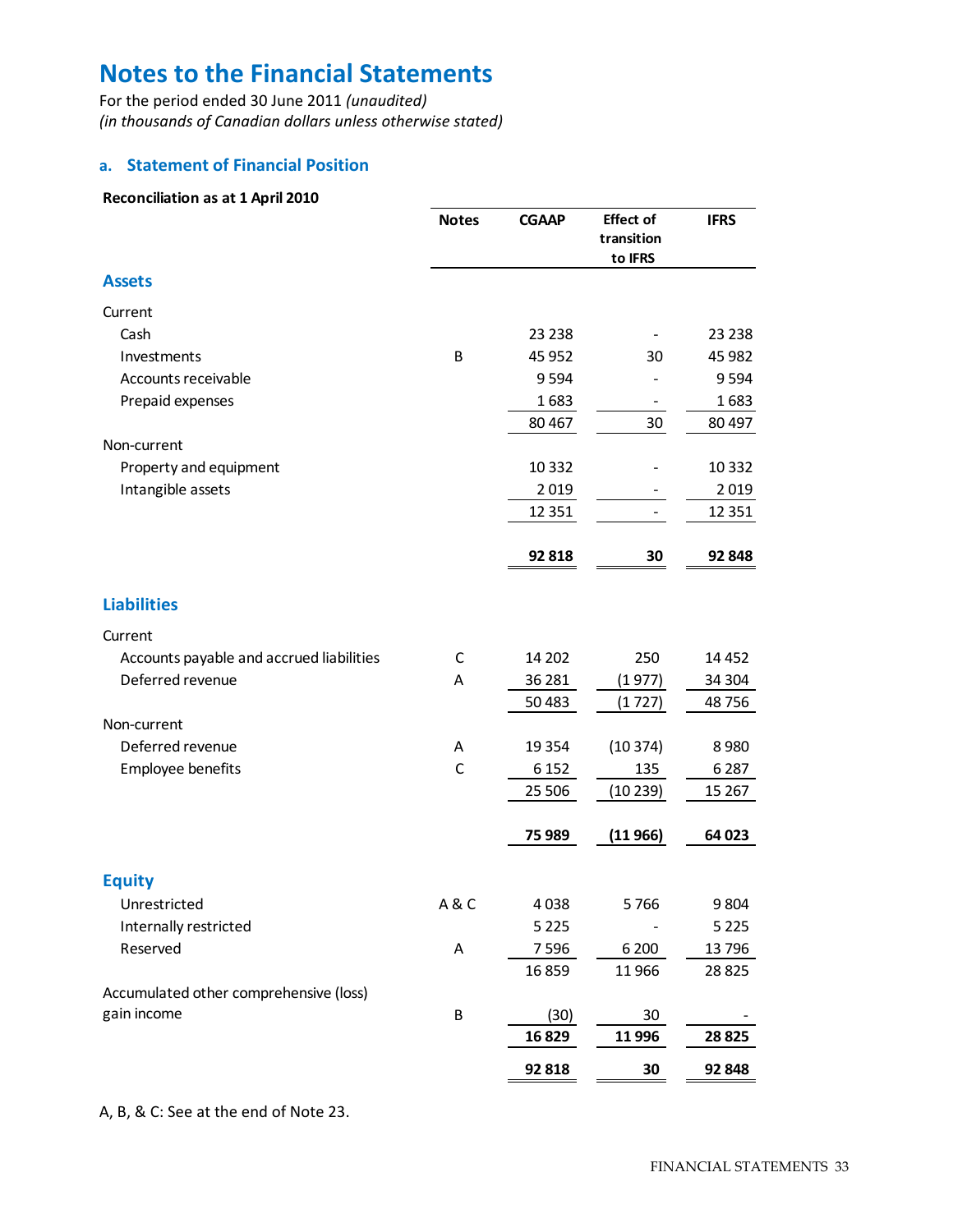For the period ended 30 June 2011 *(unaudited) (in thousands of Canadian dollars unless otherwise stated)*

### **b. Statement of Financial Position**

#### **Reconciliation as at 31 March 2011**

|                                          | <b>Notes</b> | <b>CGAAP</b> | <b>Effect of</b><br>transition<br>to IFRS | <b>IFRS</b> |
|------------------------------------------|--------------|--------------|-------------------------------------------|-------------|
| <b>Assets</b>                            |              |              |                                           |             |
| Current                                  |              |              |                                           |             |
| Cash and cash equivalents                |              | 14 2 35      |                                           | 14 2 35     |
| Investments                              | B            | 73 890       | (6)                                       | 73884       |
| Accounts receivable                      |              | 7 1 4 3      |                                           | 7 1 4 3     |
| Prepaid expenses                         |              | 1572         |                                           | 1572        |
|                                          |              | 96 840       | (6)                                       | 96 834      |
| Non-current                              |              |              |                                           |             |
| Property and equipment                   |              | 9 2 2 4      |                                           | 9 2 2 4     |
| Intangible assets                        |              | 2710         |                                           | 2710        |
|                                          |              | 11934        |                                           | 11934       |
|                                          |              | 108774       | (6)                                       | 108768      |
| <b>Liabilities</b>                       |              |              |                                           |             |
| Current                                  |              |              |                                           |             |
| Accounts payable and accrued liabilities | C            | 15 294       | 247                                       | 15 541      |
| Deferred revenue                         | A            | 24 4 36      | (1706)                                    | 22 7 30     |
|                                          |              | 39730        | (1 459)                                   | 38 271      |
| Non-current                              |              |              |                                           |             |
| Deferred revenue                         | A            | 16 0 71      | (10 228)                                  | 5843        |
| Employee benefits                        | $\mathsf C$  | 6369         | 258                                       | 6627        |
|                                          |              | 22 440       | (9970)                                    | 12 470      |
|                                          |              | 62 170       | (11429)                                   | 50741       |
| <b>Equity</b>                            |              |              |                                           |             |
| Unrestricted                             | A&C          | 10815        | 5 2 2 9                                   | 16,044      |
| Internally restricted                    |              | 24 249       |                                           | 24 249      |
| Reserved                                 | A            | 11534        | 6 200                                     | 17734       |
|                                          |              | 46 5 98      | 11 4 29                                   | 58,027      |
| Accumulated other comprehensive gain     |              |              |                                           |             |
| income                                   | B            | 6            | (6)                                       |             |
|                                          |              | 46 604       | 11 4 23                                   | 58,027      |
|                                          |              | 108 774      | (6)                                       | 108,768     |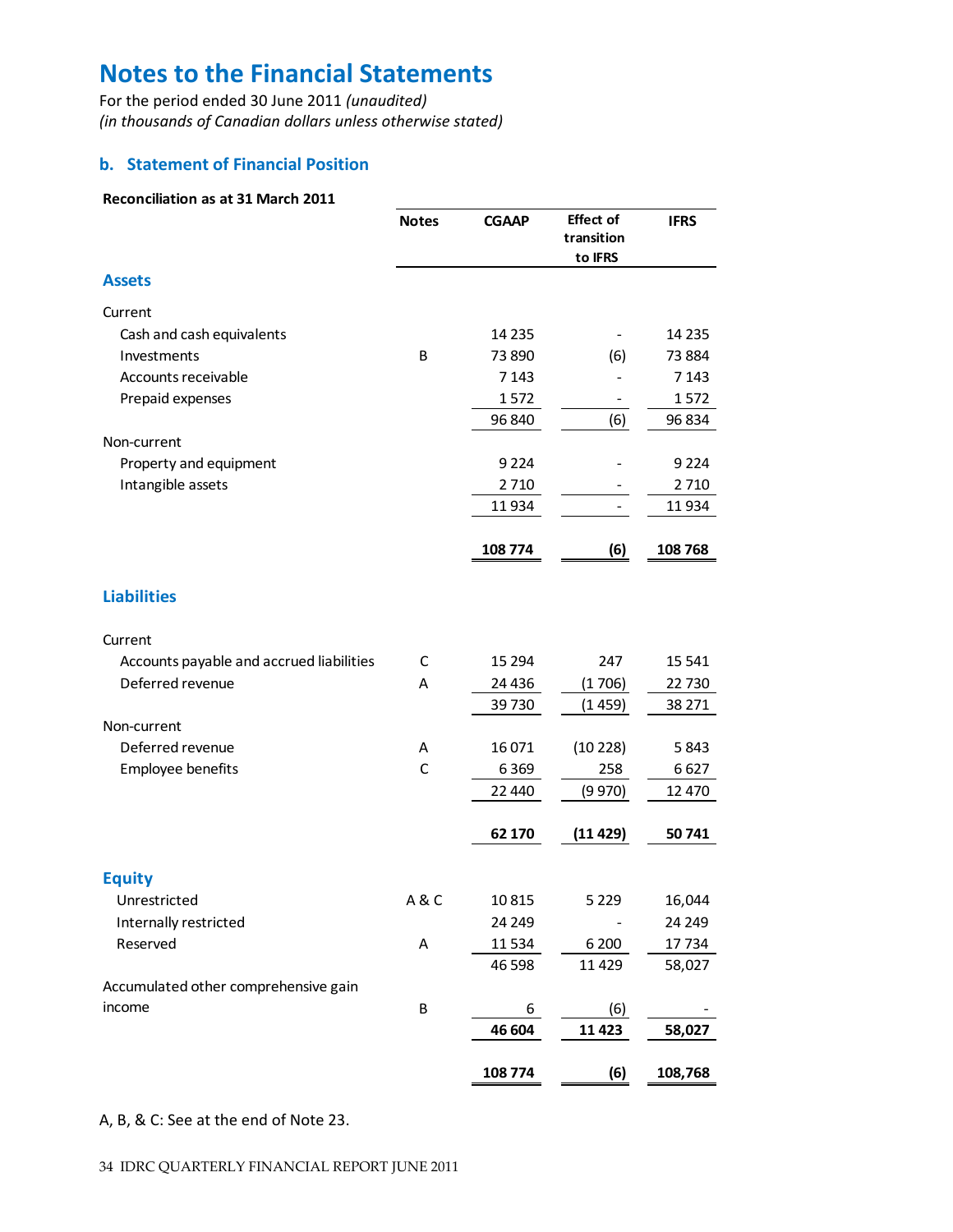For the period ended 30 June 2011 *(unaudited) (in thousands of Canadian dollars unless otherwise stated)*

### **c. Statement of Comprehensive Income**

#### **Reconciliation for the year ended 31 March 2011**

|                                                                                        | <b>Notes</b> | <b>CGAAP</b> | <b>Effect of</b><br>transition<br>to IFRS | <b>IFRS</b> |
|----------------------------------------------------------------------------------------|--------------|--------------|-------------------------------------------|-------------|
| <b>Revenues</b>                                                                        |              |              |                                           |             |
| Donor contributions                                                                    |              |              |                                           |             |
| Funding for development research programming                                           |              | 46 299       |                                           | 46,299      |
| Recovery of administrative costs                                                       |              | 4623         |                                           | 4,623       |
| Investment income                                                                      |              | 627          |                                           | 627         |
| Other income                                                                           |              | 1673         |                                           | 1,673       |
|                                                                                        |              | 53 222       |                                           | 53,222      |
| <b>Expenses</b>                                                                        |              |              |                                           |             |
| Development research programming                                                       |              |              |                                           |             |
| Research projects                                                                      |              |              |                                           |             |
| Funded by Parliamentary appropriations                                                 |              | 104 641      |                                           | 104 641     |
| Funded by donor contributions                                                          |              | 39861        |                                           | 39 861      |
| Capacity building                                                                      |              |              |                                           |             |
| Funded by Parliamentary appropriations                                                 | C            | 34 698       | 44                                        | 34 742      |
| Funded by donor contributions                                                          |              | 6438         |                                           | 6438        |
| Research complements                                                                   | C            | 9413         | 13                                        | 9426        |
|                                                                                        |              | 195 051      | 57                                        | 195 108     |
| Corporate and administrative services                                                  |              |              |                                           |             |
| Corporate services                                                                     | C            | 18 6 66      | 25                                        | 18 691      |
| Regional office administration                                                         | C            | 5 3 8 2      | 38                                        | 5420        |
|                                                                                        |              | 24 048       | 63                                        | 24 111      |
| <b>Total expenses</b>                                                                  |              | 219 099      | 120                                       | 219 219     |
| Cost of operations before Parliamentary                                                |              |              |                                           |             |
| appropriations                                                                         |              | (165 877)    | (120)                                     | (165997)    |
| Parliamentary appropriations                                                           | A            | 195,616      | (417)                                     | 195,199     |
| Net results of operations                                                              |              | 29,739       | (537)                                     | 29,202      |
| Other comprehensive gain (loss) income<br>Net unrealized gains from available-for-sale |              |              |                                           |             |
| financial instruments                                                                  | B            | 36           | (36)                                      |             |
| Total comprehensive income                                                             |              | 29,775       | (573)                                     | 29,202      |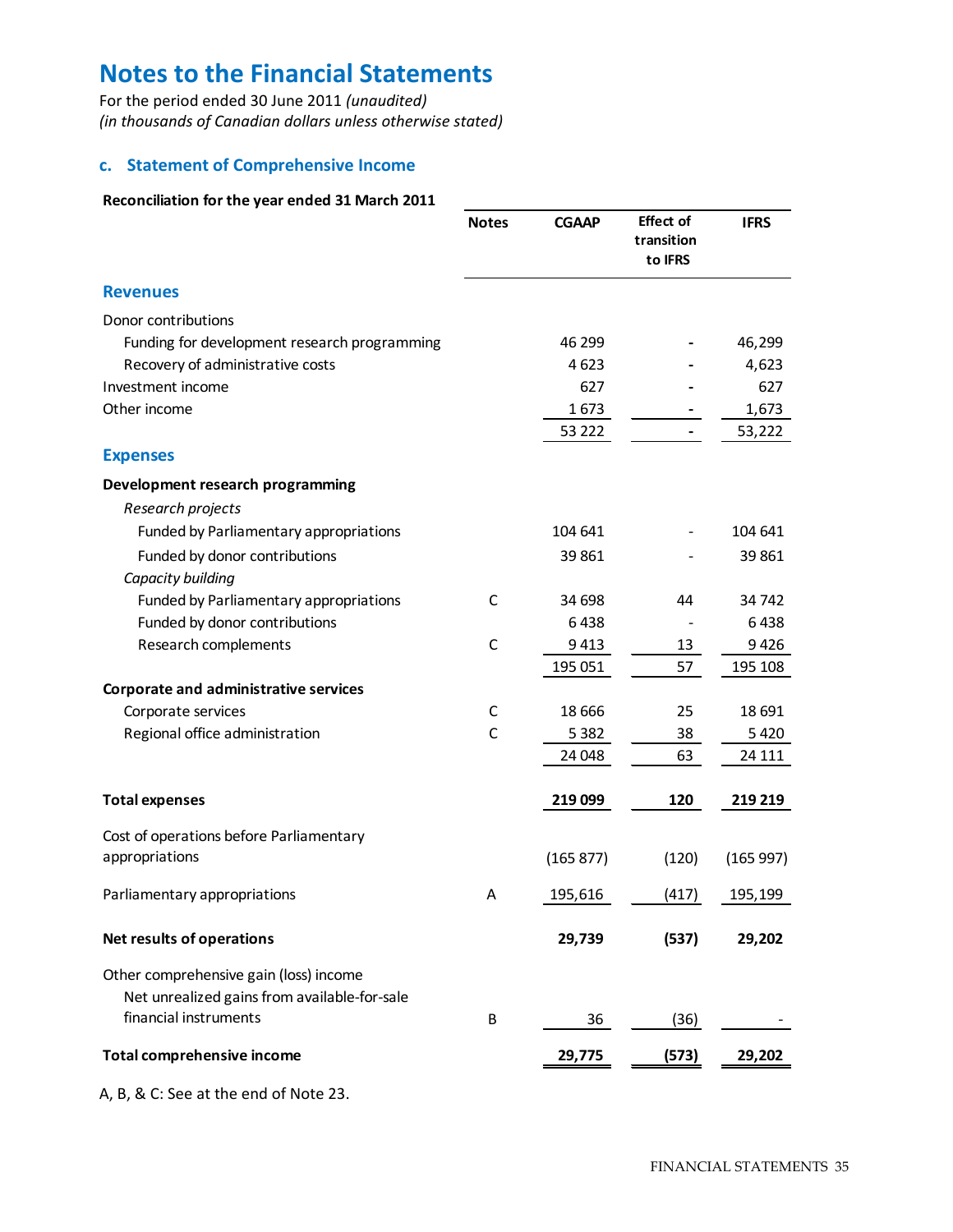For the period ended 30 June 2011 *(unaudited) (in thousands of Canadian dollars unless otherwise stated)*

### **d. Statement of Changes in Equity**

#### **Reconciliation for the year ended 31 March 2011**

|                                                    | <b>Notes</b> | <b>CGAAP</b> | <b>Effect of</b><br>transition<br>to IFRS | <b>IFRS</b> |
|----------------------------------------------------|--------------|--------------|-------------------------------------------|-------------|
| <b>Unrestricted equity</b>                         |              |              |                                           |             |
| Beginning of year                                  | A&C          | 4038         | 5766                                      | 9 8 0 4     |
| Net results of operations                          | A&C          | 29 739       | (537)                                     | 29 202      |
| Transfers to reserved and restricted equity        |              | (22 962)     |                                           | (22962)     |
| Balance end-of-year                                |              | 10815        | 5 2 2 9                                   | 16 044      |
| Internally restricted equity                       |              |              |                                           |             |
| Beginning of year                                  |              | 5 2 2 5      |                                           | 5 2 2 5     |
| Expenditures incurred                              |              | (9985)       |                                           | (9985)      |
| Additions                                          |              | 29 009       |                                           | 29 009      |
| Balance end-of-year                                |              | 24,249       |                                           | 24,249      |
| <b>Reserved equity</b>                             |              |              |                                           |             |
| Beginning of year                                  | A            | 7596         | 6 200                                     | 13796       |
| Financial planning reserve increase                |              | 3938         |                                           | 3938        |
| Balance end-of-year                                |              | 11534        | 6 200                                     | 17734       |
| Equity, end-of-year before OCI                     |              | 46 598       | 11429                                     | 58 027      |
| Accumulated other comprehensive (loss) gain income |              |              |                                           |             |
| Beginning of year                                  | B            | (30)         | 30                                        |             |
| Other comprehensive gain income                    | B            | 36           | (36)                                      |             |
| Balance end-of-year                                |              | 6            | (6)                                       |             |
| Equity, end-of-year                                |              | 46 604       | 11 4 23                                   | 58 027      |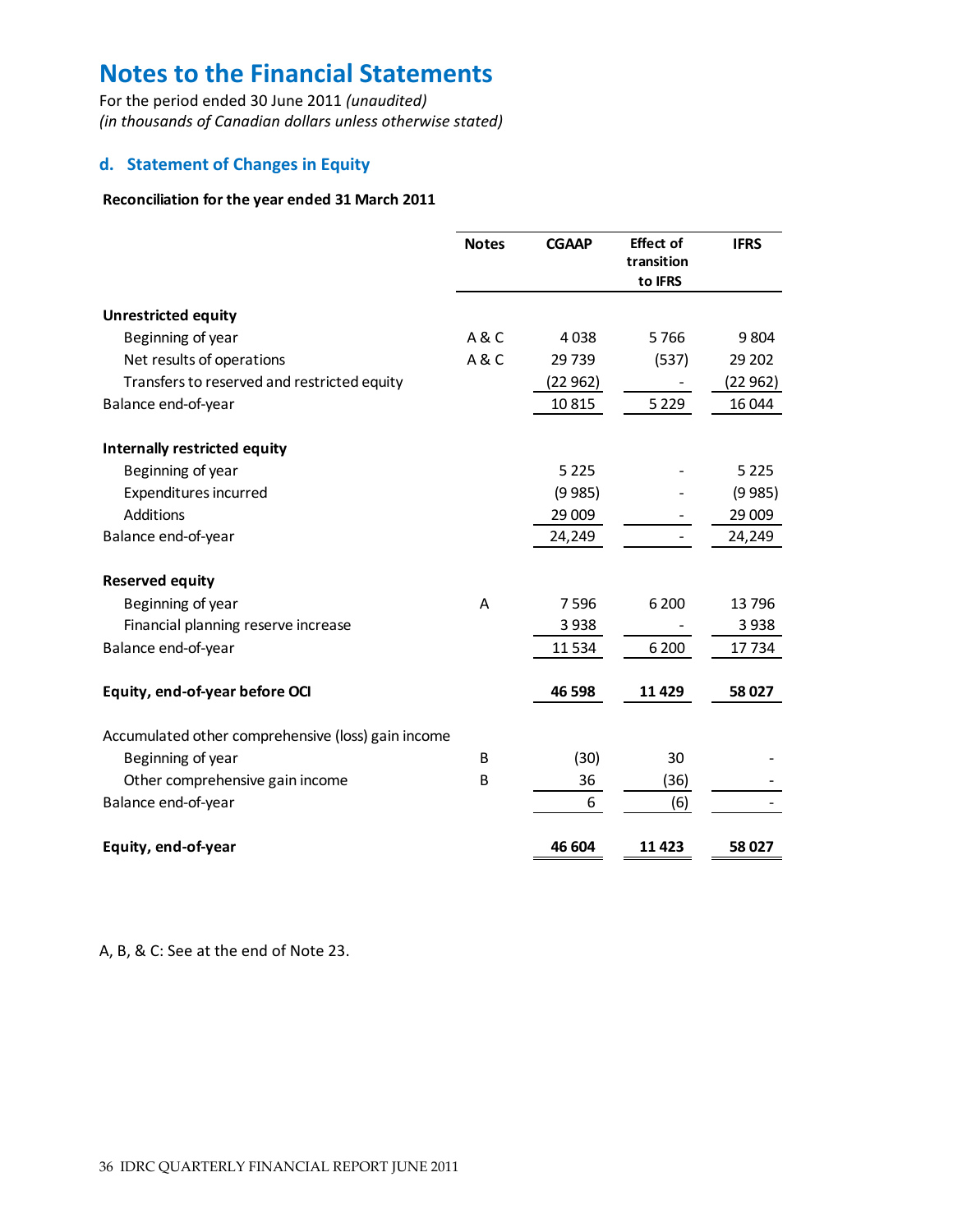For the period ended 30 June 2011 *(unaudited) (in thousands of Canadian dollars unless otherwise stated)*

#### **e. Statement of Cash Flows**

#### **Reconciliation for the year ended 31 March 2011**

|                                                                                             | <b>CGAAP</b> | <b>Effect of</b><br>transition<br>to IFRS | <b>IFRS</b> |
|---------------------------------------------------------------------------------------------|--------------|-------------------------------------------|-------------|
| <b>Operating activities</b>                                                                 |              |                                           |             |
| Net results of operations                                                                   | 29739        | (537)                                     | 29 202      |
| Items not affecting cash<br>Amortization of property and equipment and<br>intangible assets | 2035         |                                           | 2035        |
| Amortization of deferred revenue - property and                                             |              |                                           |             |
| equipment and intangible assets                                                             | (2035)       | 2035                                      |             |
| Amortization of bond premium<br>(Gain) loss on disposal of property and equipment           | 1095         |                                           | 1 095       |
| and intangible assets                                                                       | (41)         |                                           | (41)        |
| Employee benefits                                                                           | 217          | 123                                       | 340         |
| Deferred revenue - non-current                                                              | (3 137)      |                                           | (3 137)     |
|                                                                                             | (1866)       | 2 1 5 8                                   | 292         |
| Change in non-cash operating items                                                          |              |                                           |             |
| Accounts receivable                                                                         | 2 4 5 1      |                                           | 2451        |
| Prepaid expenses                                                                            | 112          |                                           | 112         |
| Accounts payable and accrued liabilities                                                    | 1092         | (3)                                       | 1 089       |
| Deferred revenue - current                                                                  | (11574)      |                                           | (11574)     |
|                                                                                             | (7919)       | (3)                                       | (7 922)     |
| Cash flows from operating activities                                                        | 19954        | 1 618                                     | 21 572      |
| <b>Financing activities</b>                                                                 |              |                                           |             |
| Parliamentary appropriation used for property and                                           |              |                                           |             |
| equipment and intangible assets                                                             | 1618         | (1618)                                    |             |
| Cash flows from financing activities                                                        | 1 618        | (1618)                                    |             |
| <b>Investing activities</b>                                                                 |              |                                           |             |
| Purchase of investments                                                                     | (130 186)    |                                           | (130 186)   |
| Maturity of investments                                                                     | 101 189      |                                           | 101 189     |
| Acquisition of property and equipment and                                                   |              |                                           |             |
| intangible assets<br>Proceeds from the disposition of property and                          | (1632)       |                                           | (1632)      |
| equipment and intangible assets                                                             | 54           |                                           | 54          |
| Cash flows (used in) from investing activities                                              | (30 575)     |                                           | (30 575)    |
| (Decrease) in cash and cash equivalents                                                     | (9003)       |                                           | (9 003)     |
| Cash beginning of year                                                                      | 23 238       |                                           | 23 238      |
| Cash and cash equivalents, end-of-year                                                      | 14 235       |                                           | 14 235      |
| Composition of cash and cash equivalents                                                    |              |                                           |             |
| Cash                                                                                        | 2760         |                                           | 2760        |
| Cash equivalents                                                                            | 11 475       |                                           | 11 475      |
|                                                                                             | 14 2 35      |                                           | 14 235      |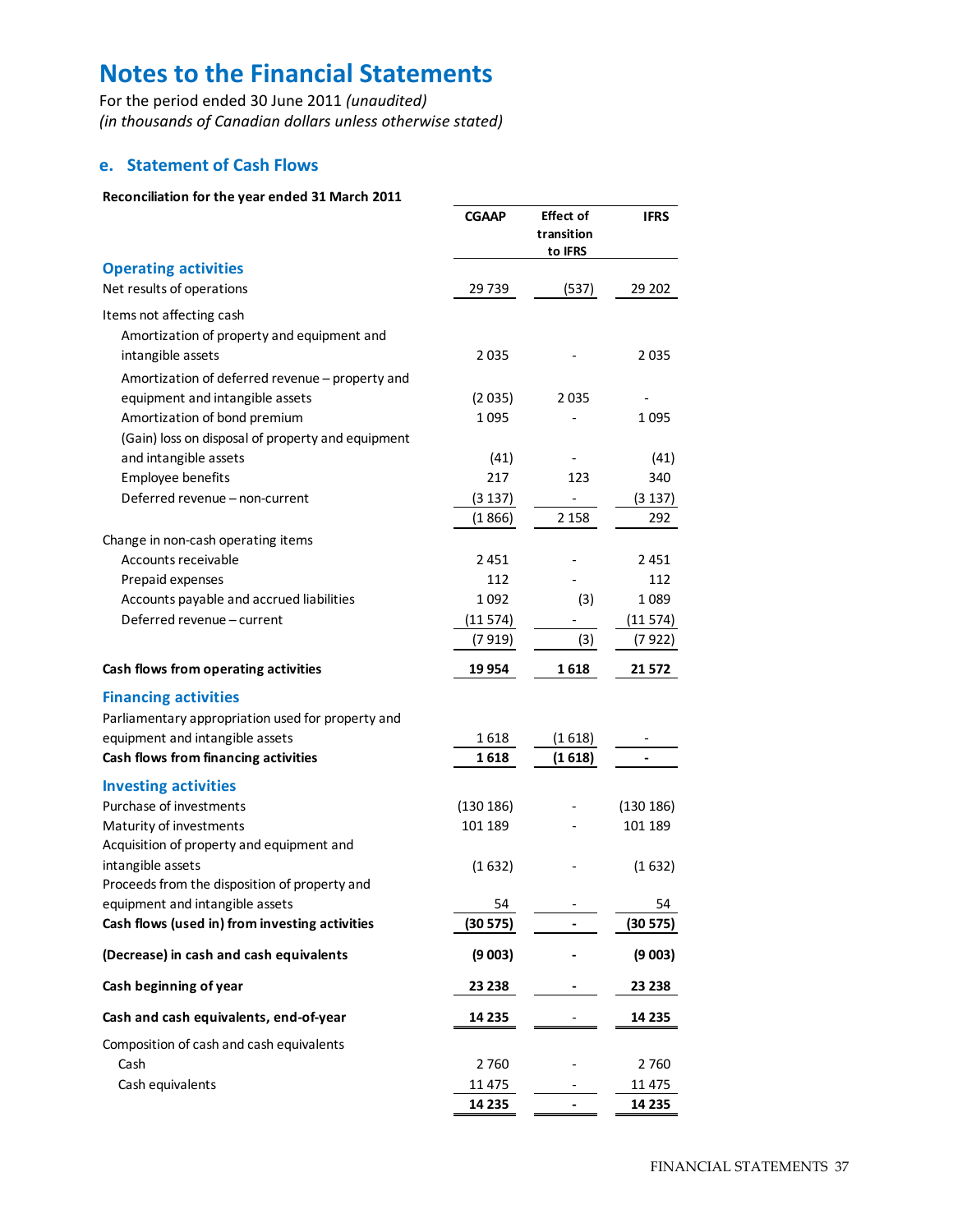For the period ended 30 June 2011 *(unaudited) (in thousands of Canadian dollars unless otherwise stated)*

Note A IAS 20 requires the recognition of untargeted government grants as revenue in the period it is received. Under Canadian GAAP, the portion of government grants used for property and equipment, and intangible assets was held in deferred revenue and recognized as revenue as the assets were depreciated or amortized.

> The impact at 1 April 2010 of recognizing accumulated deferred revenue linked to property and equipment and intangible assets resulted in a \$12 351 million decrease in deferred revenue (\$1 977 current and \$10 374 non‐current) and a corresponding increase in equity (unrestricted \$6 151 million and reserved \$6 200). At 31 March 2011, the effect on equity was \$11 934.

Note B IFRS 9 allows for alternative classification of financial instruments. Upon transition, the Centre classified investments as "amortized cost" instead of "available for sale" under Canadian GAAP. This classification eliminated the need to record changes in the fair value of investments through Other Comprehensive Income.

> At 1 April 2010, unrestricted equity increased by \$30. On 31 March 2011, unrestricted equity decreased by \$6.

Note C IAS 19 requires the accrual of amounts related to benefits given to employees. The standard also strongly encourages organizations to use an actuary to determine the amount of the liability.

> Based on the actuarial valuation performed, it was determined that although the sick leave benefit does not vest, it represented potential future costs of \$250 at 1 April 2010. The actuary also determined that the future severance benefit costs were underestimated by \$135 at 1 April 2010. Both of these amounts were transferred from unrestricted equity.

> These line items were further adjusted at 31 March 2011 by a reduction of \$3 for sick leave and an increase in severance of \$123. In other words, at 31 March 2011 accounts payable and accrued liabilities related to sick leave was \$247 (\$250‐\$3) and the non-current employee benefits liability was \$258 (\$135+\$123).